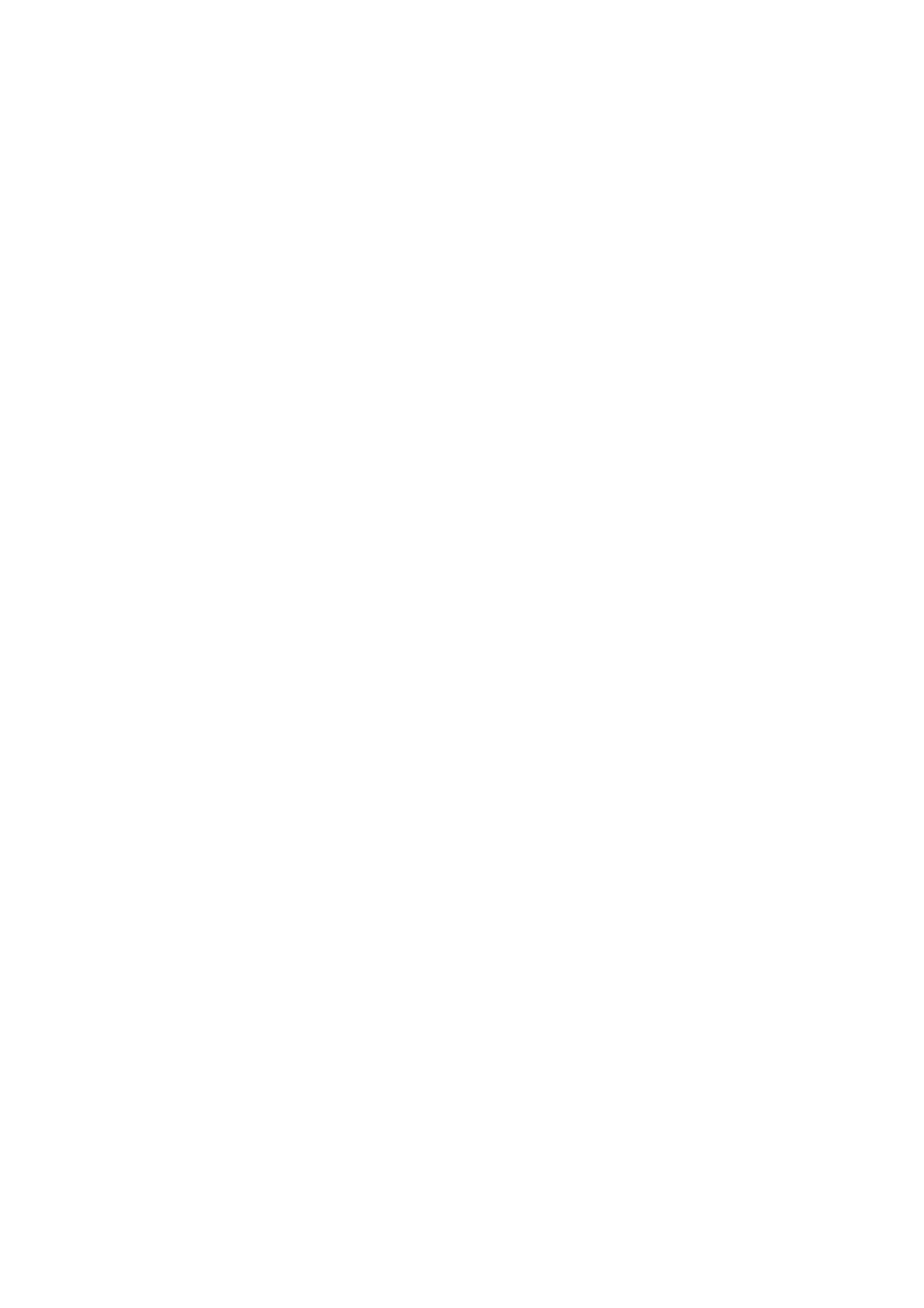# Turning Point on Climate Change? Emergent Municipal Response in Sweden: Pilot Study

Richard Langlais, Per Francke, Johan Nilsson & Fredrik Ernborg

NORDREGIO 2007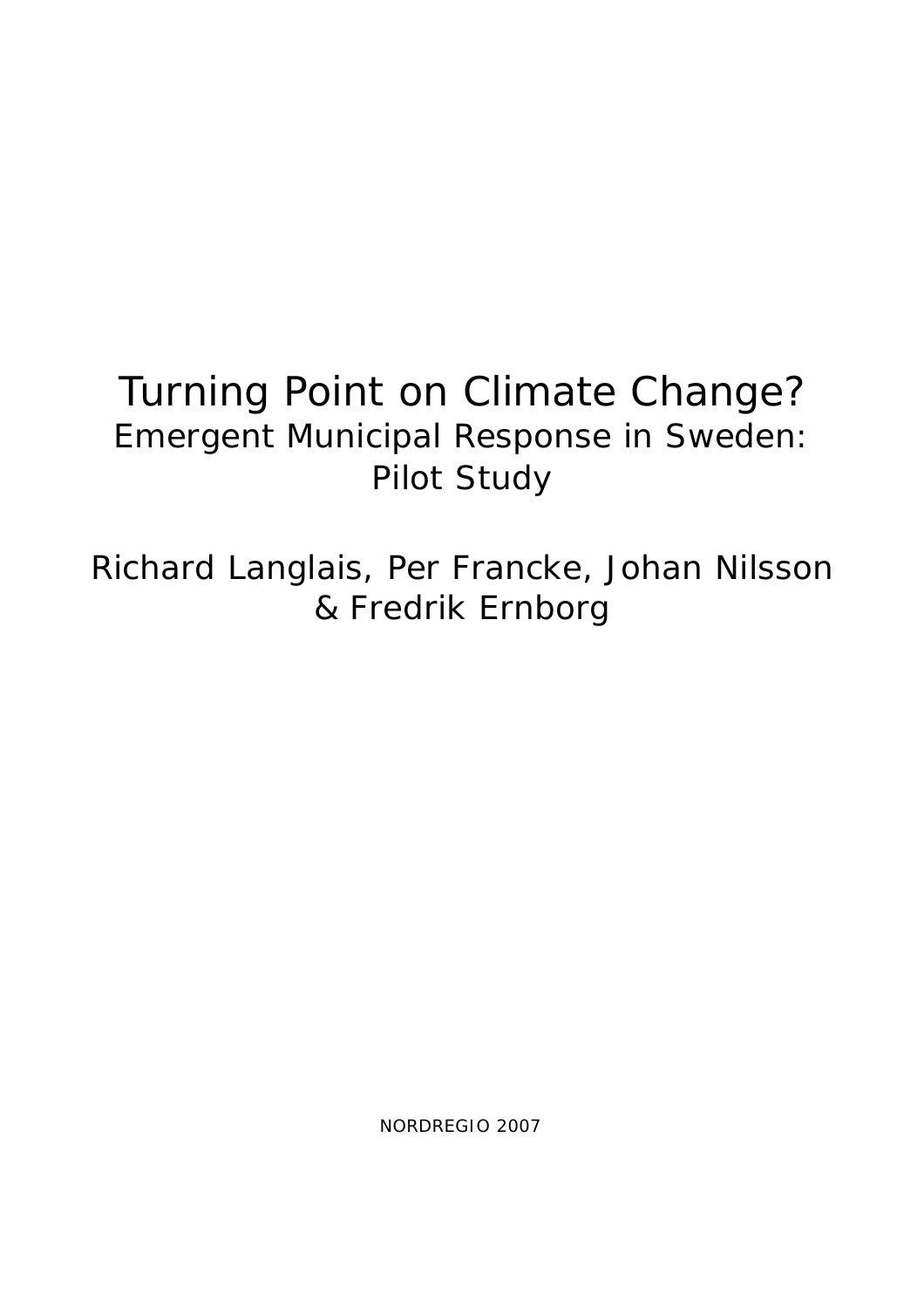Nordregio Working Paper 2007:3 ISSN 1403-2511

Nordregio P.O. Box 1658 SE-111 86 Stockholm, Sweden nordregio@nordregio.se www.nordregio.se www.norden.org

#### **Nordic co-operation**

takes place among the countries of Denmark, Finland, Iceland, Norway and Sweden, as well as the autonomous territories of the Faroe Islands, Greenland and Åland.

#### **The Nordic Council**

is a forum for co-operation between the Nordic parliaments and governments. The Council consists of 87 parliamentarians form the Nordic countries. The Nordic Council takes policy initiatives and monitors Nordic co-operation. Founded in 1952.

#### **The Nordic Council of Ministers**

is a forum of co-operation between the Nordic governments. The Nordic Council of Ministers implements Nordic co-operation. The prime ministers have the overall responsibility. Its activities are co-ordinated by the Nordic ministers for co-operation, the Nordic Committee for co-operation and portfolio ministers. Founded in 1971.

Stockholm, Sweden 2007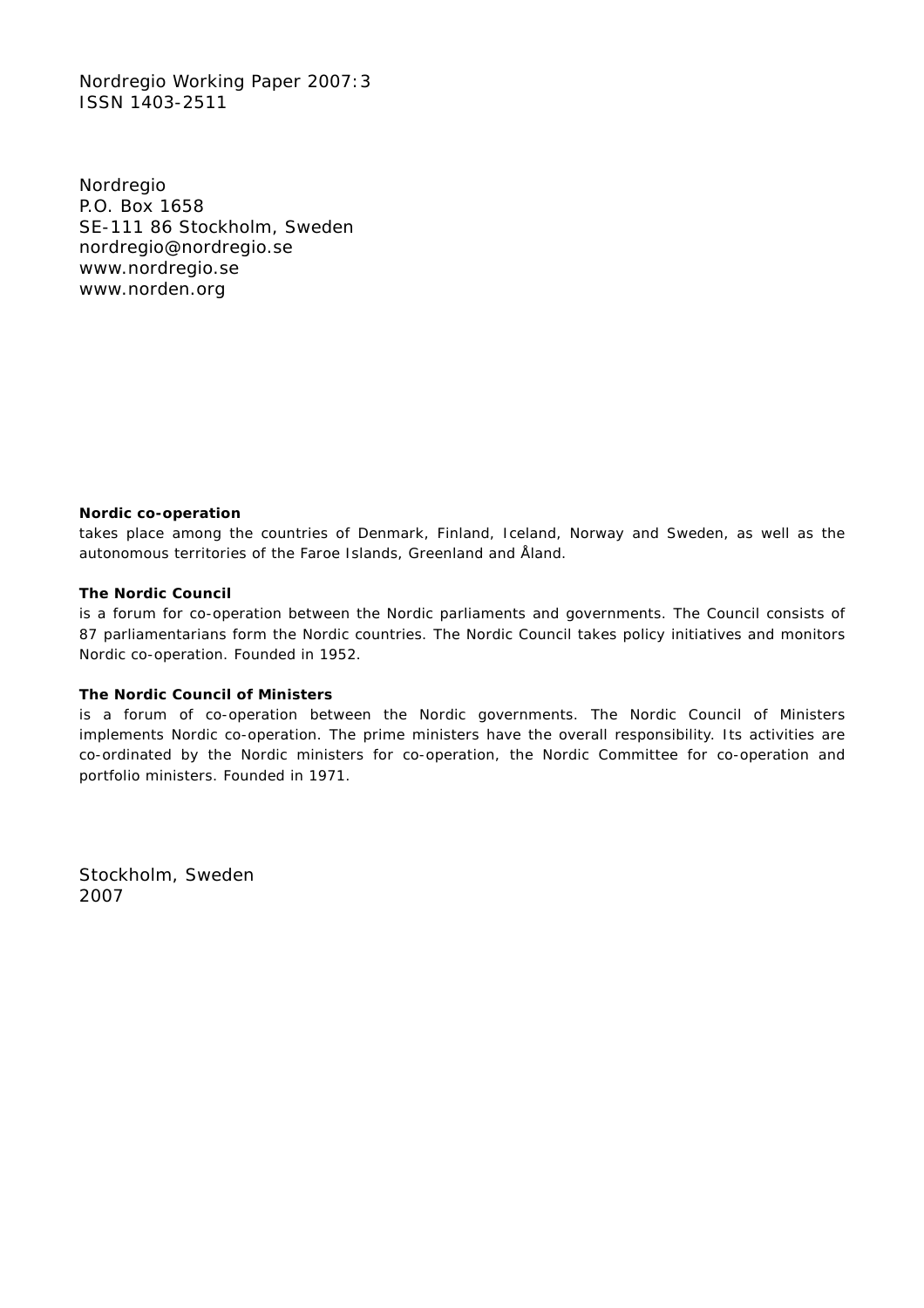## Table of Contents

| 3.1.1 The Swedish Environmental Protection Agency and Sweden's 16            |  |  |  |
|------------------------------------------------------------------------------|--|--|--|
|                                                                              |  |  |  |
| 3.3 Networks for municipal cooperation: The Swedish Eco Municipalities & the |  |  |  |
|                                                                              |  |  |  |
|                                                                              |  |  |  |
|                                                                              |  |  |  |
|                                                                              |  |  |  |
|                                                                              |  |  |  |
|                                                                              |  |  |  |
|                                                                              |  |  |  |
| 6.1.2 Discussion of observations from a sample of active municipalities 33   |  |  |  |
|                                                                              |  |  |  |
|                                                                              |  |  |  |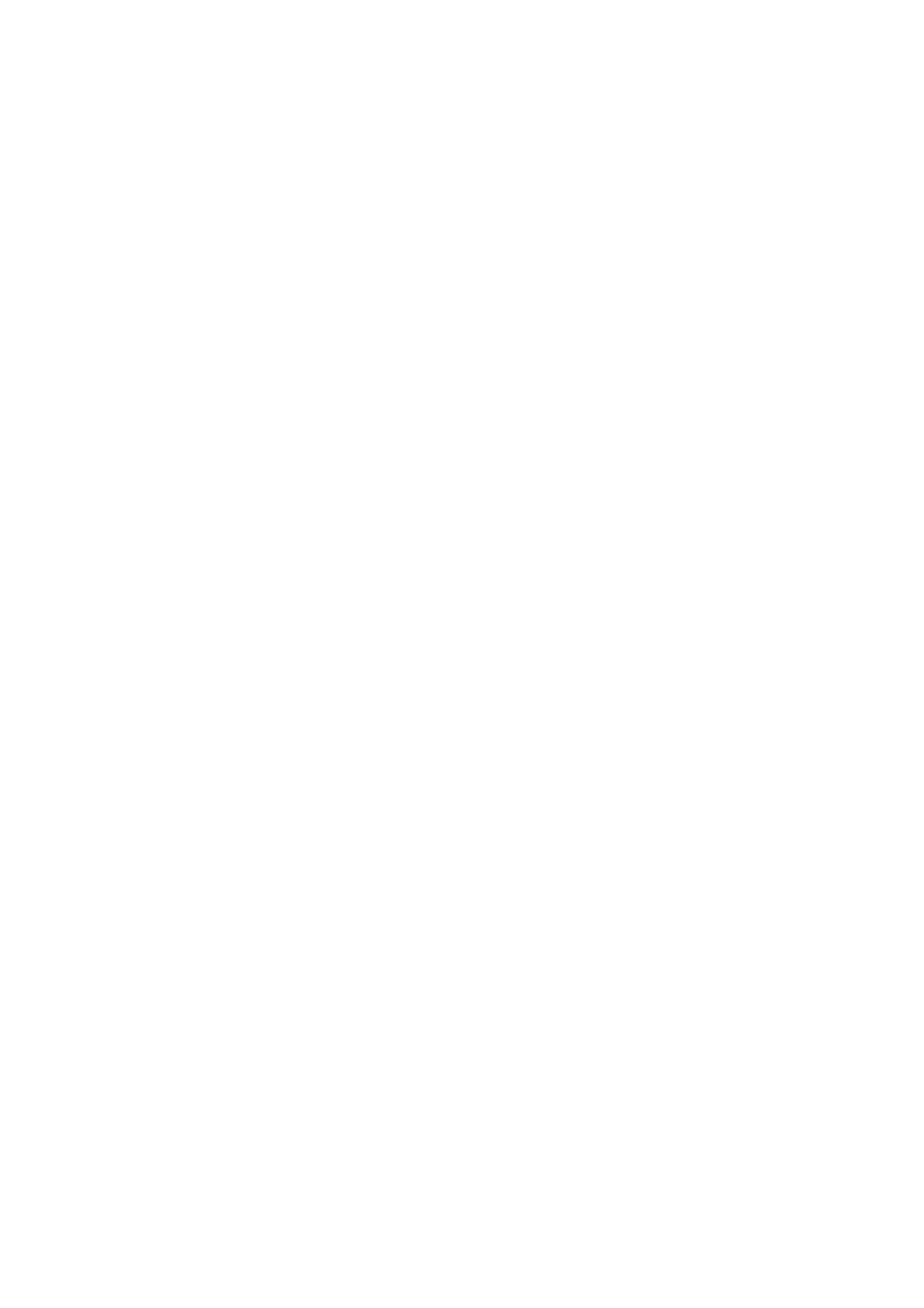# Summary

The pilot study indicates that the number of Swedish municipalities responding to the issue of climate change appears to be increasing. It also tells us, however, that only some of them are engaged in concrete action. Learning that, an important question arises, "Why are only some Swedish municipalities responding concretely, while the majority is not?" A companion question is, "Who, and what, have made the *difference* in that smaller group of municipalities?" The pilot study reported on here is a step in addressing those questions.

In early 2007, researchers at Nordregio conducted a telephone-interview-based survey of the status of climate change work in all 290 Swedish municipalities. The survey was pursued until the response rate reached 100 percent. That has created an unusual and useful baseline for designing further studies. The pilot study, which includes the survey and its analysis, is the first step in a larger project designed to understand why and how municipalities respond to the issue of climate change. The purpose of the pilot study is to help identify those municipalities that are responding *most* concretely and actively. This work differs from earlier research in that it focuses on positive cases. In other words, it is not trying to understand why municipalities are *not* working on climate change issues, but rather, why they *are* responding concretely to those challenges. The fact that the pilot study establishes an initial baseline with data from each and all of the municipalities in Sweden is a valuable additional outcome.

The telephone contacts and the ensuing interviews were conducted by adopting a "citizens" perspective." We wanted to know what happens when a citizen calls his or her municipal switchboard and asks to speak to "the person in charge of climate-change-related issues," which is exactly what we did. That manner of enquiring via the switchboard avoids preconceived notions, and allows the municipality's perspective on what the most appropriate answer might be to dominate. Since we were determined to get a response from each and every one of the municipalities, more than one thousand telephone phone calls were made. That method of exhaustive contacts and enquiries reflects a form of "quantitativequalitative" methodology.

The pilot study's results reflect that fundamentalist approach. In our efforts to have the switchboard operator determine whoever the most appropriate person in the municipality might be for an interview, we were connected to a variety of different personnel representing a broad spectrum between two extremes. In some (very small) municipalities, for instance, the only persons who were found for us were janitors and technicians in charge of indoor climate-control for the municipalities' buildings. In another case, the operator interpreted "climate change" with the result that we were connected to a person working in a greenhouse growing vegetables for the local schools. Most of the time, however, the persons we interviewed were either the municipality's Agenda 21 co-ordinator, or the environmental inspector. Occasionally, we were also able to interview individuals who were obviously at the forefront of thinking, worldwide, on the issue of municipal response to climate change.

The purpose of the survey was to provide data for selecting cases for later study of the processes behind municipal climate change response action. That data has resulted in a preliminary selection of candidate municipalities. That result will be used, in the next step of this project, with other material we are collecting, which in turn may result in a modification of our list of candidate municipalities.

The survey, perhaps unsurprisingly, did not provide an entirely positive picture of the level of activity among the municipalities in their work on climate change. The survey did clearly indicate, however, some of the many challenges they are confronted with when they do try to move forward. Among other factors, the relative absence of top-down policy from the national level provides little guidance for municipalities, at the same time as that vacuum creates, ironically, much "space" for them to generate local initiatives. Why those local initiatives manage to get started at all is a question for further research and an object of much admiration.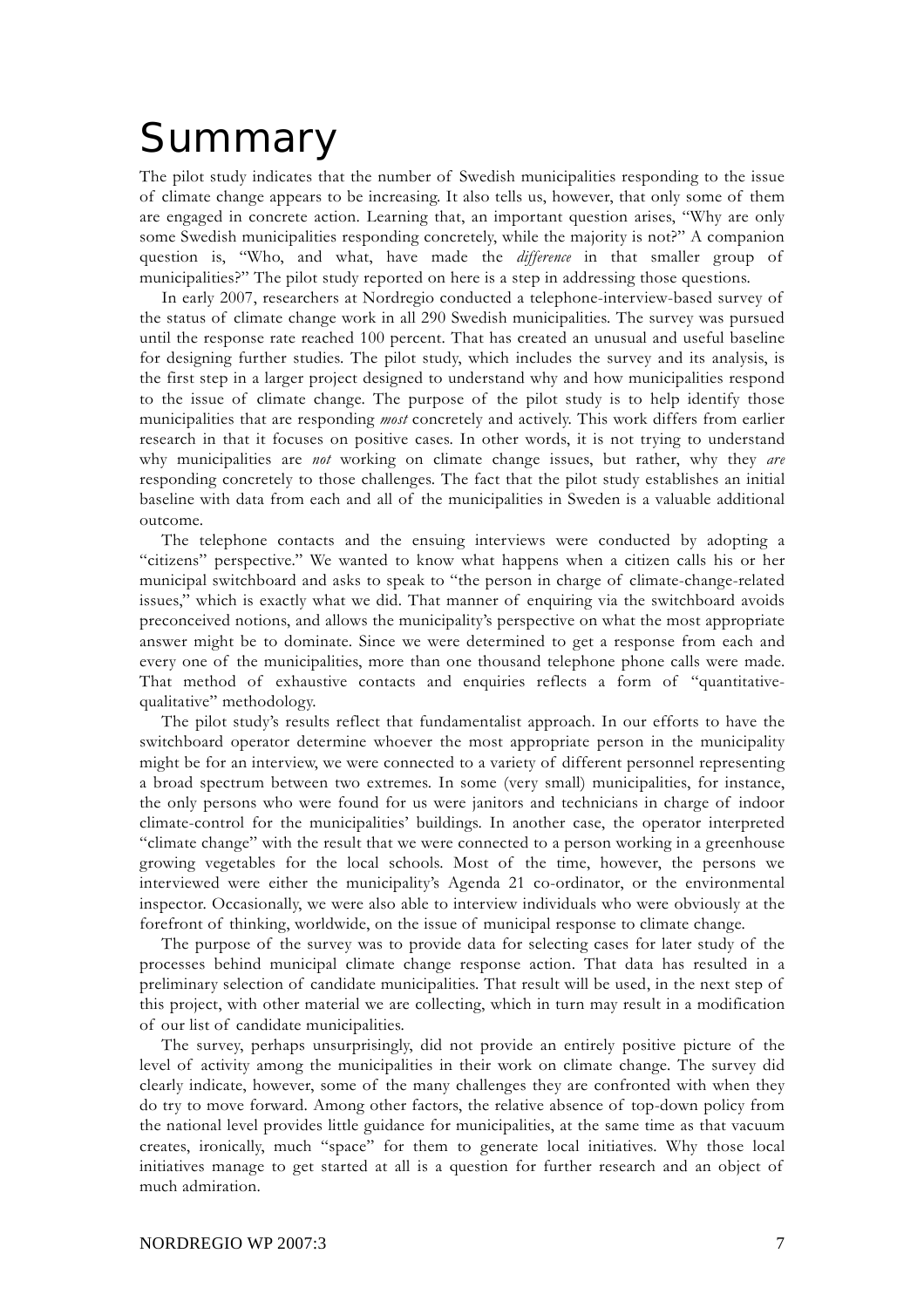# Acknowledgements

We are grateful to the Urban and Regional Planning Programme, at the Department of Human Geography, Stockholm University, for providing the opportunity for this collaboration with Nordregio. While still enrolled in that programme, and as part of its Praktikand component, three of us, Ernborg, Francke and Nilsson, were able to perform most of our work on this pilot study. At Nordregio, the conduct of the pilot study was influenced by helpful discussions with a number of Nordregio's Research Fellows, including Katarina Pettersson, Lisa Van Well and Margareta Dahlström. Johanna Roto produced the map in Appendix 1. Chris Smith did some of the language checking. Ole Damsgaard, Nordregio's Director, provided consistent support for the pilot study by ensuring that inhouse funding was available, as needed, and for believing strongly in the value of our efforts. Finally, we thank each of the hundreds of un-named respondents on the hard-working staffs of all of Sweden's municipalities; the patience and generosity with which they addressed our persistent enquiries was an inspiration, and a precious gift. Thank you!

Because this is a working paper, we also acknowledge that it leaves much room for improvement and must certainly exhibit a number of weaknesses. We, the authors, accept all responsibility for those flaws, and welcome any criticism, suggestions, or other feedback.

(Please send any comments to  $\leq$ richard.langlais@nordregio.se>)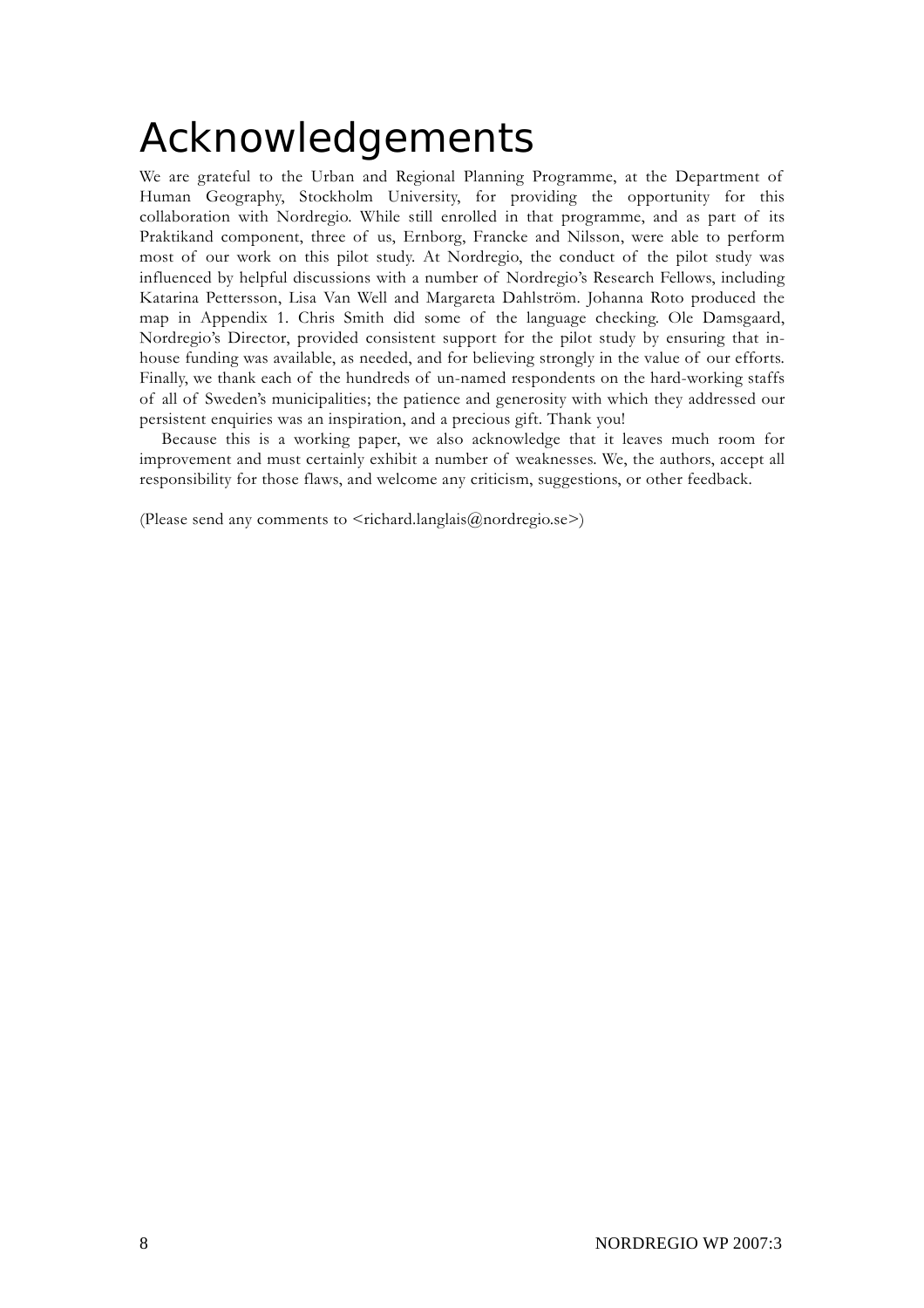# 1. Introduction

This Nordregio Working Paper is motivated by an intense curiosity to know more about how our society is adapting to climate change. To address that, a number of us at Nordregio are pursuing research on several fronts. The study reported on here is our first step in learning more about why the climate change issue is motivating some Swedish municipalities to respond more *actively* and *concretely* than others, and whether this is different from how they have responded to more general calls for sustainable development. What are the motivations that succeed in making a shift to *acting* on climate change? This is especially interesting since the key literature on the subject laments that this is *not* happening. Have key individuals made the difference? Or is it other stakeholders who have pressed for change? Is it the particular local conditions? Is it informed global altruism, or crass economic calculation, or even both? The potential answers are many; the actual answers are only partially uncovered. Succinctly put, we are doing research to discover whether, in the work for sustainability, the increasing focus on climate change marks a significant *turning point*.

By studying the responses that are being made at local, municipal levels, we are moving closer to finding out whether there is something different about *climate* change, why that is so, and how that is being transformed into effective *social* change. What struck us at the beginning of this work was that no *comprehensive* picture was available of what was going on in Swedish municipalities, that is, in *all* Swedish municipalities. Even the most rudimentary overview was lacking. The only other attempt we knew of had only received answers from half of the municipalities (Rylander, 2005). We decided that we would take that as our point of departure.

Action on climate change gains relevance from, but is not explained by, its relation to sustainability. To what extent is that relation vital? Part of the answer lies in comparing the basic premises and messages, in asking how similar they really are, and in analyzing how various actors have interpreted them. A powerful perspective for discerning these fundamentals is gained by asking to what extent their attributes can be ascribed to changes at the municipal level, which in turn leads to wondering *who* the creative agents have been, and are, and *how* they have been proceeding.

The particular contribution of this study is that we have achieved a 100% response rate from the 290 Swedish municipalities. This was achieved by telephoning every municipality and asking to speak with those responsible for climate change issues. We let them decide who the best person for that would be, and their decisions in turn provided us with richer returns on our efforts. As a result of our persistence and their generosity, an initial baseline, for use in further studies, has resulted.

As we discuss in the following chapters, although the depth of the responses to each of our enquiries was necessarily limited, what is unique is that we conducted the study in such a manner that results were obtained from every single municipality in Sweden. This forms a rudimentary baseline from which to go forward. Notwithstanding that these initial results are only a beginning, it is now possible to proceed, on the basis of this study, in a systematic and constructive manner to build a much more thorough, comprehensive and solid understanding. Eventually, we hope to use this understanding in order to learn what has really worked in responding to climate change. This may be of use in the future, not only in Sweden, but elsewhere.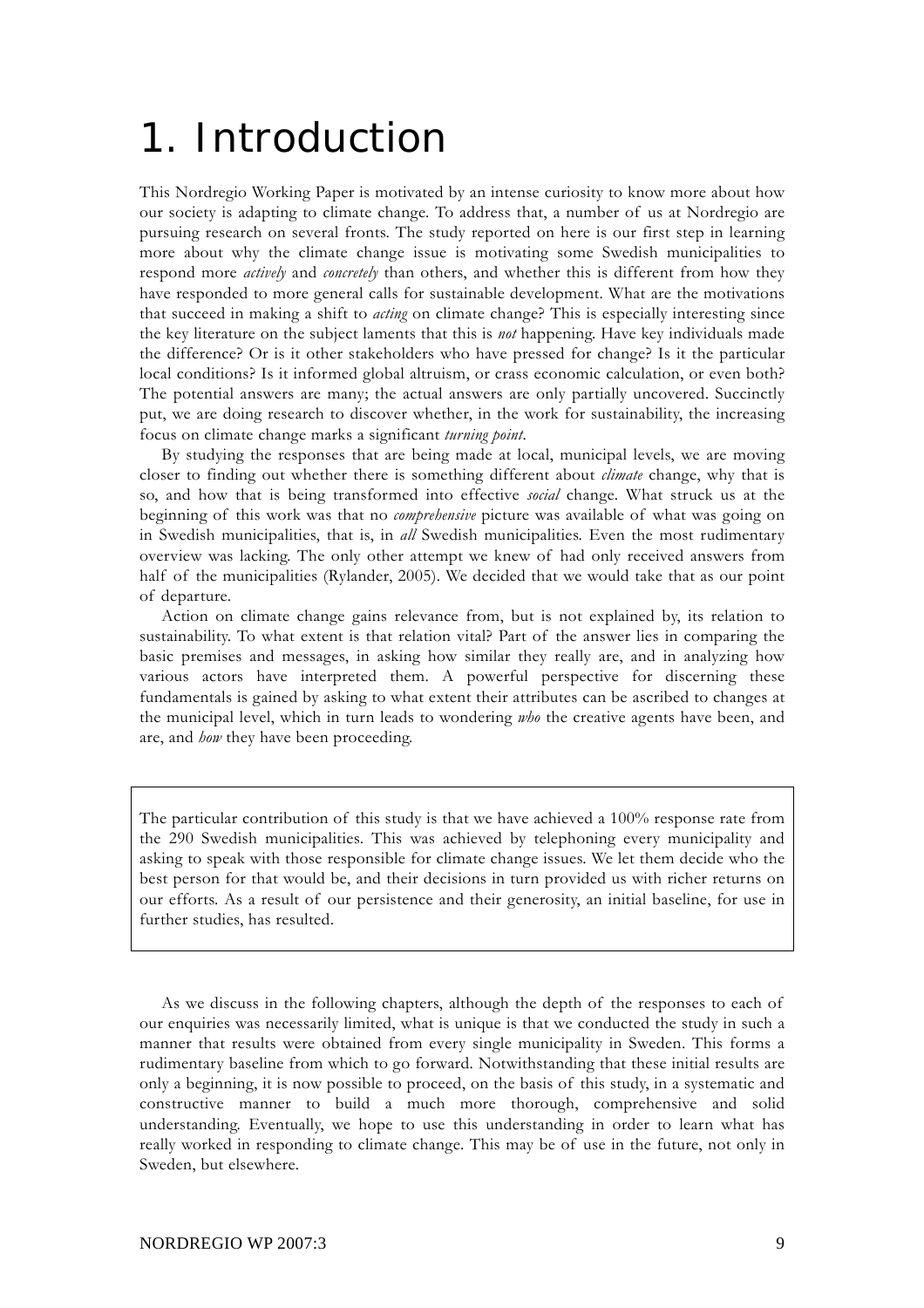If we take sustainability as an issue for governance, we see that by now it has been discussed on numerous policy levels. The Brundtland Commission stabilized it as the slogan of a global consensus in the 1980s, and it has been moving in a top-down manner ever since, from global to international, to national and regional and on "down" to local levels. Now that climate change is joining it at those levels, with varying degrees of conceptual blending, it is possible that this marks a "tectonic shift" in the overall direction and quality of response, where the first local-level actions are generating feedbacks (now bottom-up) to the national and international levels. At the same time, the relations of power and the space for change are being re-arranged. The local appears in some cases to be superseding the national, and the relative weights of different jurisdictions are in flux. Our research asks to what degree this description is correct, since it indicates the manner, directions and speed with which planners, stakeholders and decision-makers will be expected to (re)act. To recapitulate, the following suite of questions captures the research logic and the milieu of enquiry we are pursuing to address the above objectives.

*How* and *why* has climate change action at the municipal level emerged? What – and who – has made it meaningful for municipalities to take steps, even the most minimal, beyond those they are *ordered* to perform (by, for example, the national government, among others)? Are there discrete, identifiable influences that lead to more tangible results, and have more power, than others?

Which municipalities in Sweden are acting most concretely? Who is doing what? Are any of their actions especially innovative when considered from an international perspective? Do they demonstrate that they understand the scientific "story" and knowledge about climate change in different ways?

As programmatic responses proceed, are specific spatial and regional development impacts (changes in employment, mobility, etc.) generated that can be of concern in Sweden and in the countries of the Nordic and Baltic Sea regions? How does that feed back to the originating municipalities? Can planners cope with explanations provided by different combinations of interdisciplinary studies, or with the need to develop 100-year plans?

## 1.1 The background for the pilot study

The fundamental image underlying the pilot study is based on several findings from the last few years. The first is one of the main results of a study by SMHI, the Swedish Meteorological & Hydrological Institute. In its survey of all of Sweden's *county* administrations (Länsstyrelser), selected municipalities and other actors, it found that, "With few exceptions, no concrete implemented measures of adaptation to a changed climate have been able to be identified" (trans. ours; Rummukainen, et al., 35, 2005). That statement, striking as it is, is echoed by one made to us recently by Tom Hedlund, leader of a major government study (Sweden, 2006) of Sweden's vulnerability to climate change: "Very few municipalities have begun concrete measures. There is as yet no deep-probing study of the climate-related responses of Swedish municipalities." That statement has been an inspiration for the work reported here.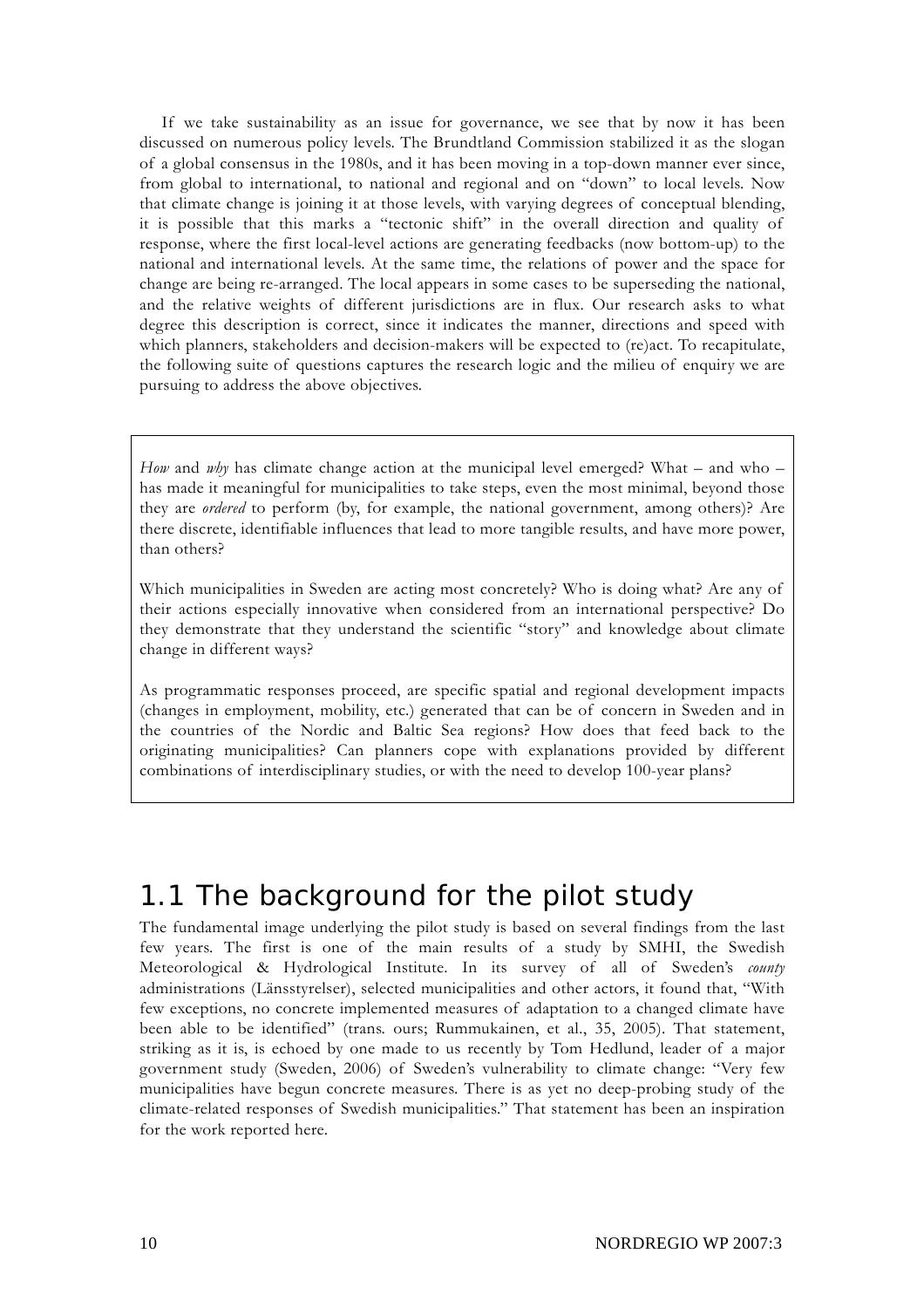The two quotes above, from Rummukainen and Hedlund, create, for us, a "bird's eye view" of Sweden as a flat landscape of uniform contour stretching away monotonously from one horizon to the other. Only a few mild protrusions of active response – the "few exceptions" noted by SMHI – appearing like small hills rising from the plain, have until now been visible to disturb that uniformity. The surprise today is that something has changed; the flat landscape has been modified, only two years after SMHI's report, by more than just "a few," or by even as many as "a dozen or so," examples of municipalities that have embarked on programs of concrete response to climate change. Their number and degree of involvement appear to have grown. Our own study indicates this. That this may reveal a turning point is reinforced by studies showing that climate change has moved to the centre in sustainability work in the UK and Germany, and that this alters the relative involvement of national and local bodies, even though the concrete actions themselves remain minimal (Bulkeley, 2006; Bulkeley & Kern, 2006; Wilson, 2006).

### 1.2 Some other perspectives

What has happened in only a few short years? The increase, however modest, is still a momentous phenomenon, since, if negative aspects of climate change are to be averted or adapted to, municipalities will likely need to be engaged, even if it disturbs the judicial and political balance (Engel, 2006), and raises the ever-hovering spectre of tensions for democracy (Lundqvist & Biel, 2007). What works to galvanize municipalities to act concretely is not obvious; Wilson (2006) affirms this in her analysis of the intransigence of UK planning professionals and local political officials to engage in climate change response. The SMHI study mentioned above gives us a snapshot of that, but no analysis. It is urgent, therefore, that the actual responses we are seeing in Sweden are studied at much greater depth.

We emphasize that this initial study can only provide faint contours for guiding our next steps. We look forward to continuing to assess our results in the context of numerous scholarly works. For example, the work of Hukkinen (1999) shows how planning officials are co-opted in making sustainability-related decisions, even when they "know better." Dolšak and Ostrom (2003) open the way for management of global-scale resources at local, humanecological levels in terms of trust, social capital and common property. Detailed resolution of such processes of political ecology and the role of power in local-level sustainability policy and decision-making is found in Flyvbjerg (1998) and, with regard to reflexive governance, in the rich anthology by Voss, et al. (2006). Lundqvist and Biel's (2007) work, on interaction between different levels of government in climate change programs, is instructive. The role of businesses (Holliday, et al., 2002), of the economy (Stern, 2006) and of innovation-motivated professionals in ecological modernization (Cohen, 2006) is provocative.

In the next chapter, we discuss several other studies that preceded this one, as well as some of the theoretical considerations that underpin the line of enquiry that this and ensuing studies will follow. Chapter 3 describes and discusses the Swedish context of the pilot study, providing brief capsule descriptions of the major programs and guidelines that municipalities in Sweden can choose to work with. The study itself – including its methodology, preparations and operation – is presented in Chapter 4. Chapter 5 presents the results, with both the nature of the modest baseline and the group of selected municipalities, as its principal contents. The final chapter discusses the strengths and weaknesses of the pilot study, a number of reflections and observations about the outcome, and the possibilities for further study that it opens up.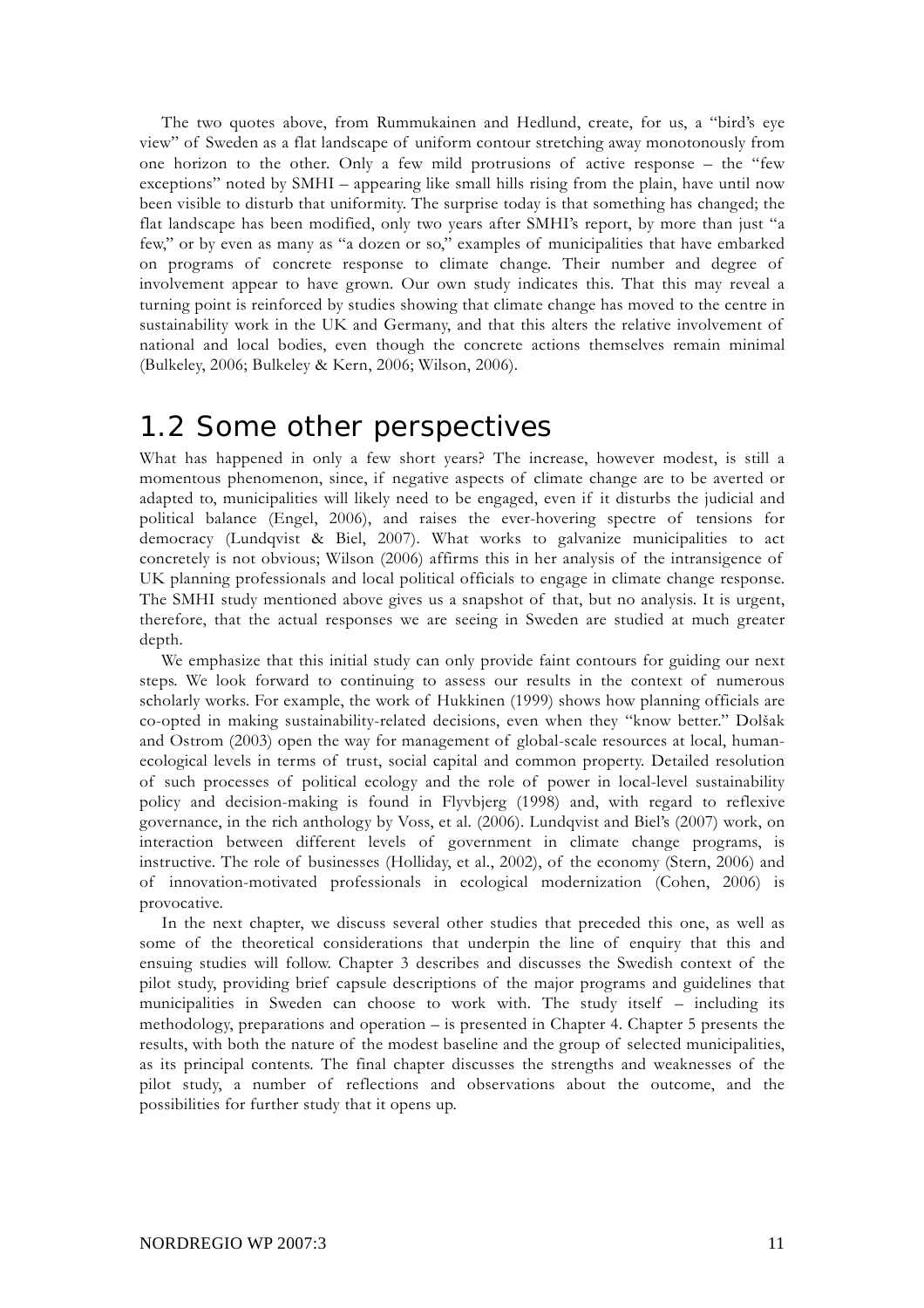# 2. Theoretical and methodological considerations

When checking the literature for the potential precedents to this study, we found some theoretical postulations (see the above section) about how processes of municipal response to climate change might, could, or should, take place, but disproportionately little empirical research that describes or analyzes actual *concrete* attempts at *active* response. One reason is that to date such active responses have been few, thus making it even more imperative to study how they proceed, and why (Lundqvist & Biel, 2007; Wilson, 2006).

Bylund (2006), for example, studied a Stockholm Local Investment Programme case that concerned sustainability, not climate change response (although it is a good example of using actor-network-theory fruitfully). Winblad's (2005) study on women in climate change work in Sweden contains some quantitative analyses of the status quo regarding the number of women in climate-change/sustainable development-related job positions. A study by Rylander (2005), working at SNF, Sweden's Society for Nature Conservation, provides a minimal comparison for triangulation with this study's results. Its usefulness here is limited, however, since its approach and questions were different from this study's. It used a mail questionnaire and, although the response is impressive (approximately 50 %), it lacks the comprehensiveness (100%) that we sought. Nevertheless, it provides a valuable additional source for confirming the validity of our responses. (That study is described more in detail in Chapter 3.)

There is a slowly growing body of literature that considers how different kinds of knowledge integration take place in sustainable development and climate change work. Since integration takes place over time and usually implies simultaneous implementation of policy, the involvement of multiple levels of government and governance is often essential. As far as a turning point is concerned, it is fascinating to consider the role of the individual bureaucrat or stakeholder in that complex interaction. In their research on how high-level policy (i.e. the Kyoto Protocol and Swedish national policy) is implemented across and between multiple levels, even to that of the "individual," Lundqvist and Biel (2007) conclude, following Dietz, Ostrom and Stern (2003), that "nested layering" of institutional arrangements, a mixture of institutional types and "analytic deliberation" among the parties and the public can increase legitimacy of implementation processes in multi-level settings. In the same context, the specific issue of the use of cost instruments, trade-offs and their associated social dilemmas is discussed by Hammar and Jagers (2007). Pierre and Peters (2005) develop a typology of models of governance, between the extremes of "state-centric" and "governance without government," and use it to analyze institutional linkages and changing intergovernmental relationships, for example between the EU and domestic institutions. Vastly simplifying their sensitive and detailed analysis here, they argue for a middle way where institutions and the state continue to play important roles, but in an intensive complex of interactions both vertically and horizontally, between various actors in a flux of power relations.

When it comes to the actual implementation of policy, it is often left to planners to have to consider the implications of the trade-offs chosen so that the intended synergies can be secured and the potential for further synergies increased. Often, conflicts, hazards, costs, decoupling and risks are among the decelerating (Hibbard, et al., 2007) factors that are implicated when choices of strategies are closed. Schmidt-Tomé (2006), in his recent study of integration of risks, natural hazards and climate change into spatial planning practices, echoes, (interestingly, given the perspective), the conclusions of several of the authors above (Nilsson & Eckerberg, 2007; Lundqvist & Biel, 2007; Pierre & Peters, 2005; Dietz, Ostrom & Stern, 2003). He insists on the importance of detailed communication processes that ensure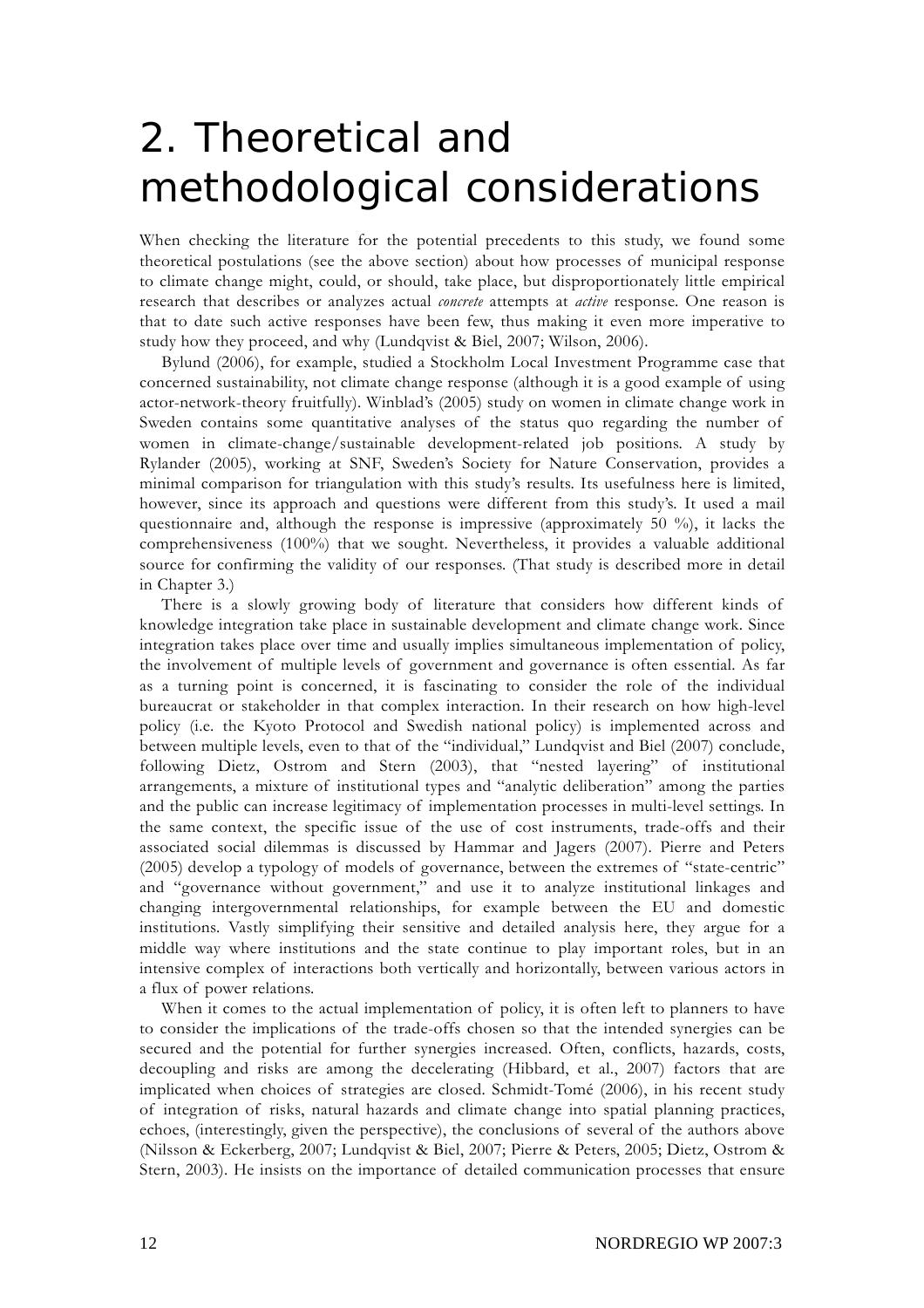"inter-disciplinary, inter-regional and inter-governmental cooperation to obtain multidimensional views . . . the development of appropriate adaptation strategies [in spatial planning] is a slow process that should integrate all relevant actors and stakeholders" (pp 27- 28). In so far as those studies have made progress in identifying the important components in achieving appropriate combinations of different aspects of sustainable development, we in turn proceed to look at concrete responses and to follow the actors themselves, in search of the meaningful patterns that arise.

## 2.1 Regarding the present study

In order, then, to perform this theoretical and empirical enterprise, we have been, and will be, employing several techniques. The work reported on in this Nordregio Working Paper is only the first of several succeeding and complementary studies that need to be made. Here, we discuss only the work done so far.

We have collected the preliminary data that the survey produced and completed their initial categorization. To do that, we were inspired by the technique of micro-array patternrecognition used in genomics, whereby large numbers of samples are scanned in order to perceive their level of activity for a given condition (Law, 2004; Latour, 2005; Bruun, Forthcoming 2007). Analogously, every municipality in Sweden was contacted by telephone in order to conduct interviews of those in charge of climate-change-related matters. That allowed us to make the first rough choice of municipalities for later study. That choice is the result reported on in this Working Paper. (We describe that method in more depth in Chapter 4.)

The next priority remains to finalize the choice of the "target municipalities." We are currently refining the analysis of the preliminary level of data (from the survey) along with other data as follows. By applying several detection indicators that we have derived for discovering candidate municipal activity, the results of the phone survey are being crosschecked with other data from other sources (e.g., municipality membership in international climate change organizations and networks, consultations with national authorities, and so on). Candidate municipalities will then be re-assessed for usefulness as final choices for further study. We have already tested this approach in an even earlier, in-house pilot study, which produced a first-level functional scan of candidates. The data from the present initial step have been used to produce the first map showing the coarse levels of climate change response activity of all Swedish municipalities. We emphasize that the levels of response indicated on the map are comparative, not absolute. The map is shown in Appendix 1. The further steps in this work will be described in ensuing reports from Nordregio's climate change response studies.

Now that the work so far has been summarized, the following chapter discusses two earlier Swedish studies and their direct relevance for this study.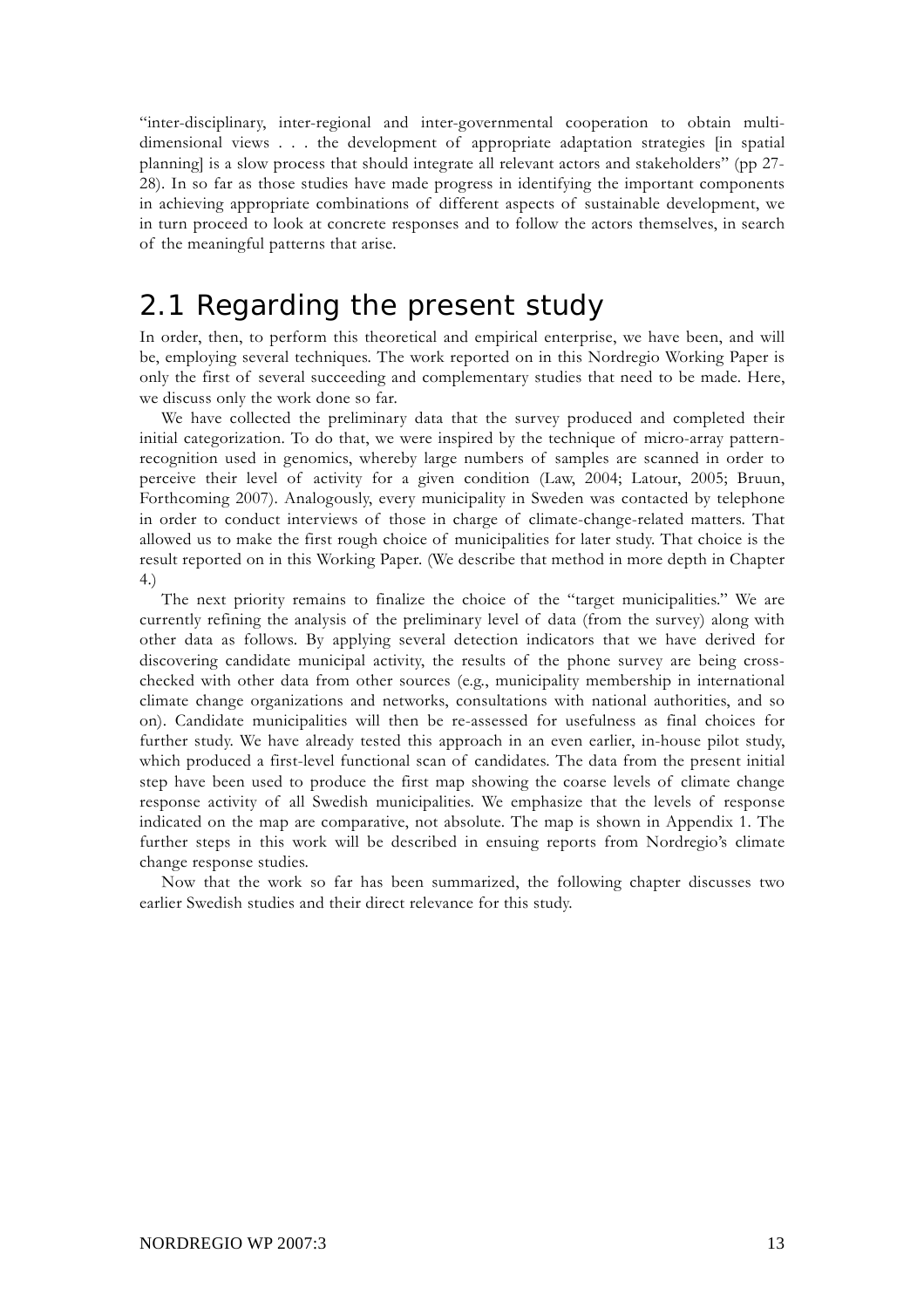# 3. The case of Sweden

From a Swedish perspective, the start of climate change work can be said to have begun with the implementation of Agenda 21. Sweden's municipalities obliged themselves to start their Local Agenda 21 programs in 1996. The municipalities pledged to act as an example and to work actively to include municipal actors in environmental work. It was also deemed important that the general public was involved, through informing them about what they could do to contribute to sustainable development on the local level. The element of climate change-related work in the Local Agenda 21 documents was limited. It was during the latter part of the 1990s, in connection with the Kyoto Protocol, that the climate change issue would come into larger focus in connection with the issue of greenhouse gas emissions. A number of municipalities then chose to take on a more active response to the climate change issue by incorporating climate objectives in their local Agenda 21-documents. When the national government offered grants through the Local Investment Programmes (LIPs), municipalities became more active in their work with above all energy-related issues, in order to decrease their emissions of greenhouse gases. That in turn led to an increase in the municipal response to the climate change issue.<sup>1</sup>

A study of the municipalities' increased commitment to working more actively on climate change issues was performed by SNF, the Swedish Society for Nature Conservation (Svenska Naturskyddsföreningen). The resulting report (Rylander, 2005), *Kommunernas klimatarbete – klimatindex för kommuner 2005* (trans. The Municipalities' Climate Work – Climate Index for Municipalities 2005), presents a "climate index" that is based on an evaluation of each municipality's climate work; each of the municipalities that responded is ascribed grades for the various climate measures undertaken in one or another fashion. The survey was limited to one of the sixteen national environment objectives, that is, "limited climate influence" (Swedish, "begränsad klimatpåverkan"). The basis for the index consists of a survey with a questionnaire that the municipalities had the opportunity to respond to.

SNF mailed its questionnaire to each of Sweden's 290 municipalities. From the 135 answers received, it is suggested that there are many municipalities that work actively to decrease their emissions of greenhouse gases. Furthermore, the survey revealed that an overwhelming majority of the measures taken are within the energy sector, where energy efficiency improvement, renewable district heating and providing energy advice are the most common measures. An explanation for the latter can be the effect of national government grants programs, such as LIP (Local Investment Programme) and KLIMP (Local Climate Investment Programme), which increase the municipalities' incentives to work more actively on climate change-related issues. The report also states that measures in the traffic sector are rare, and that the measures taken are limited to such items as expanded bicycle paths and public transport. According to SNF, the good outcome from the LIP and KLIMP investment subsidies indicates that there is strong support for the work with climate change issues among decision-makers at the national level.2

The SNF study looked at the municipalities' climate work in general; the results indicate that the measures that were taken were of a more reactive nature. In February, 2005, another report, this time by SMHI, the Swedish Meteorological and Hydrological Institute, provided a different perspective. The SMHI report, entitled *Anpassning till klimatförändringar* (Adaptation to Climate Change), discussed their own study of how different actors within Swedish society are planning to adapt to a changing climate. (The SMHI study was financed by the Swedish Environmental Protection Agency, or Naturvårdsverket.) The SMHI study focused on a search for a particular set of actors. The actors are those who undertake analyses of the public adaptations that should be made as a result of the effects of a

 $\frac{1}{1}$  SNF (2005) p. 2

 $<sup>2</sup>$  Ibid. p. 3</sup>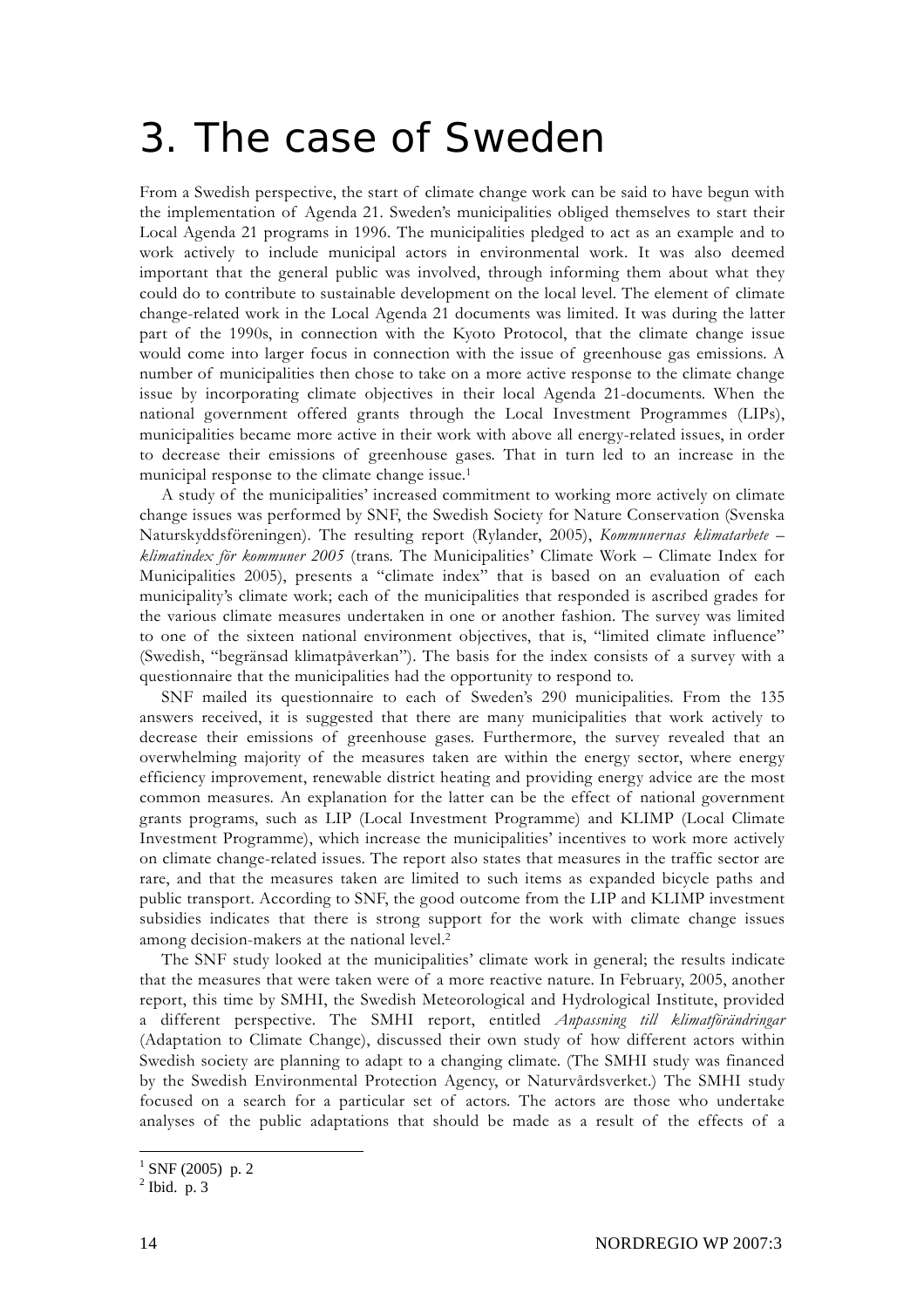changing climate. The report focused on the actors' proactive work. It was thus important to map the need for adaptation, the initiatives that were being planned and implemented, as well as the protection measures related to the effects of climate change.3 The SMHI study used questionnaires, which were sent to each of Sweden's *counties,* relevant authorities, sector and interest organisations, companies, research financiers and thirteen *municipalities* (of 290). In total, ninety questionnaires were sent to the different organizations; seventy-nine responded. The survey was later complemented with reports and other types of documents produced by the different actors taking part in the survey.4

One of the main findings of the SMHI study is that there was much uncertainty among the actors about who had responsibility, and for what, with regard to the climate change issue. Many of the respondents called for study and analysis of the directions that Parliament and the government had handed down, since it was felt that ambiguity prevailed. The issue of unclear division of responsibility became obvious through the replies from the municipalities, counties and other authorities, who expressed that although they could imagine that they had certain responsibilities in relation to climate matters, they were nevertheless unsure. It was also established that almost no actors have analyzed how they would adapt to climate change. A majority, on the other hand, have undertaken analyses of the effects of a changing climate. When it came to concrete adaptation measures to climate change, no such activities, with only a few exceptions, could be identified. The SMHI study's authors called not only for more research on specifically the latter point. They also called for more activity by the actors/respondents in addressing how they could act more concretely and proactively when it comes to adaptation to climate change.<sup>5</sup>

Both the SNF and the SMHI studies are part of the legacy that the present study is building upon; it seeks to address the gaps in knowledge that they in part identified. It does so by providing a qualitative basis for identifying those Swedish municipalities whose work within the climate change issue is characterized by pro-activeness and a high degree of concretion. In order to achieve any distinguishable contrast between those that stand out and the mainstream, it has been necessary to create a "normal" background against which to detect the candidate municipalities. The next section does just that by describing the obligations that all Swedish municipalities have, and share, as well as the opportunities and forms of collaboration that they have at their disposal for adapting to climate change.

### 3.1 Municipal obligations and possibilities

In this section, we consider the obligations and possibilities that Swedish municipalities have concerning the climate change issue. The objective with this section is not only to clarify the state's role regarding both the current national environment objectives and the local investment subsidies available from the state, but also to show the different possibilities that the municipalities have for participating in different networks concerned with climate change issues.

#### 3.1.1 The Swedish Environmental Protection Agency and Sweden's 16 environmental objectives

At the governmental level, the Ministry of the Environment is responsible for the environmental/climate change interface. Under the ministry, a number of different authorities are represented, where The Swedish Environmental Protection Agency is a central administrative authority in the environmental arena. It works to promote sustainable development, based on the environmental objectives set by Parliament. The agency's main

<sup>&</sup>lt;sup>3</sup> SMHI (2005) p. 2f

 $4$  SMHI (2005) p. 6

 $5$  SMHI (2005) p. 3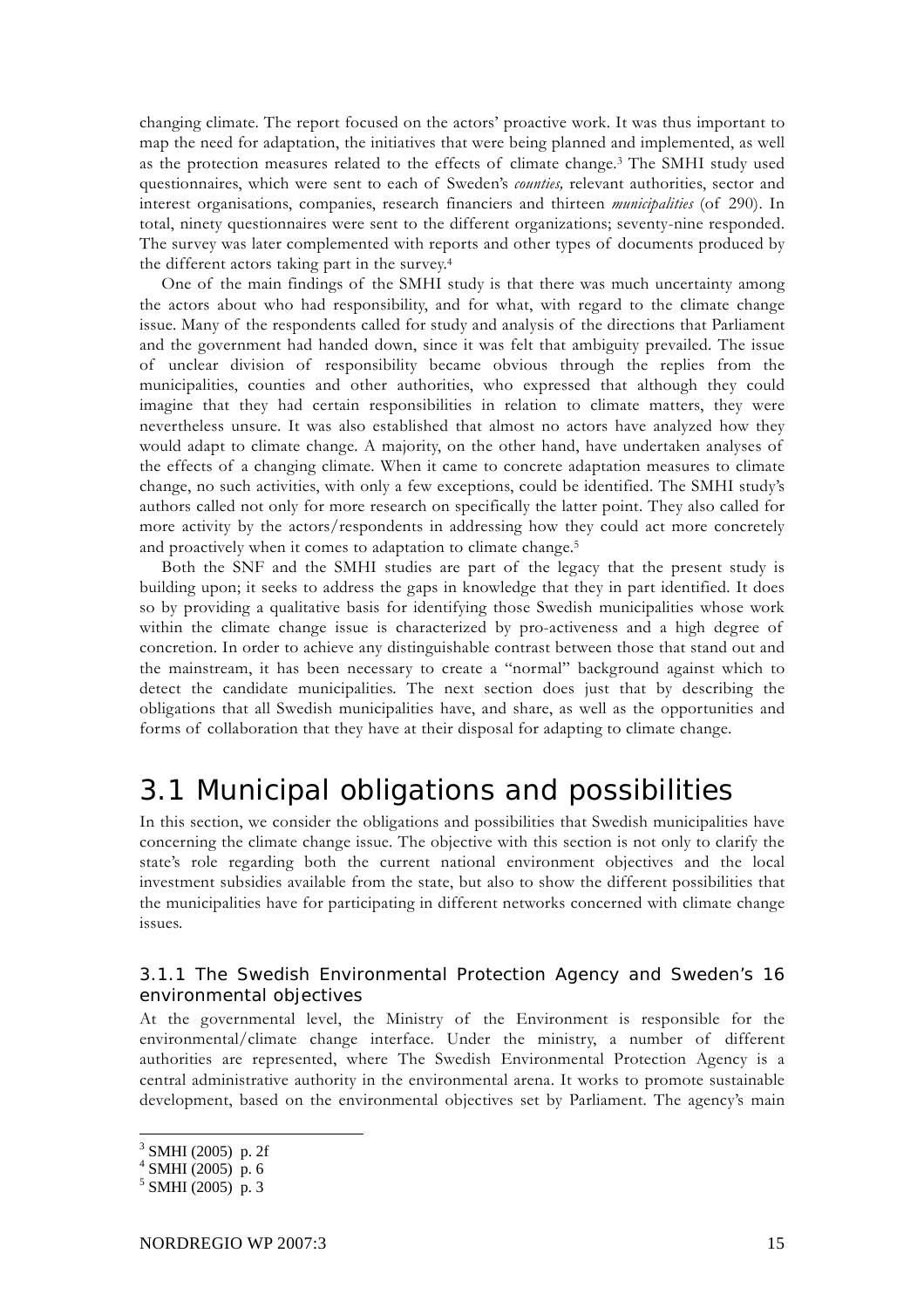objective is to set central standards and to coordinate and evaluate environmental work (see Figure 1, below). Above all, this includes both the duty to inform and to ensure that environmental laws are followed, while also assisting the government and the Parliament on environmental policy. Furthermore, the agency functions by serving as a guide to other central, regional and local authorities in respect of environmental issues. Another important part of the work carried out by the agency is to clarify how laws should be interpreted through the creation of regulations, manuals, etc., and by holding general councils on the topic. In addition, The Swedish Environmental Protection Agency also acts to ensure that the law is adhered to, while also evaluating whether legislative changes are needed and, where applicable, forwarding specific changes to be implemented.6

The Swedish Environmental Protection Agency interacts with various public authorities, private companies and sector organisations. It has also set up, and participated in, a number of different networks, both in Sweden and internationally, at the EU level. In Sweden, both the counties and the municipalities are important collaborative partners, since they are responsible for environmental issues on the regional and local levels. A central focal point in this respect is the Swedish Riksdag's list of sixteen environmental objectives (the first fifteen were adopted in April 1999, the sixteenth in November 2005.). The Swedish Environmental Protection Agency is not, however, the only body responsible for all environmental objectives. Other authorities and agencies also have a role to play, for example, The National Board of Housing, Building and Planning, The National Chemicals Inspectorate and The Swedish Radiation Protection Authority are responsible for the environmental objectives that concern their various areas of responsibility.7

Objectives for which The Swedish Environmental Objectives for which other agencies are responsible *Protection Agency is responsible* 

- Reduced Climate Impact
- Clean Air
- Natural Acidification
- A Protective Ozone Layer
- Zero Eutrophication
- Flourishing Lakes and Streams
- A Balanced Marine Environment, Flourishing Coastal Areas and Archipelagos
- Thriving Wetlands
- A Magnificent Mountain Landscape
- A Rich Diversity of Plant and
- Animal Life
- A Non-Toxic Environment
- A Safe Radiation Environment
- Good-Quality Groundwater
- Sustainable Forests
- A Varied Agricultural Landscape
- A Good Built Environment

*Figure 1: Responsibility for environmental objectives (Source: The Swedish Environmental Protection Agency)* 

In relation to the environmental objectives, municipal obligations remain poorly focused. An initial general overview shows that municipal responsibilities in respect of climate change are, in principle, rather diffuse, with the municipalities not actually obliged to do anything.

7 Ibid.

 6 www.naturvardsverket.se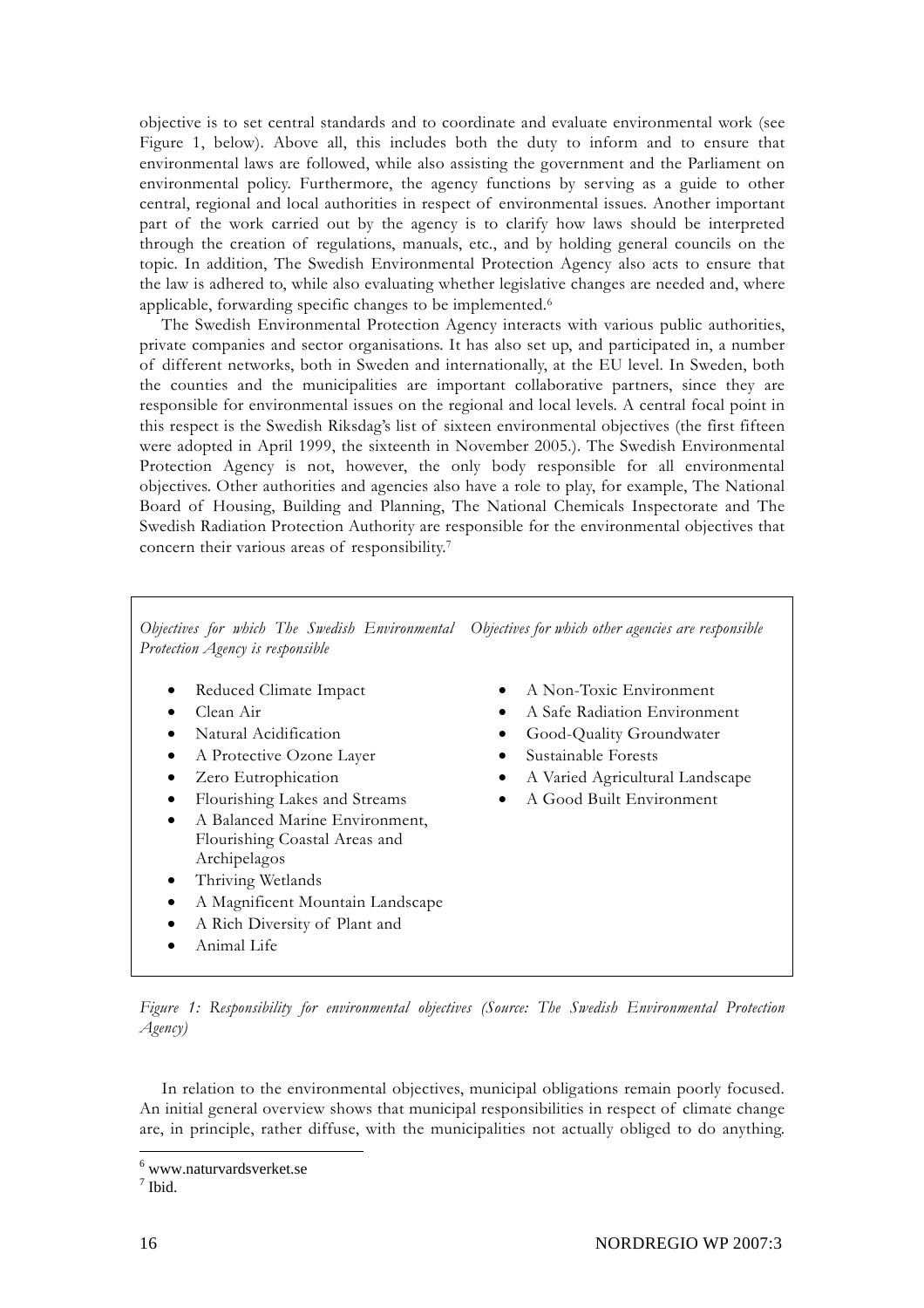The municipalities are, however, responsible for the maintenance of a "good habitat" at the local level and, according to Parliament, they have overall responsibility for local implementation of national environmental and public health objectives. The municipalities are also considered to have an important role to play in pursuing a dialogue with their citizens as regards how the environmental objectives are to be achieved. The outlines of that work vary, although the introduction of environmental management systems and routine coordination with the local Agenda 21 work commonly occur. The Agenda 21 processes in Sweden's municipalities have provided a good basis from which to develop the work with the environmental objectives already outlined.8 In addition, there are the so-called Environmental Quality Standards, initially introduced when the Environmental Code was implemented on January 1, 1999. Environmental Quality Standards are a novel governing tool in the context of the Swedish environmental legislative system.

It is not always clear what applies when implementing the regulations. It is important to emphasize that for certain issues that have been pursued by the introduction of the Environmental Quality Standards, there are no simple and straightforward answers. In some cases a legal precedent needs to be set.9

Currently, no specific Environmental Quality Standard has been set for the climate change issue, further emphasizing the current and somewhat inadequate situation with regard to municipal obligations. According to the first environmental objective, municipal obligations seem to focus primarily on encouraging change and the provision of a supportive environment. It is worth noting here, however, that the municipalities are required to establish an energy plan. In accordance with the law on municipal energy planning (1977: 439), each municipality should have an up-to-date plan for the supply, distribution and use of energy. The plan is to be established by the municipal council.10 On The Energy Agency's homepage the following stipulation is expressed:

> It is important to have an overall vision in respect of energy planning and to take its environmental effects in consideration through a local, regional and global perspective through an environmental analysis and an assessment of how the environment, health and the management of resources will be affected by various measures or energy systems.11

## 3.2 State investment subsidies: LIP and KLIMP

Both Parliament and the government have decided to boost the environmental work already being done in Sweden's municipalities by offering subsidies. The Local Investment Programme (LIP) and the Climate Investment Programme (KLIMP) are designed to both stimulate and support the municipalities in their environmental work. The LIP is a more general environmental subsidy, while KLIMP has a more focused aim in climate measures. Both subsidies, however, require municipal co-financing.12

<sup>8</sup> miljomal.nu

<sup>9</sup> www.naturvardsverket.se

<sup>10</sup> www.stem.se

 $11$  Ibid.

<sup>12</sup> www.naturvardsverket.se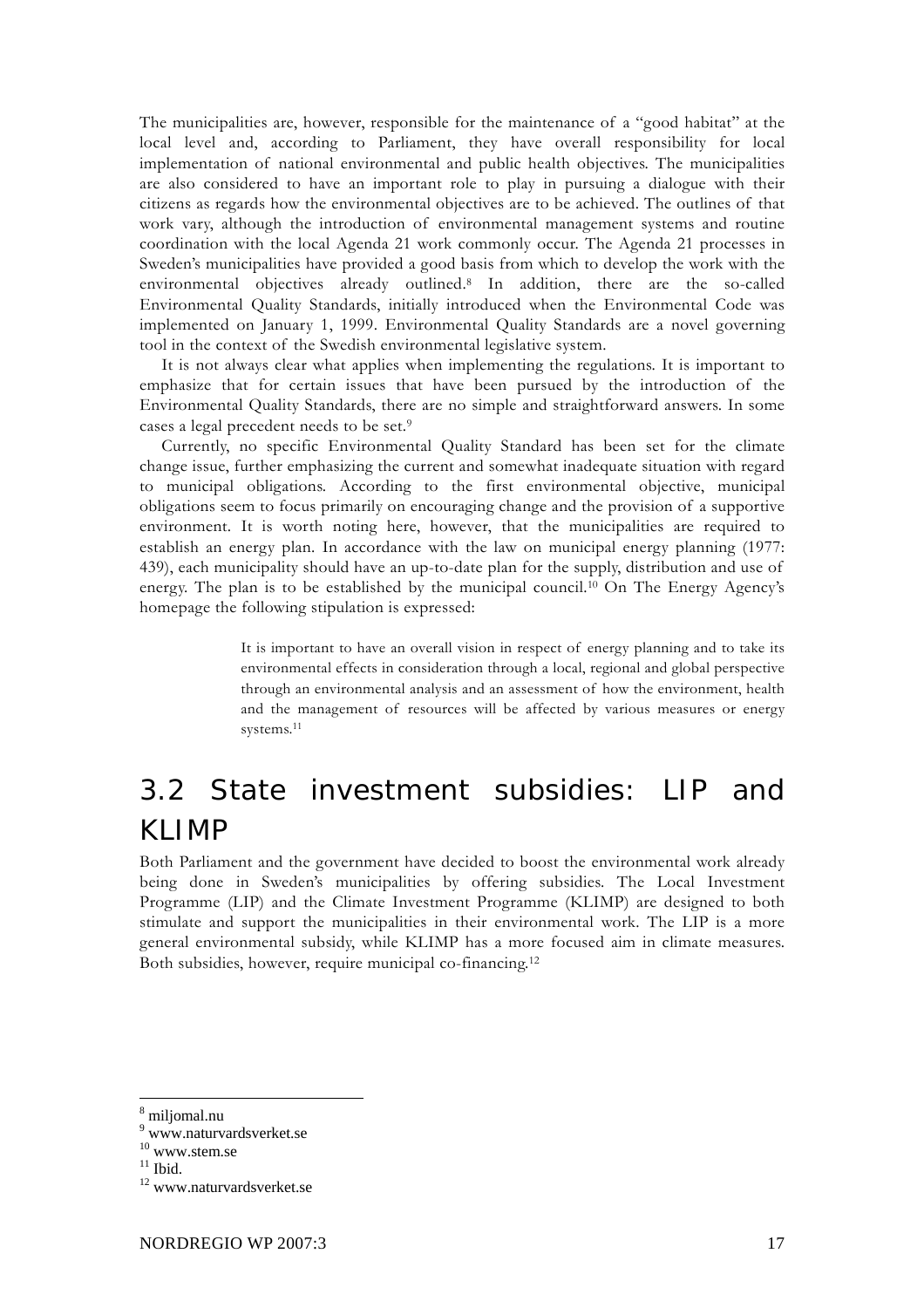#### 3.2.1 LIP – Local Investment Programme

The LIP began after Parliament accepted the regulation (1998:23), which stipulates that state subsidies to local investment programmes will increase ecological sustainability in society. A secondary aim here is to stimulate employment. The thought behind the programme is summarized in four sections where LIP will: start with the municipality's unique situation and permit priorities for local environmental problems, be based on a bottom-up approach and ongoing Agenda 21 work, be linked together with the municipality's overall environmental work, ensuring that the "global" end result is magnified beyond the sum of its individual parts.13

During the period 1998-2002 some 6.2 billion SEK was released by the state through The Swedish Environmental Protection Agency, and 211 investment programmes were implemented in 164 municipalities and in two municipal associations. Within the framework of those 211 investment programmes, some 1,814 measures have been undertaken. In total, approximately 27.3 billion SEK has been spent on various LIP-projects and approximately 20.7 billion SEK of this total on specific environment investments.

The municipalities applying for these environmental subsidies can to do so individually or in collaboration with other actors. The municipality is also responsible for meeting the requirements of the regulations. There are however no specific requirements in respect of technological systems or solutions since the main objective here are to decrease the environmental impact. "The results are our focus—not the way in which they were produced."14

#### 3.2.2 KLIMP – Local Climate Investment Programme

Following the discontinuation of LIP subsidies, KLIMP emerged in its place. The main objective of the KLIMP programme is to foster a reduction in greenhouse gas emission levels and, in connection with a specific KLIMP project, conduct information campaigns in respect of the project.15

Municipalities, counties, firms and other local actors have, since 2003, been able to apply for KLIMP-subsidies from The Swedish Environmental Protection Agency. Between "start up" in 2003 and May 2006 a total of some 1.1 billion SEK had been disbursed to various programmes. The total investment volume within the framework of KLIMP has however been 4.7 billion SEK since KLIMP-financing like that associated with the LIP requires cofinancing from the receiving actor. The period of a KLIMP programme is four years after which the results are reported to The Swedish Environmental Protection Agency. The agency then makes a final assessment which will be the basis for the final amount that is allocated to the KLIMP-project and this assessment is based on how the results correspond to the stipulated objectives of the project. As such then the final reporting of projects from the first four year period will take place during 2007. The Parliament also decided that during 2007 and 2008, KLIMP funding will be increased by some 395 million SEK a year.16

Among the KLIMP-projects attracting funding during the period between 2003 and 2006, two dominant areas emerge with energy (production and distribution) and transport (road traffic) together allocated more than 50 percent of the total available funding.17

<sup>13</sup> www.naturvardsverket.se

<sup>14</sup> www.naturvardsverket.se

<sup>15</sup> www.naturvardsverket.se

 $16$  Ibid.

 $17$  Ibid.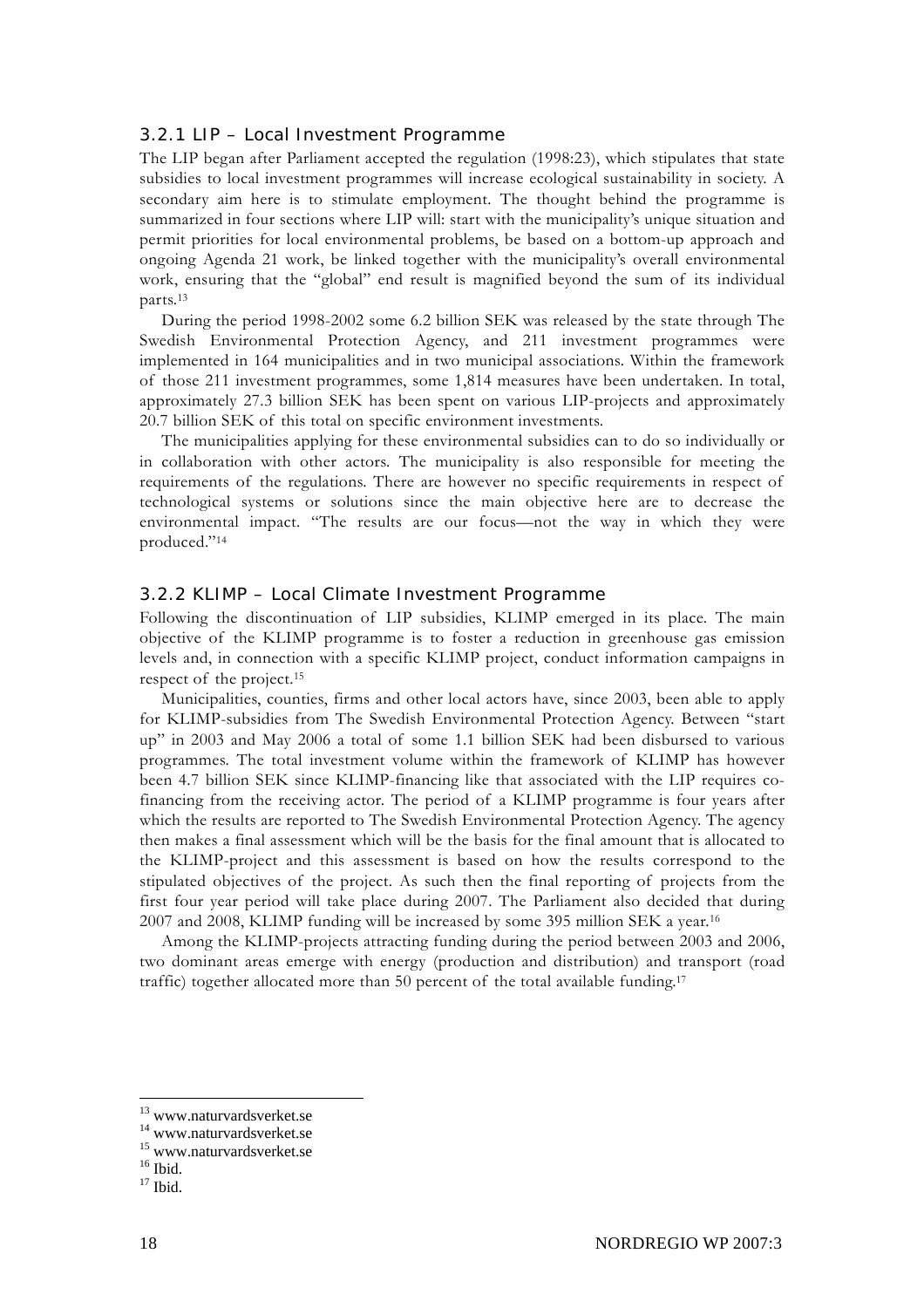## 3.3 Networks for municipal cooperation: The Swedish Eco Municipalities & the Swedish Network of Municipalities on Climate Change

There are a number of municipal cooperation initiatives in network structures linked to the climate change issue where members work together in order to raise awareness of the climate change issue. The idea here is to support each other in the climate work and to share knowledge and experience. The two largest networks are: The Swedish Eco Municipalities (SEKOM) and The Swedish Network of Municipalities on Climate Change (KK). The Swedish Network of Municipalities on Climate Change and The Swedish Eco Municipalities.

#### 3.3.1 The Swedish Eco Municipalities (SEKOM)

The concept of Eco-Municipality was originally launched in the Nordic countries in 1980 by the Finnish municipality of Suomussalmi. In 1983 the concept was introduced to the Swedish municipality of Övertorneå. These municipalities remained, at this early stage, the only Eco-Municipalities in the Nordic countries.18

The work undertaken in Övertorneå, towards the development of the eco-municipal concept eventually inspired many other municipalities in Sweden. A network of ecomunicipalities was formed in which about 15 other municipalities participated. The network was formed in response to increasing municipal demand for support in their ecological sustainable planning. In 1995 when the network was formed, a decision was also made to create a common secretariat to service the municipalities within the network. The association is non-profit driven and has subsequently grown to include 68 Eco-Municipalities. The member municipalities are represented by both a civil servant and a politician, something that is supposed to ensure the creation of better conditions for environment and climate change issues gaining in importance within the municipalities.

The objective of the network is to help all of Sweden's municipalities to become sustainable. An important part in their work practice is that politicians and civil servants in the municipalities exchange experiences and knowledge concerning the climate change issue. This is carried out among other things via SEKOM's intranet and through regular common meetings. SEKOM has established twelve common Green Key Figures, which were implemented in 2002. The Green Key Figures are monitored in each of the member municipalities in order to register whether their measures have had the desired effect. The Green Key Figures are divided between the two sections: the municipality as a geographical area and the municipality as an organization. The Green Key Figures are chosen in such a fashion as not to become a large additional workload while, in addition, they should be of interest to the other member municipalities. They should also be designed to be as concrete as possible to ensure that they are as achievable as possible through an active approach to municipal work.19.

During 2006 an environmental communication project was carried out between The Swedish Eco-Municipalities and the Swedish network of municipalities on climate change. The project was financed to a certain extent by the Environmental Objectives Council through The Swedish Environmental Protection Agency with the central objective being to increase the competence of responsible officials. Furthermore, an important part of the project was to communicate environmental issues on the local level in order to make it possible for municipalities and other organisations to implement the information campaigns that contribute to the achievement of Sweden's environmental objectives.20

<sup>18</sup> www.sekom.nu

 $^{19}$  Ibid.

 $^{20}$  Ibid.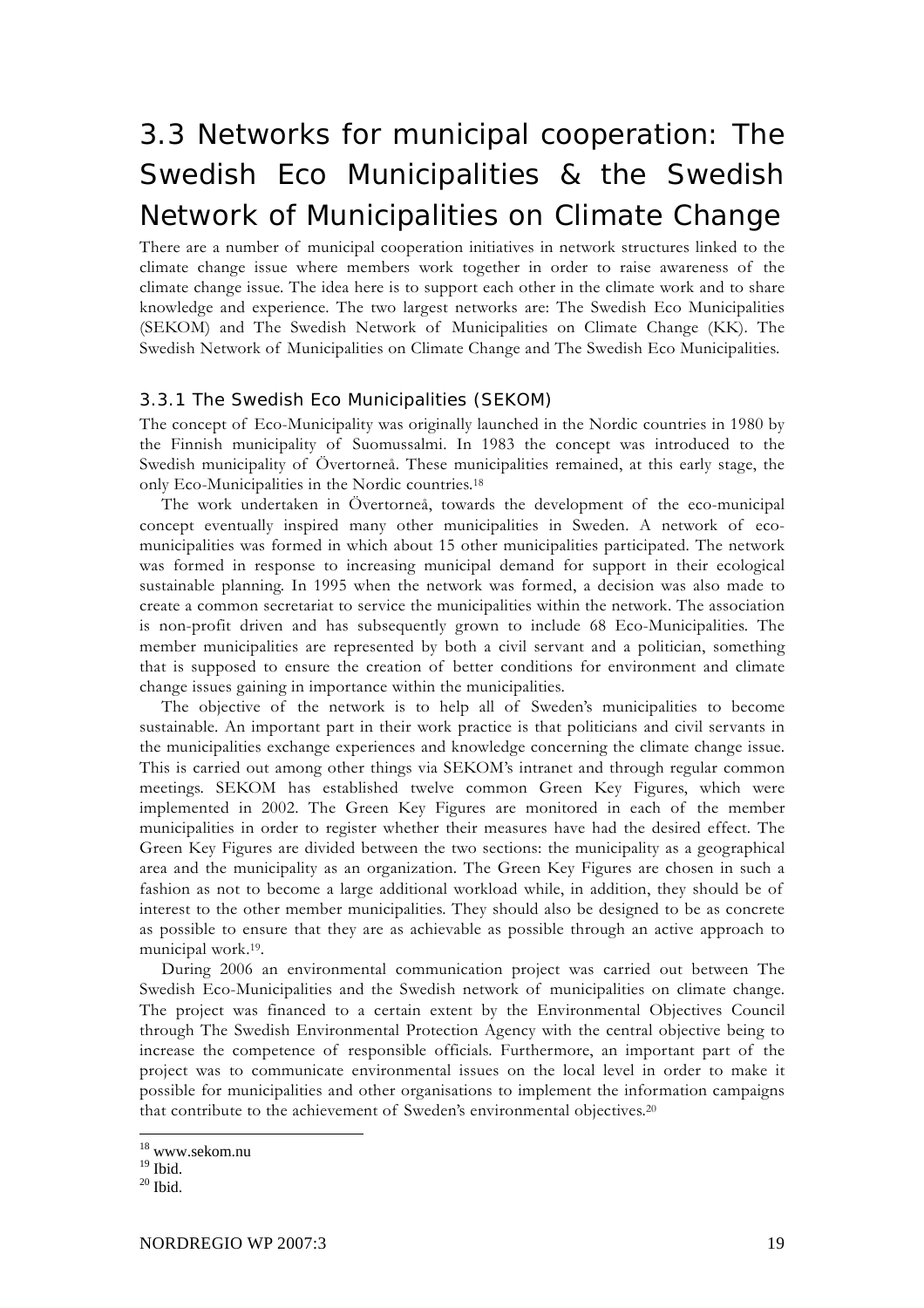#### 3.3.2 The Swedish Network of Municipalities on Climate Change

The Swedish Network of Municipalities on Climate Change (KK) is a network of municipalities working actively with the climate change issue and whose overall aim is to reduce greenhouse gas emissions. The network was founded in 2003 on the initiative of the municipality of Lund, which also serves as the host municipality. KK is primarily financed by The Swedish Environmental Protection Agency and its members today include: Malmö, Lund, Luleå, Kristianstad, Växjö, Götene, Helsingborg, Hässleholm, Falköping, Lidköping, Mölndal, Olofström, Stockholm, Säffle, Södertälje, Uppsala, Åmål and Östersund. KK supports municipalities that want to take on the climate change issue and is an instigator for the national climate work through its focus on the important possibilities, obstacles and driving forces that impact the results of climate change work. The networks also help to distribute information and experiences of local climate work with a view to increasing knowledge levels in respect of the complex problems related to the climate change issue. KK also works to establish international co-operation in order to gain contact with similar networks in other countries. By this means KK hopes to set an example for all Swedish municipalities to follow, since they want each to find someone to whom they can compare themselves.21

Membership is free but there are certain requirements involved in becoming a member. The municipalities are required to establish environmental goals at the political level. These goals require the municipality to work for continuous reductions in greenhouse gas emissions, to set goals for the reduction of emissions, to create an action plan and to implement measures in order to decrease emissions and continuously inform the network about their work in progress. The overall objective of the network is then that, before the end of 2008, at least half of Sweden's municipalities will have participated in the network's activities and that the network, during this period, will have grown to approximately 25 members. Furthermore, the network will annually summarize obstacles and possibilities within the local climate work.<sup>22</sup>

In the autumn of 2006, it was possible for small municipalities with an inhabitant number of (maximum) 15 000 to attend the project Climate Coaching, an aid in the local climate work for small municipalities. The project, with 23 participating municipalities, is run by KK and the aim here is to create the basis for long-term climate work in smaller municipalities who today lack a climate strategy or a corresponding plan. During the project period from 1 January 2007, to 15 April 2008, all participating municipalities will receive "custom-made" help from a climate coach based on an individual needs analysis. The objective is also to initiate work processes in order to create a climate strategy, update the municipality's energy plan and to renew environmental objective programmes. Participating municipalities receive a contribution of some 50 000 SEK which can be used for funding measures within the project. In return, each participating municipality undertakes to sign a declaration of intent authorized by the municipal executive board. The declaration of intent will, among other things, contain a promise that the municipal council will prescribe a proposal for a climate strategy within a time period of two years. The municipality will also contribute in the form of local research resources or measures an amount rising to at least 50 000 SEK. The municipality also receives support from a "mentor" municipality who is already a member of KK and thus has the experience to contribute with suggestions and strategies in respect of local climate work. The mentor municipalities are Åmål, Kristianstad, Malmö and Stockholm.23

<sup>21</sup> www.klimatkommunerna.infomacms.com

 $22$  Ibid.

 $23$  Ibid.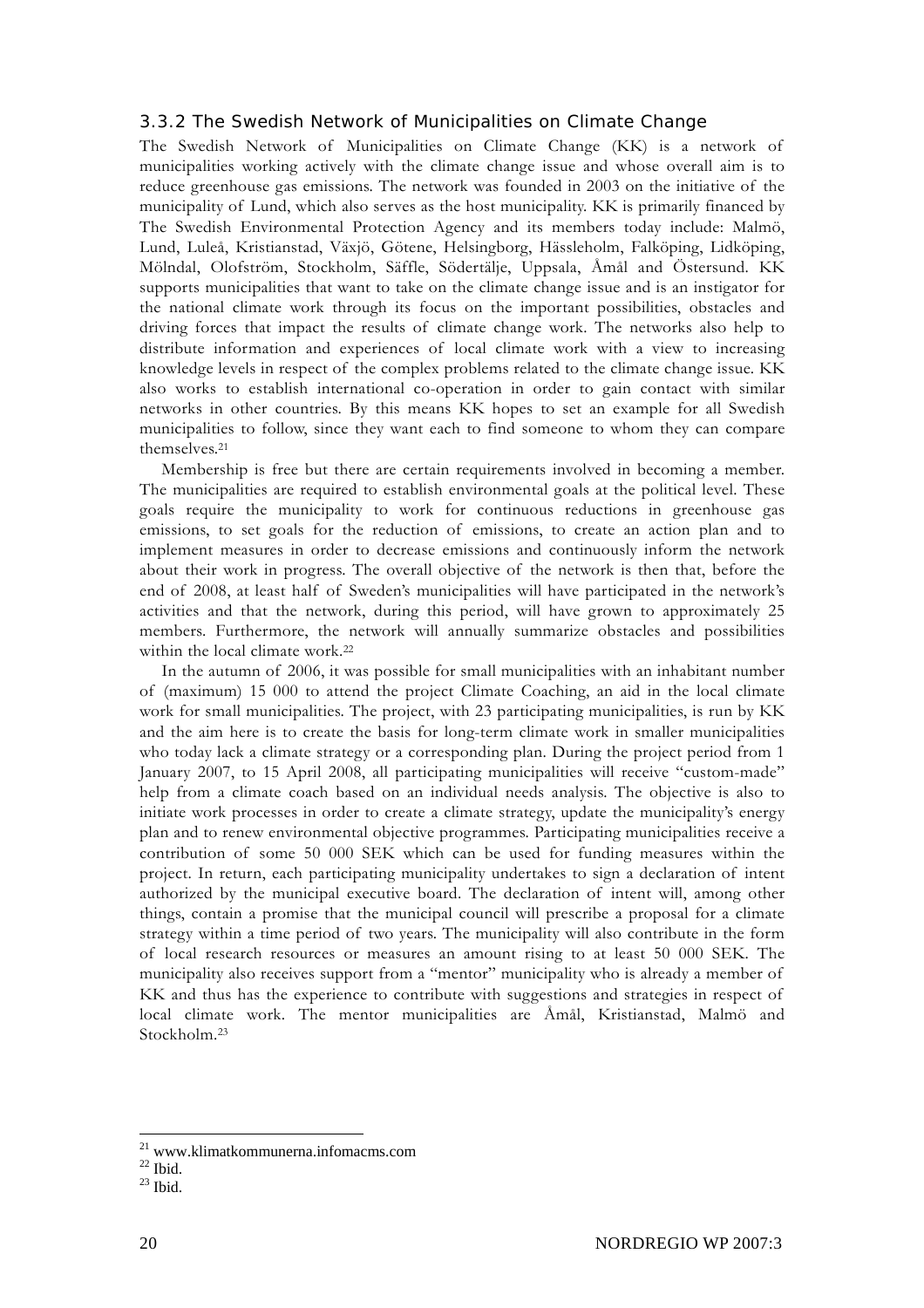# 4. The survey

For this study, a survey of all of Sweden's 290 municipalities was carried out. Because of our persistence with the method (qualitative interviews conducted by telephone), and patience from our respondents, thoughtful responses were received from every one of them, that is, a 100% response. The main goal of the survey was to discover which of the municipalities are actually carrying out *concrete actions* with regard to the climate change issue. The emphasis in the survey was to gather data about *what the municipalities themselves considered as being their concrete actions.* As part of that, the survey was receptive for any mention of the goals that were motivating their work, as well as any allusion to what the underlying driving forces might be. Of equal interest were any references to individuals or other actors who were considered as having taken the initiative (and why) in any of the actions cited. The ultimate purpose of the survey was to assist in identifying those municipalities that stand out from the mainstream in working more actively and concretely than others on the climate change issue. It was, therefore, intrinsically comparative. The data collected is in turn already feeding in to other on-going studies at Nordregio.

In the first section of this chapter, the study's design and implementation are presented in detail. For those who would prefer to proceed directly to the data, they are presented in Chapter 5, below.

## 4.1 Design and implementation of the survey

A number of steps were involved in the performance of the survey. To summarize, the first step was to create a structure for the interaction that was anticipated to occur with each telephone contact with the municipalities. The next step was to design a template that would underlie each interaction with a municipality, from the moment of first contact, usually with the switchboard, to the ensuing more in-depth interview opportunity, whenever it finally occurred. Once the template was ready, we could begin the step of telephoning each and every municipality. After completing all of the telephone calls, what remained was to transcribe the responses, then to sort and, finally, categorize them. Each of those steps is considered in more detail in the respective sections below.

#### 4.1.1 Preparing the survey

For this study, a survey of all of Sweden's 290 municipalities was carried out. Because of our persistence with the method (qualitative interviews conducted by telephone), and patience from our respondents, thoughtful responses were received from every one of them. The main goal of the survey was to discover which of the municipalities are actually carrying out *concrete actions* with regard to the climate change issue. The emphasis in the survey was to gather data about *what the municipalities themselves considered as being their concrete actions.* As part of that, the survey was receptive for any mention of the goals that were motivating their work, as well as any allusion to what the underlying driving forces might be. Of equal interest were any references to individuals or other actors who were considered as having taken the initiative (and why) in any of the actions cited. The ultimate purpose of the survey was to assist in identifying those municipalities that stand out from the mainstream in working more actively and concretely than others on the climate change issue. It was, therefore, intrinsically comparative. The data collected is in turn already feeding in to other on-going studies at Nordregio.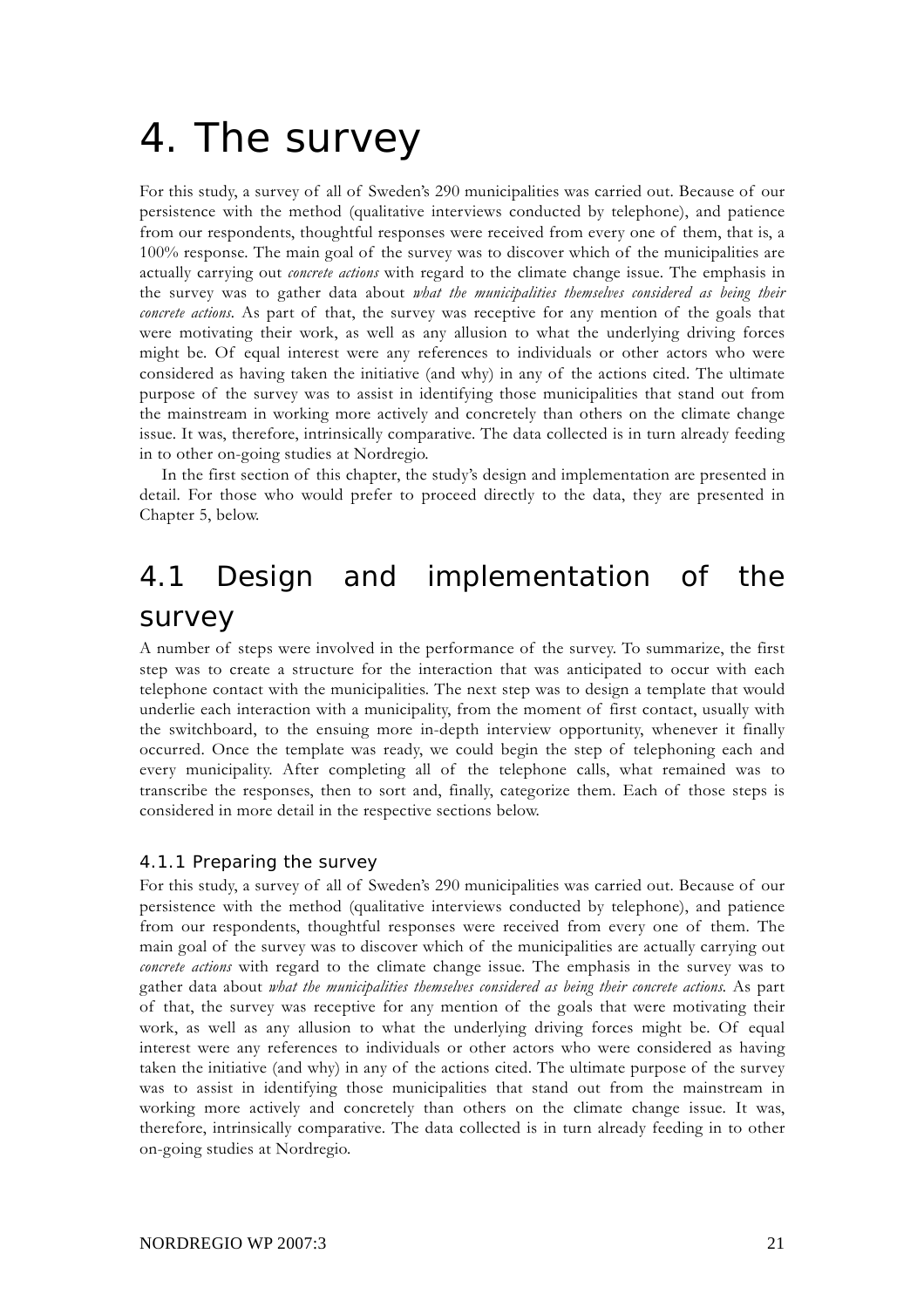#### 4.1.2 Preparing the template

The interview template contains three main topics and is used by the person conducting the interview. The use of a template was important for maintaining consistency during the performance of such a large number of interviews by three different persons.

Three main topics were central for the template:

- whether a municipality is active on climate change response, and its level of concretion
- the background motivation and aims for the chosen actions
- how and when the work started and by whom.

To make the template operational, the topics were reformulated as questions:

- *Question 1: Is your municipality taking any concrete measures (and what are they) related to the climate change issue?*
- *Question 2: What goals (and the reasons for them) does the municipality have with regard to its climate-related work?*
- *Question 3: Who started this work and when?*

In order to make the collection of data during the interviews as simple as possible, the template was reproduced as a standardized form, on paper. This was used by the interviewer during the contact with the municipality: one municipality, one form, and vice versa. Ample space was left for manual note-taking during the conversations.

In each field for each individual contact, there are several empty rows for additional comments of interest, in addition to the usual factual contact data. The reason for providing two fields (for recording the names and title of the respondents) for transfer calls is based on the assumption that it would normally take at least two calls for completing the entire contact with each municipality. The question area of the form is divided into three fields, for writing in the responses and qualitative observations about the approach and content of the respondent.

Before the actual survey was begun, a number of test interviews were carried out, through role play, which were in turn examined and evaluated for effectiveness and improvements. The idea was also to practice a natural conversational style for the interviews. That also provided a check on the appropriateness of the form. When we were satisfied that the template and the standardized form, as well as the procedure and interview technique, were sufficiently stabilized, we could begin with the several-weeks-long process of contacting each of Sweden's 290 municipalities.

### 4.2 The contact and interview procedure

The object of the study was to discover what we didn't already know about concrete climate change responses in Swedish municipalities. It was therefore important that we established contact with each municipality in a particular way. On the one hand, we wanted as much as possible to avoid having any preconceived notions. On the other, it was essential that the enquiry was done so that it would be *the individuals who represented the municipalities who would tell us what they themselves considered to be the appropriate answers to our questions.* In other words, there should be as much self-selection as possible by each and every respondent, at all levels of the contact. An example might better clarify what we mean. It has been common for observers of the study to ask, when they understood that we were proceeding to phone every municipality, if when we phoned we called directly to the, for instance, "Environmental Protection Officer," or some similarly designated staff person. Our reply is that, no, we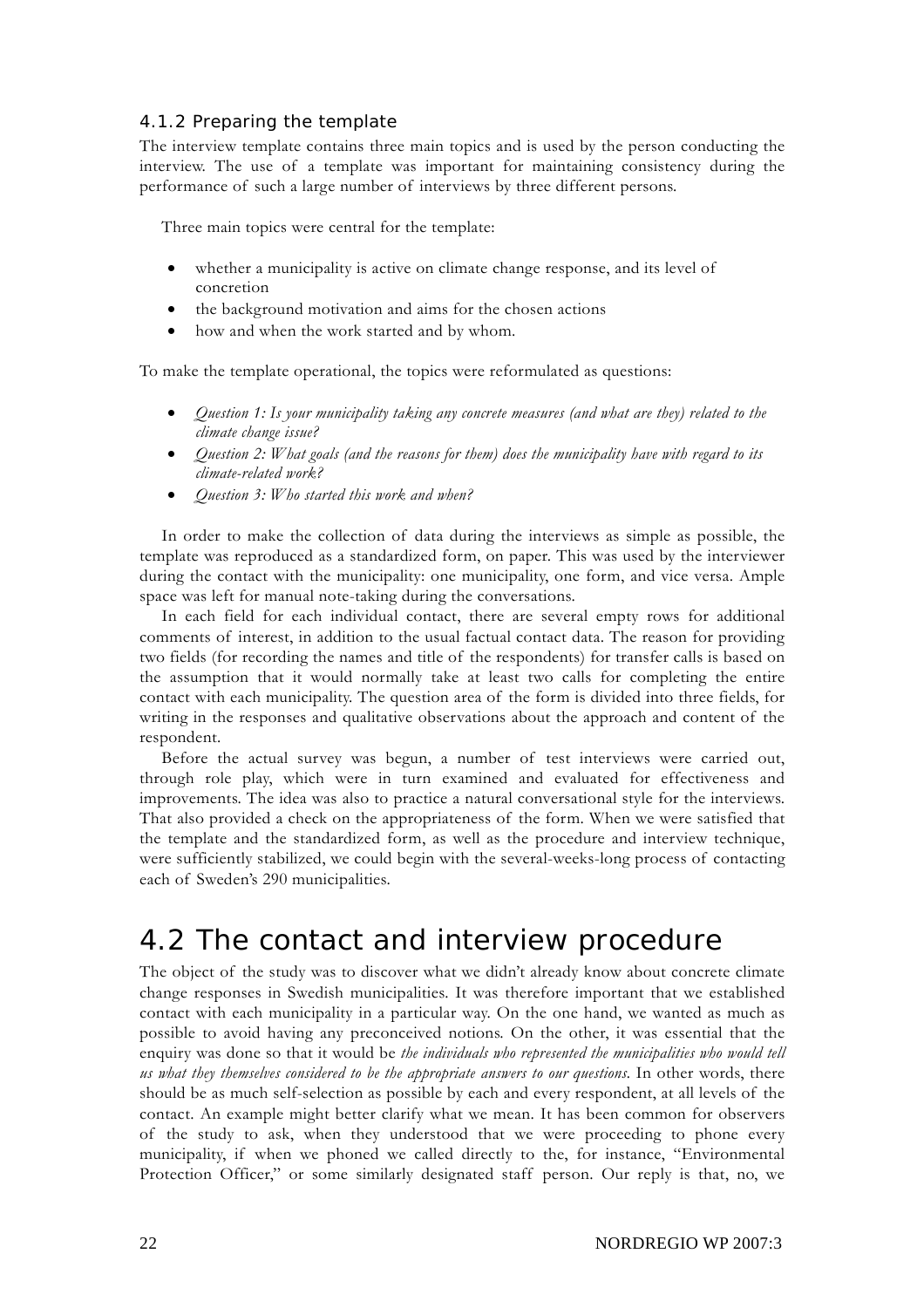simply phoned, as any citizen might, to the public switchboard for the municipality, and asked to speak to anyone who could tell us what the municipality was doing in the way of climate change response. The selection that the switchboard operator made was therefore interesting in and of itself, and useful as data.

In other words, we consciously adopted a *citizen's perspective* when making our first contact with the municipality. Every moment of the call would thus become important for our knowledge of the municipality's approach. For example, how the switchboard operator answered our query, whether he or she provided information to us themselves, or immediately passed us on to someone else, who was in turn more, or less, knowledgeable, became important for our analyses. All the time, the attention was focused on the respondent's reaction and how he or she handled the situation. How was their response? Was the respondent used to these types of questions? To whom would we be transferred from the switchboard? When speaking with the switchboard operator we adopted as passive an attitude as possible, in order to let the operator decide how to react to our requests.

The municipal register maintained by Statistics Sweden (SCB) was used in order to create a catalogue of all municipalities in Sweden. We listed the municipalities alphabetically, to create a geographically neutral randomisation of the order in which we would contact them.

The results section (see Chapter 5) discusses and describes the variety of the responses in more detail. It is nevertheless worthwhile to mention here that the reaction that we most often received to our calls was confusion. Our queries were often responded to with such telling counter questions as, for example, "Indoor or outdoor climate?" or "What do you mean?" or "Is this environment-related?" Often, similar responses were received even from those whom we spoke with in the municipality's technical departments that we had been transferred to.

In our contacts with each municipality, the chain of referrals eventually came to a stop only when we reached the person who was considered by his or her colleagues to be the most suitable for answering queries about climate-change-related issues. Most frequently, the person we ended up talking with was an officer from the municipal environmental office (an inspector, a manager, an Agenda 21 coordinator, an ecologist, or, in some cases, an energy adviser).

Once a full presentation of the survey was made, we would then proceed with the questions. In connection with the first main question, the respondents' response was often characterized by hesitation and counter questions, such as: "What do you mean with concrete measures?" Our reply was that we were leaving that for them to decide. Our role as interviewers was not to lead the respondents in their answers, but to notice which measures, intentions and aspirations they considered to be concrete. Occasionally, the respondents wished to expand upon their previous comments, which in turn led to the interview's continuation on a more informal basis. This was important to recall in connection with the eventual analysis of the municipality's responses.

During the interviews, only a small portion of the time could be used for note-taking, which in resulted in the use of keywords and a few representative sentences, as a kind of evolved shorthand. That transcription provided an opportunity for clarifying the interview responses, once each contact was completed. In order to minimize the potential for errors, the person who performed the interview also did the transcription.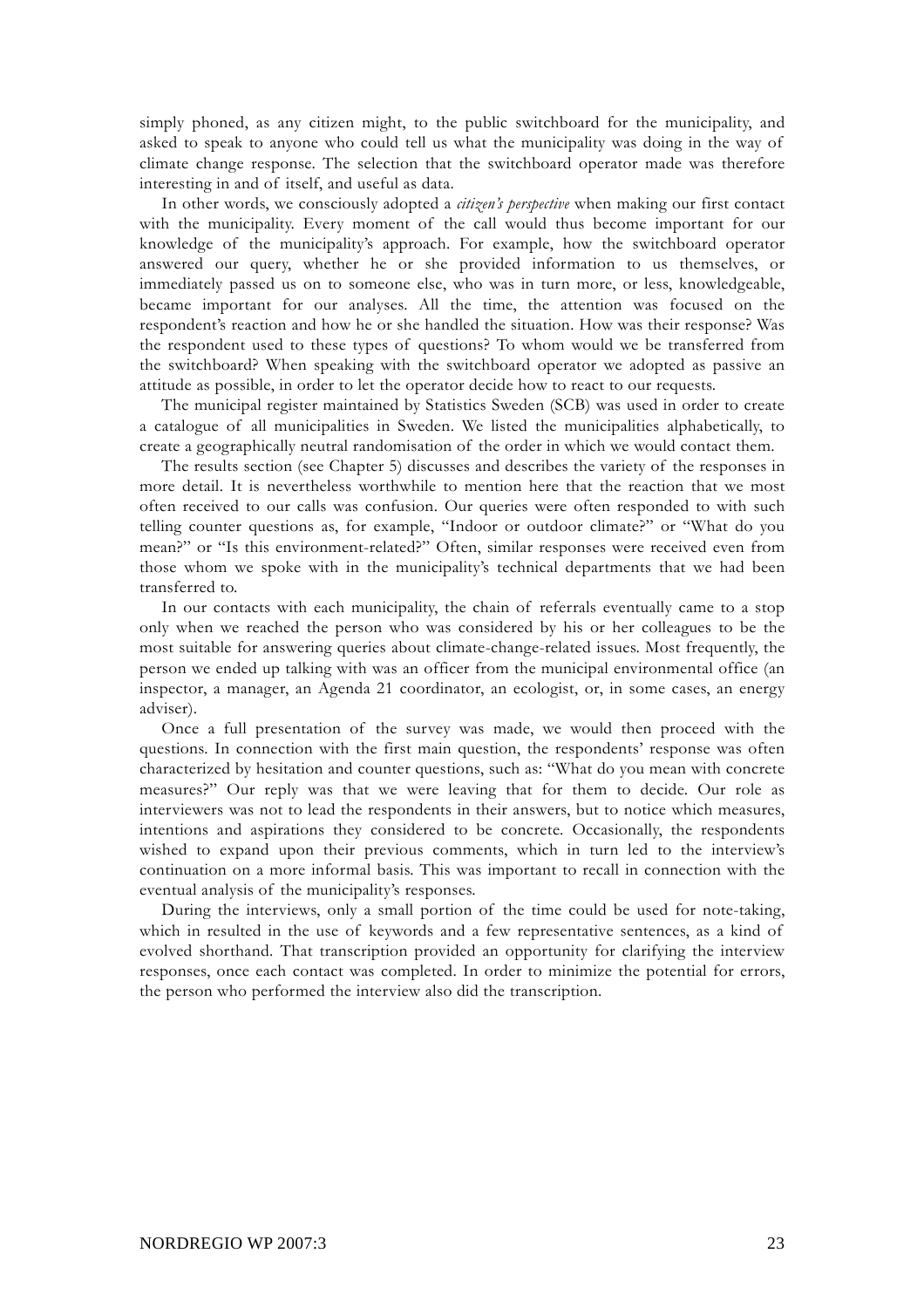## 4.3 Some considerations about the categorization

On the basis of the collected and transcribed data, the municipalities were categorized according to six sets of criteria, for the study's internal use. The categorization was an aid to making a selection of interesting candidates for later study.

The development of the criteria for the categorization was also partially affected by the character and quality of the data that we collected. That is, when beginning to analyze the data, the categories were refined according to the kinds of differences that we were beginning to see in the municipalities' responses. For example, we hadn't expected to find municipalities with a decreasing level of activity, but the existence of such responses did indicate the need for such a category. In those cases where some degree of uncertainty arose, the person who performed the interview, after discussion with the working group, had the final decision. The characteristics of each category can be summarized as follows:

- Category 1: no special activities; no particular response
- Category 2: ambition to develop some concrete response
- Category 3: some concrete activities according to governmental *guidelines*
- Category 4: fewer activities compared to previous level of engagement
- Category 5: wide variety of activities at a stable and even rising level
- Category 6: wide variety of activities with exceptional engagement.

It was impractical to have too many categories. Nevertheless, the distinction between categories 5 and 6 has been retained, mainly for the purposes of sorting, although in practice each of them indicates a "wide variety of activities." Since the point of the survey is *to serve as a basis for a qualitative selection* of those municipalities that are exceptional, the distinction is meaningful. It is important to note that, although the categories range from 1-6, this is *not* intended as a definitive order of preference. In other words, category 1 is not "worst," nor category 6 "best." The municipalities that we have been able to place in either category 5 or 6 are those that we consider to be most interesting for the follow-on study, which at time of writing has not been completed yet. To illustrate, municipalities in category 5 appear to have more stable and established climate work underway than do those in category 6; those in category 6, on the other hand, do seem to have "something else" underway than those in category 5. It is that "something else" that is deemed as being exceptional (when compared to what we could see was going on in categories 1-5). For example, category 6 municipalities are carrying out projects and working with new perspectives on climate-change-related work that can provide insightful lessons for other municipalities. The categories are for the purpose of comparison and selection for later study. Again, we are not seeking to label any municipality as "best," or "the winner," but to understand more about why some municipalities are so much more active, and in what way, than others.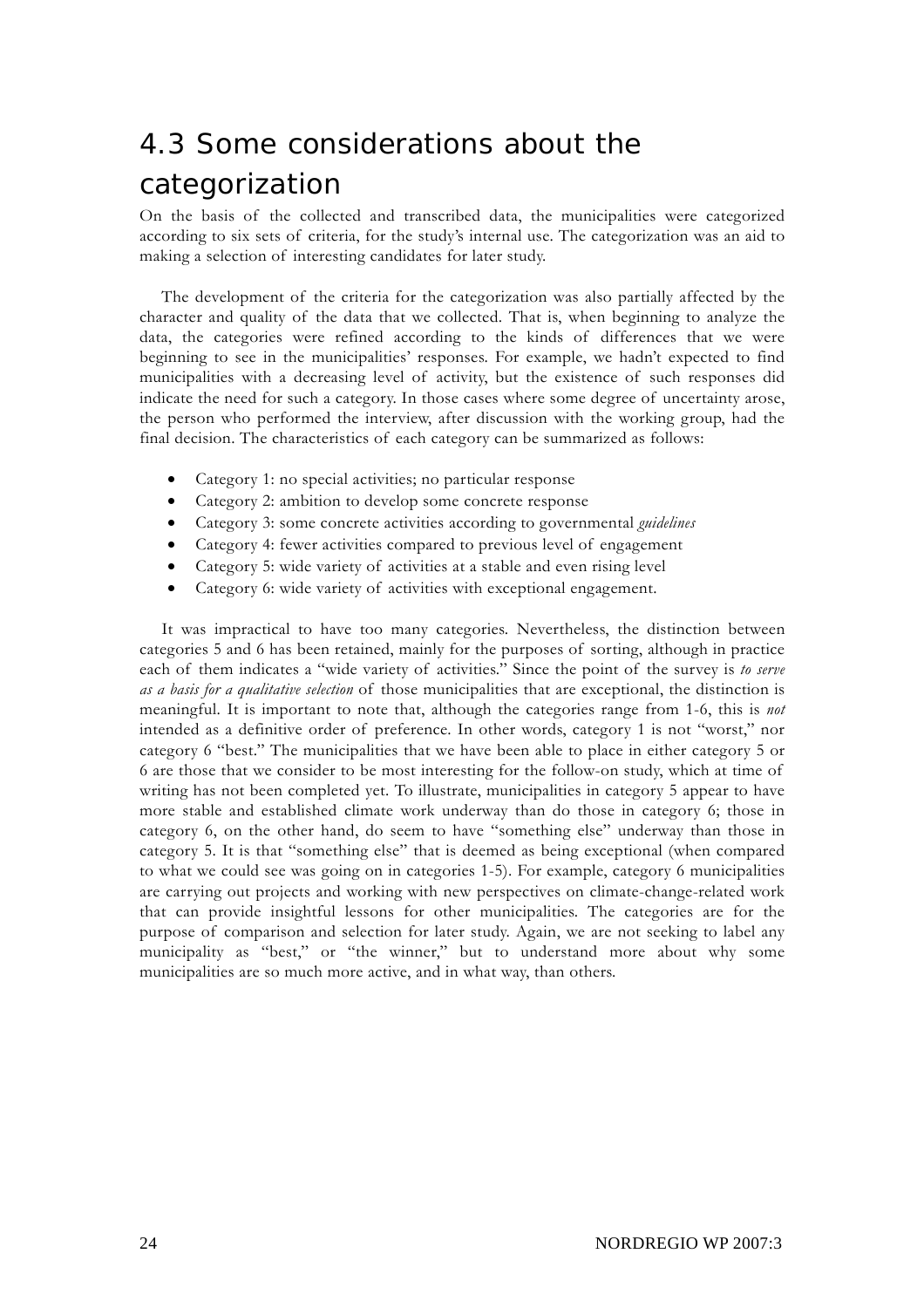# 5. Results

We undertook a comparative categorization of all 290 Swedish municipalities according to the data we had collected in the survey. The data was a result of conversational interviews undertaken by telephone, as described more fully above in Chapter 4.

The categorization indicates the degree of the municipalities' engagement in concrete action on climate change response. 48 municipalities were identified as noteworthy in that regard, according to the following categorization:

- 35,4 percent (17 municipalities) in category 6 (of a total of 18 municipalities in cat. 6)
- 52,1 percent (25 municipalities) in category 5 (of a total of 25 municipalities in cat. 5)
- 4,2 percent (2 municipalities) in category 4 (of a total of 9 municipalities in cat. 4)
- 6,3 percent (3 municipalities) in category 3 (of a total of 119 municipalities in cat. 3)
- 2,1 percent (1 municipality) in category 2 (of a total of 45 municipalities in cat. 2)
- 0 percent (0 municipalities) in category 1 (of a total of 74 municipalities in cat. 1)

Although 48 municipalities were considered as potential candidates, only those 43 that appeared in categories 5 and 6 are highlighted on the map in Appendix 1.

The 48 municipalities, in alphabetical order, are:

| Arvika      | Jönköping    | Söderhamn    |
|-------------|--------------|--------------|
| Boden       | Kiruna       | Tidaholm     |
| Borlänge    | Kristianstad | Tranemo      |
| Eksjö       | Kungälv      | Trelleborg   |
| Enköping    | Lerum        | Trosa        |
| Eskilstuna  | Lidköping    | Uddevalla    |
| Eslöv       | Linköping    | Ulricehamn   |
| Falköping   | Lund         | Uppsala      |
| Gotland     | Mölndal      | Varberg      |
| Grästorp    | Nacka        | Västerås     |
| Göteborg    | Nässjö       | Växjö        |
| Hammarö     | Olofström    | Åmål         |
| Helsingborg | Sala         | Älvdalen     |
| Hudiksvall  | Skövde       | Örnsköldsvik |
| Hultsfred   | Stockholm    | Ostersund    |
| Hällefors   | Säffle       | Overtorneå   |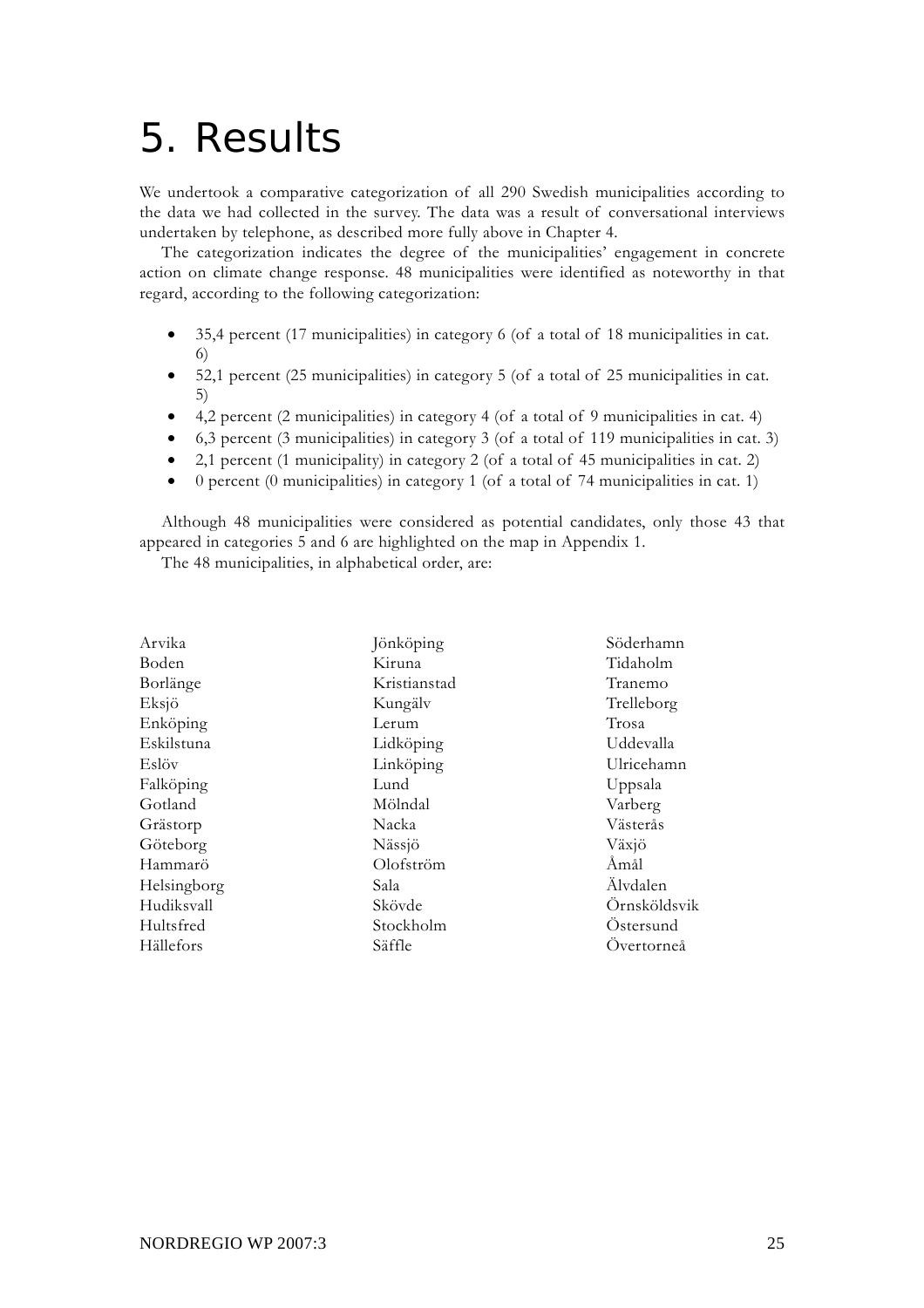From those 48 municipalities, yet another selection was made. This was done because we wanted to limit the size of the final group as much as possible for the sake of the follow-on study, which will be case-based.

The criteria used for the final selection were that the municipality: 1) in addition to undertaking "normal" (in the Swedish context) environmental, sustainable development and climate-change-related work, not only has one or more on-going projects that can be considered as concrete and action-oriented, but they can be considered to be *exceptional* and 2) appears to have made its climate-change-related work an *essential,* increasing part of municipal activity.

10 municipalities fit those criteria. In spite of our receptiveness to municipalities in all categories, only some of the municipalities from category 6 (12 municipalities) and form category 5 (13 municipalities) were included in the final grouping.

### 5.1 The selected municipalities

The final selection, along with a visual representation of the location of the municipalities in categories 5 and 6, are illustrated on Map 1 (see Appendix 1). Since the data regarding the municipalities in categories 1-4 remain inconclusive, they are grouped together on the map.

The final grouping of municipalities that we selected on the basis of the data collected is presented below, in alphabetical order, in order to avoid any sense of their being competitively ranked. Brief summaries of those characteristics that are of note are provided for each. The characteristics were collected from the respondents in our telephone interviews.

#### *Boden*

#### *Category: 5*

For Boden, the issue of sustainable development is an accepted attitude that permeates the municipality's overall work, based on a long history of working with sustainability issues. Furthermore, Boden took the initiative in starting the network of "Swedish Eco Municipalities." They have recently focused more on the climate change issue, separate from general sustainability work, and use KLIMP (Local Climate Investment Programme) funding to initiate projects, particularly within the fields of transport, energy and educational campaigns. Each year sees a different project and a specific theme. Boden is not, on the other hand, a member of The Swedish Network of Municipalities on Climate Change, since they consider the network of Swedish Eco Municipalities as a slightly better alternative. Boden has also established good relations with the neighboring municipalities of Luleå, Piteå and Älvsbyn regarding their work on climate change issues. In sum, Boden represents a case of early adopters, with a long history of sustainability and climate-change-related work. Its scope on the issue is broad, and it has now integrated climate work to the point that it considers it a "natural" part of not only municipal work, but everyday life. Boden has high ambitions and a prominent engagement, which promises the potential for high-quality climate work.

#### *Grästorp*

#### *Category: 6*

This is a small municipality that appears to have an entirely different view on environmental and climate issues than the usual municipality. Here, the presence of locally-produced food and energy is regarded as natural; this together with the prominence it claims that working on climate change matters has, was surprising. The respondent emphasized that their view is that environmental- and climate-change-related work should be "cheap, simple and fun," and that Grästorp is "very good at the bottom-up approach. I actually believe we are best." The entire contact with the municipality and the main interview itself were characterized by a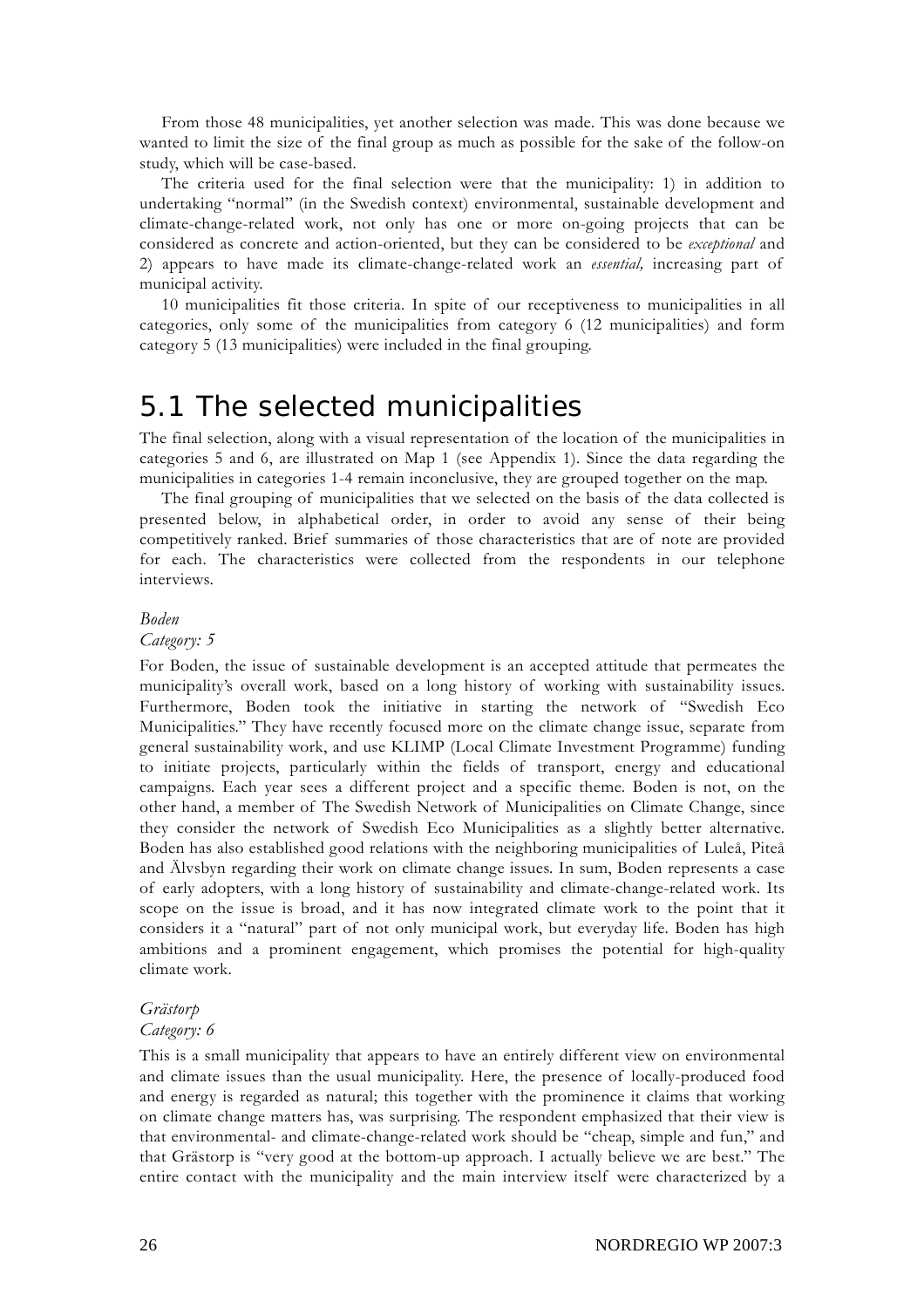positive response regarding the climate change issue, with the statement that it should not be seen as a problem, but as a possibility. The way in which this position is manifested and translated into positive action makes this municipality attractive for further study. How does its positive stance towards acting adaptively for sustainable development persist into more of a climate change focus? If they consider that climate change work need not be something expensive and burdensome, but rather the opposite, what are the ways in which they implement that vision?

#### *Lidköping*

#### *Category: 6*

A municipality where it seemed completely clear that they knew what they were talking about regarding climate change, or as they put it, "Here, we are taking concrete measures." This compares to the more general response from other municipalities who were wholly uncertain about what they could provide as examples of their own activity. Among the more ordinary climate measures mentioned, such as education and information projects, they heavily stressed that, " $\dots$  the reduction of  $CO<sub>2</sub>$  concerns everything." The respondent expressed the firm conviction that there was a high level of ambition in the municipality's climate work. One part of the explanation is the fact that the municipality is flood-prone and sensitive to its threat. They claim, therefore, a high level of awareness and determination regarding climate change issues. The specific threat of flooding can, perhaps, explain the high level of response by the municipality, and why they have not limited themselves to *reactive* planning measures and responses.

#### *Lund*

#### *Category: 6*

Lund responded that "lots" of concrete measures are being implemented as a result of the climate change issue. The measures that were put in focus by the respondent were, however, more of a summarizing nature: ". . . traffic measures, energy adaptation programmes and state subsidies." Because of that, no measures stood out from the general. Our interpretation of that manner of responding is that it was due to the fact that the municipality is actually active on the climate change issue. So far, it seems that the commitment on the climate change issue is due to its being seen not only as part of "ecological development," but as an objective in its own right. This was stressed in all clarity when the respondent said that the municipality is the host municipality for The Swedish Network of Municipalities on Climate Change. Furthermore, it was explained that there is and has been "political unity in working with these questions – regardless of who has been in power." Lund appears to be a forerunner municipality that has been actively engaging other municipalities on the climate change issue. The issue is given its own priority, and the municipality's work is pervaded by a high degree of concretion.

#### *Mölndal*

#### *Category: 6*

Mölndal is engaged in an active and largely concrete programme of climate work on a broad front, or as they express it, "We have a smorgasbord of measures." The municipality is focusing not only on the traditional measures of district heating and energy efficiency, but on traffic and transport issues. This distinguishes the municipality; they are doing studies and recording the inhabitants' values regarding their transport routines. The objective is to accomplish sustainable transportation, where more citizens are travelling collectively. The municipality also views the settlement structure as an important part of their climate work, with the explanation that a condensed structure creates better conditions for collective transportation. According to the municipality, working actively with climate change issues requires a new way of thinking and a realization that the work needed on climate change is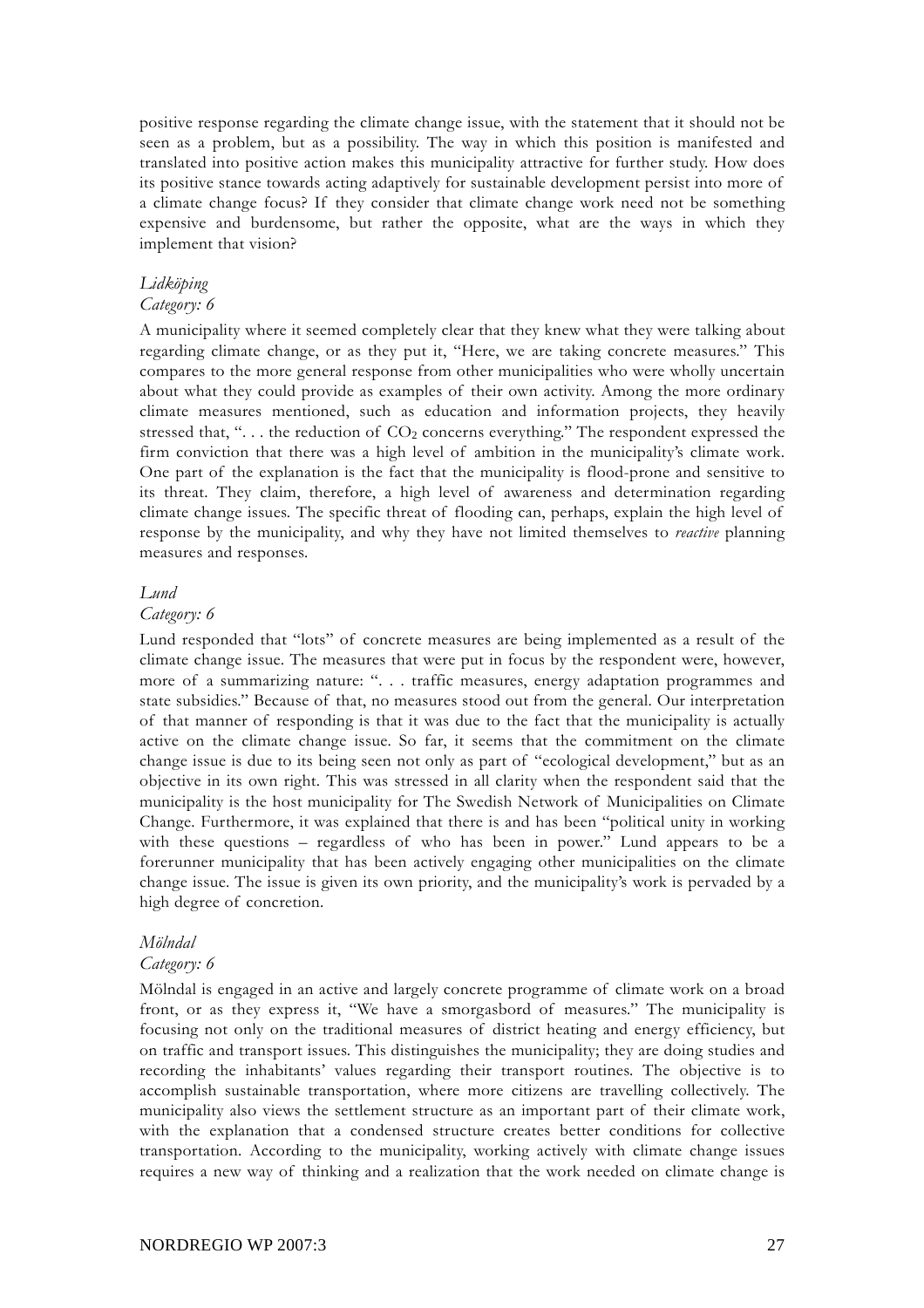massive. In contrast to some of the other municipalities that were identified as interesting for further study, the respondent expressed the importance of integrating climate-change-related work into all of the municipality's sectors, and wondered, "Why should it be distinguished?" Mölndal, thus, pursues an integrative approach to climate change, which, it was claimed, is supported by a broad political consensus. With its newly ratified climate strategy, the municipality show signs of increasing ambition in their work on climate change issues. The respondent herself came across as a singular driving force, or resource, behind the municipality's work on the climate change issue, with clear opinions about how it should be grappled with. She seems to be an important resource for the municipal climate change related work. Mölndal's choice of the traffic issue as the most important part of their climate change work, which is pursued in an actively concrete manner, is noteworthy.

#### *Olofström*

#### *Category: 6*

This municipality has a number of approaches in addressing climate change. For example, it has several automobile industry plants that place a heavy burden on the local highway transportation system. The climate change issue is mentioned as one of the reasons for changing that situation. It has thus become a priority to find ways of reducing the present highway transports by switching to railway transports. Another approach is to emphasize information's important role in climate change response. Reflecting that, they have taken initiatives to mount an energy trade fair where they will highlight the climate change issue via a lecture held by one of Swedish state television's (SVT's) meteorologists. They have also organized screenings of Al Gore's film, *An Inconvenient Truth.* The municipality also applies a distinctive approach for how they anchor their climate change work. They have what they call an Agenda 21 Group, where politicians, municipality officials and others municipality employees participate and discuss climate change issues. The Agenda 21 work has been important for its climate change response since 1998, when they first formulated aims about the emission of greenhouse gases and the phasing out of fossil fuel. It also is in active dialogue with the local business community as part of the so-called "Energy Group." With the municipalities of Karlshamn and Sölvesborg, it is part of an association for coordination of environmental monitoring. In sum, this appears to be a municipality that has chosen to see the climate change issue from a broader perspective, and not to limit themselves to energy-related issues. The anchoring of its climate work is wide in scope, and is fostered through dialogue groups and an energy trade fair, with associated information campaigns.

#### *Skövde*

#### *Category: 5*

Skövde distinguishes itself by a high degree of concretion in its climate change work. They appear to have adopt measures that correspond to their aims, especially in the area of information. It has established a dedicated homepage for establishing its climate response both within the municipality and among other actors, with a cumulative information and knowledge bank. The municipality appears to be geographically uninhibited in its approach, with a respondent expressing it as "... taking local responsibility for national objectives." This is also confirmed through their active participation in different networks. Their approach is to include, as much as possible, all societal actors. One of the respondents herself came across as a strong driving force in working on the municipality's climate change response.

#### *Stockholm*

#### *Category: 5*

As Sweden's capital city, it is also the municipality with the largest population and the greatest amount of resources. As such, its expectations and those placed on it are high. The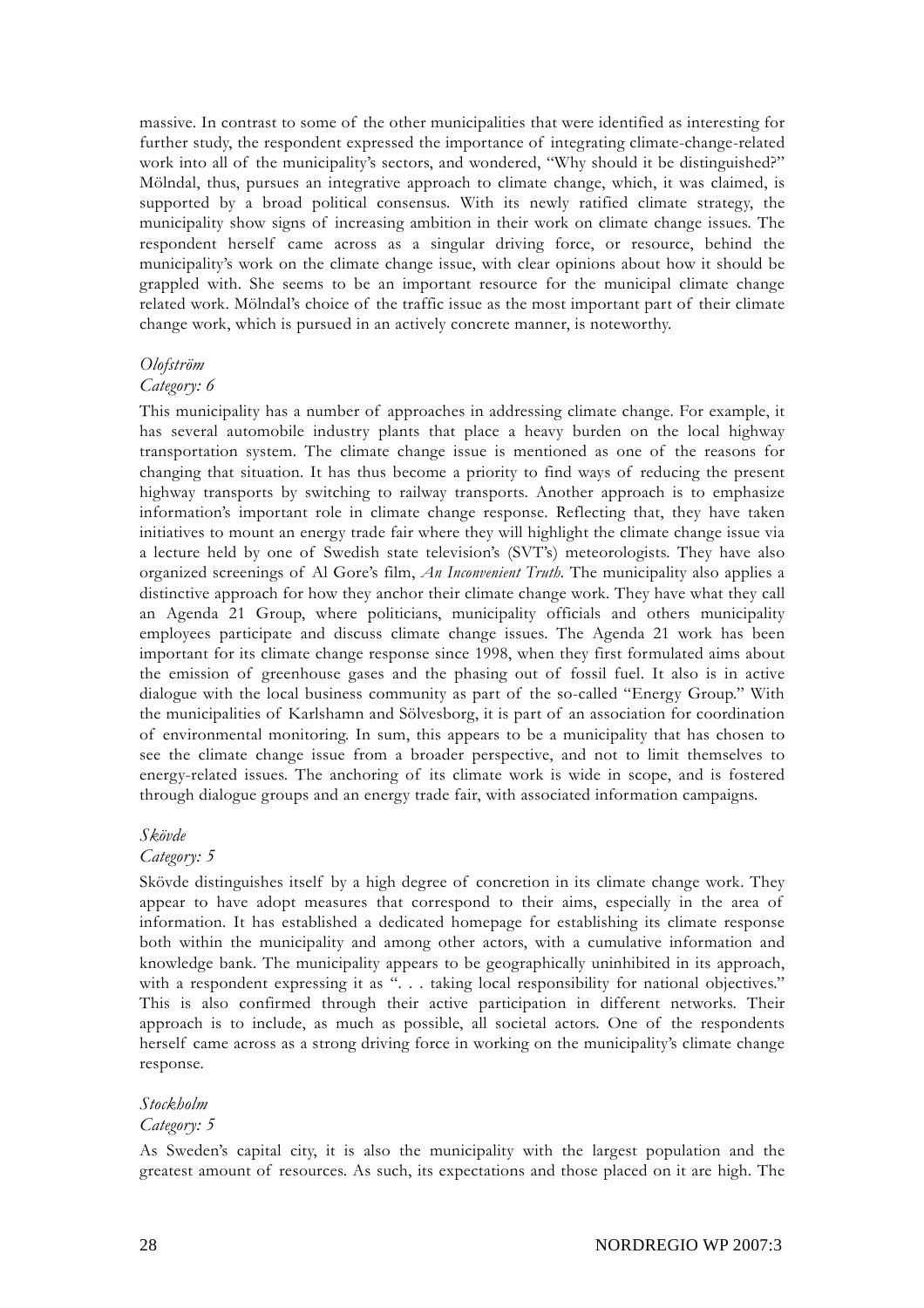scale of the resources available to it, and its wide contact network that stretches far beyond the country's boundaries, make it unique, with the possible exception of Göteborg, Sweden's second largest city. Since 1995, the municipality has worked with different programmes related to climate change, beginning with its programme on greenhouse gas emissions. According to the respondents, its documentation of its emissions has been evaluated by the Royal Institute of Technology (KTH), which has concluded that Stockholm is reaching its objectives. Another documentation programme currently being produced adopts a proactive perspective by focusing on how Stockholm will adapt to climate change. In connection with that, in collaboration with the Swedish Meteorological and Hydrological Institute (SMHI), it is studying how rising water levels will affect the city. Also, unique regarding our data collected from all the Swedish municipalities, Stockholm has flagged biological diversity as an important climate change-related-issue. The municipality regards various networks as an important part of their work on climate change response. Therefore, cooperation with, and between, local energy companies and traffic operators, for example, is supported. Stockholm is also present in the global arena when it comes to climate-change-related work; among other activities, the municipality has hosted a conference on climate change adaptation, attended by 240 participants from 28 countries. According to the respondents, Stockholm has a reputation as a standard-setting city, with the result that it receives representatives from other big cities who come to study the Stockholm example. Apart from working "globally," Stockholm also has many local initiatives and projects. Various information campaigns are directed at the municipality's inhabitants, highlighting, for example, traffic and public transportation issues, projects where climate coaches interact with selected households, and general mitigation awareness.

#### *Säffle*

#### *Category: 6*

This is a municipality that appears to have noticed the complexity of climate change issue at an early stage. In 1990, the municipality participated in a national project, along with a handful of other municipalities, and in collaboration with the Swedish Environmental Protection Agency (Naturvårdsverket) and the National Road Administration (Vägverket). The respondents described that project as a "wake-up call" for climate change issues locally, regionally and nationally. In other respects, Säffle focuses the majority of their concrete climate measures on energy matters. They have a project in the schools, which they call "A Green Upbringing" (Swedish, "Grön uppväxt"), where students are trained in climate change issues. Säffle works proactively through several different networks; among others, they are taking part in an EU project hosted by the English town of Cornwall. Within the county, there is also broad cooperation between the municipalities. Säffle is also a member of The Swedish Network of Municipalities on Climate Change. Their climate work, in relation to the size of the municipality and assumed level of resources, is admirable. They are one of the pioneers among Sweden's municipalities when it comes to climate-change-related-work.

#### *Växjö*

#### *Category: 6*

This municipality has the unusual overall objective in its climate work of "taking on its global responsibility," based on the assumption, according to the respondents, that "it is not possible to sit and wait . . . we are working in all areas!" In 1993, the municipality adopted, among other things, an environmental policy, and first contacted Greenpeace in order to receive help with establishing it. For a number of practical reasons, they were unable to proceed with it, so they ended up working instead with the Swedish Society for Nature Conservation (Naturskyddsföreningen), for a three-year period, starting in 1995. In 1996, the municipality adopted the aim of becoming a "fossil-fuel-free municipality." The municipality gave subsidies, in order to encourage district heating and the use of solar energy; that only ceased when the national government also began such a program. The respondents made it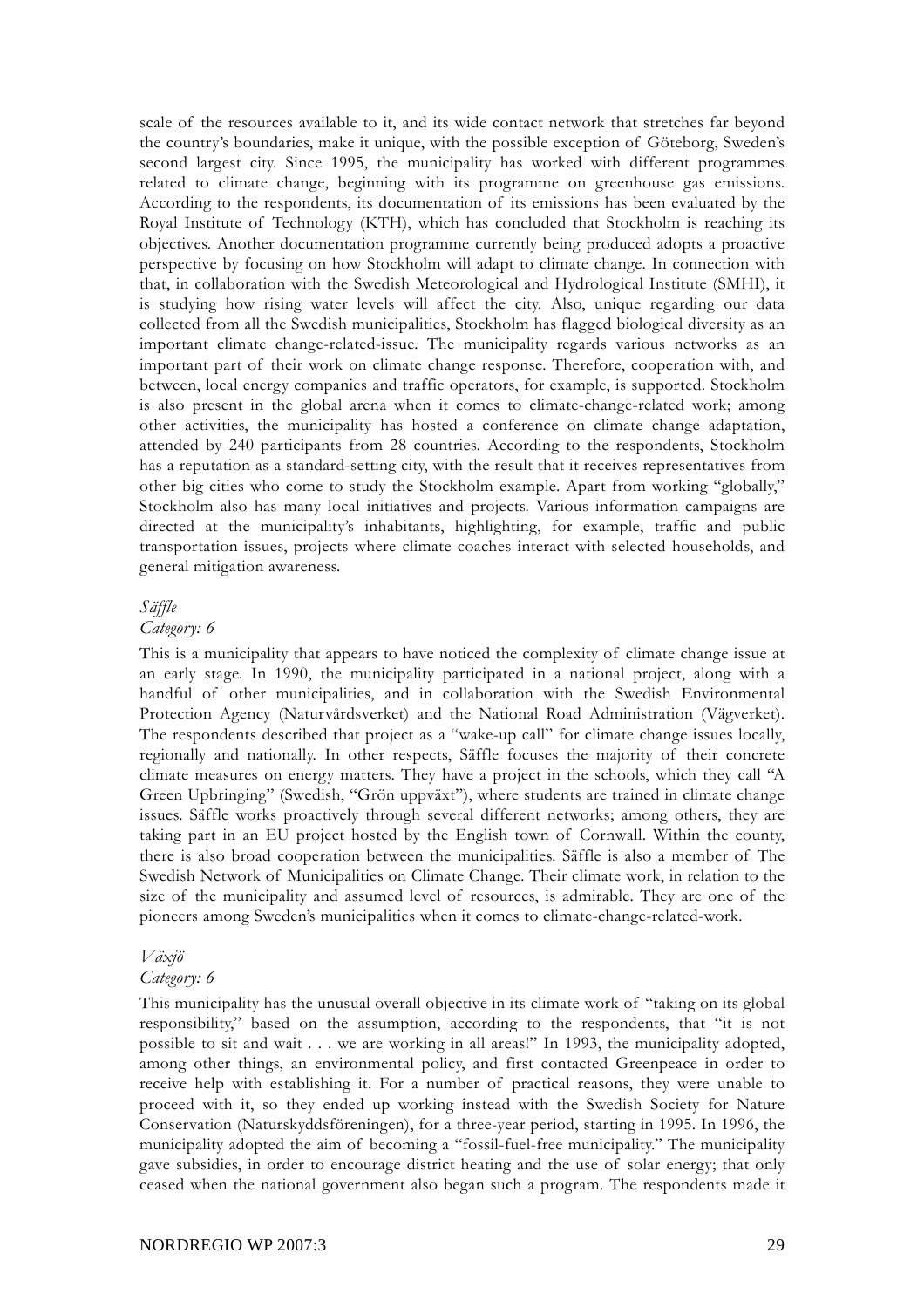very clear that the foundation and extent of the climate work in Växjö is due to a strong consensus, which has withstood even shifts in local government, among its politicians. Part of that consensus includes wanting to actively promote the municipality as a forerunner in responding to the climate change issue. In sum, the municipality appears to recognize the possibilities of a bottom-up perspective by thinking "outside the box" and taking new untried initiatives.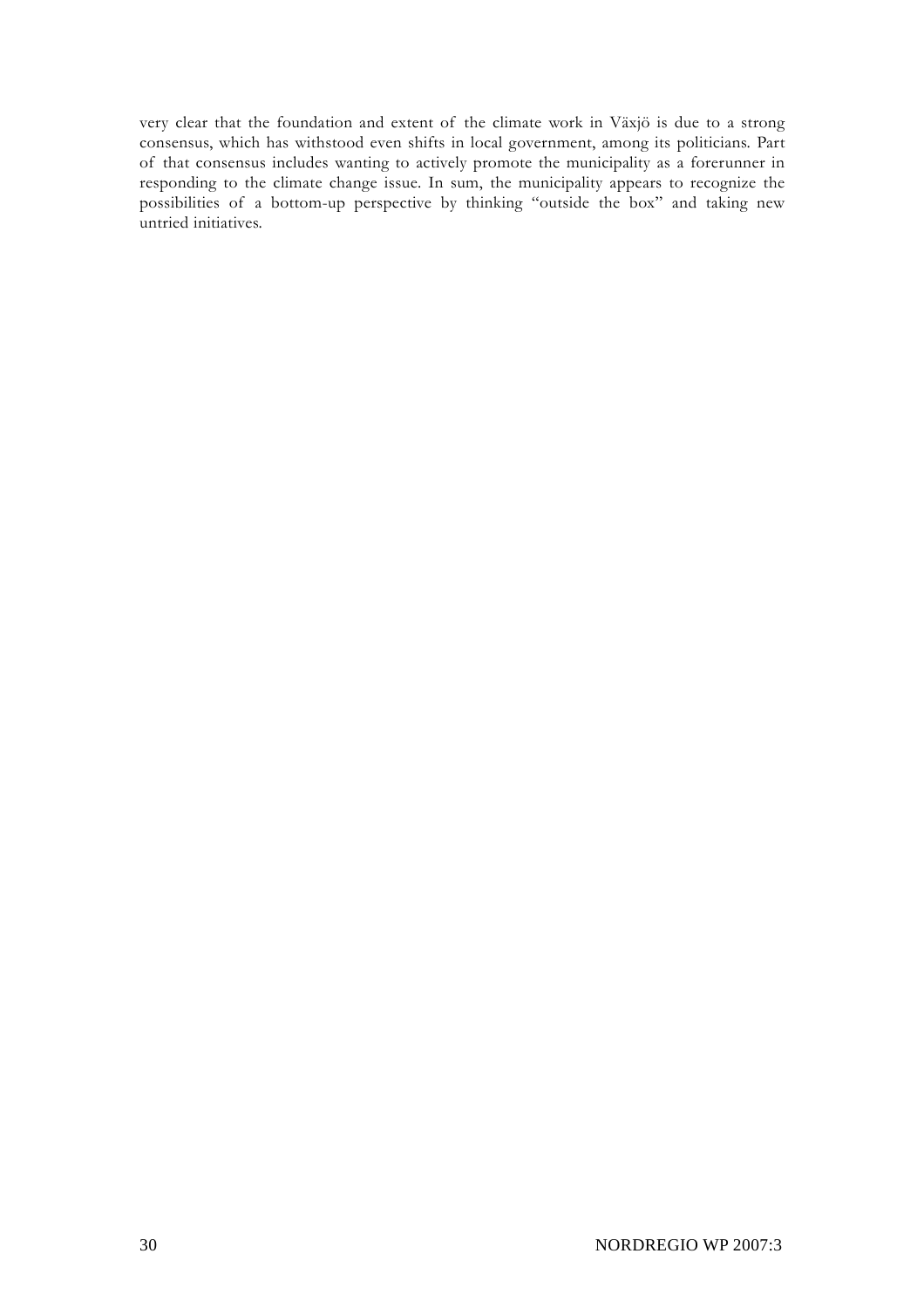# 6. Discussion

The study reported on here is the first in a sequence of studies that are being planned, by Nordregio and its partners, to address a range of questions regarding municipal response to climate change in Sweden, and elsewhere. Those questions are discussed in the Introduction to this Working Paper, but they can be summed up here as being of two types. One type asks, "Who is doing what?" and the other type asks, "Why or why not?" Restated in a more particular way, there are questions regarding, "Which municipalities in Sweden are undertaking concrete actions in response to climate change issues?" Then there is the other set of questions addressing the main question, "How can the fact that some municipalities are responding concretely, while others are not, be explained?" In this first study, we have come quite far in answering the first set, but less far regarding the second. Our follow-on studies will provide further clarification about the first, and delve much more deeply into the second.

The study's significance can be stated in terms of its results. One result is the knowledge gained via the analysis of the data collected from all 290 of the Swedish municipalities. The further analysis of the data has also allowed us to produce another result. That is a selection of 48 municipalities that have provided a pool from which to further select a smaller number of cases for our coming studies. Within the bounds of the present study, the identification of that smaller number of potential cases has stopped at 10; pending further analysis, that number presents sufficiently rich diversity for proceeding.

## 6.1 Observations, reflections and further study

The significance of the present study can be summed up in at least two ways. On the one hand, it provides new knowledge about which municipalities in Sweden are acting most concretely on climate change, something that has general interest. On the other, the data it has collected provide a substantial basis for a variety of further studies. Some discussion of the latter takes place in the following section, as a product of considering a number of interesting observations and reflections that arose during the analysis of the data.

#### 6.1.1 The significance of the study as a baseline

The completion of the present study provides one baseline for later studies that ask whether or not Swedish municipalities are increasing their concrete responses to the climate change issue. We qualify this, by saying "one" baseline, for a number of reasons. One reason is that the method used in this study is not exhaustive. It is qualitatively-based and consistently uses only one channel of data collection to obtain its results, although it succeeded in achieving a 100% rate of return for that one channel. All 290 Swedish municipalities provided input to the telephone-interview-based survey.

We did establish a second channel of inputs, however, for approximately 26% of the municipalities. Those were the municipalities (in categories 5 and 6) that, as a result of our first-level analysis, were selected for a second round of analysis. In those cases, we studied the evidence for a wider social context for their climate change-related response, i.e. their participation in networks, their engagement in campaigns, grant-raising activity, and so on.

Thus, although we are careful to qualify our baseline's status in that way, we nevertheless consider that it has two valuable components. Firstly, there is at the moment no other baseline available, so any baseline at all is an improvement. As mentioned in the Introduction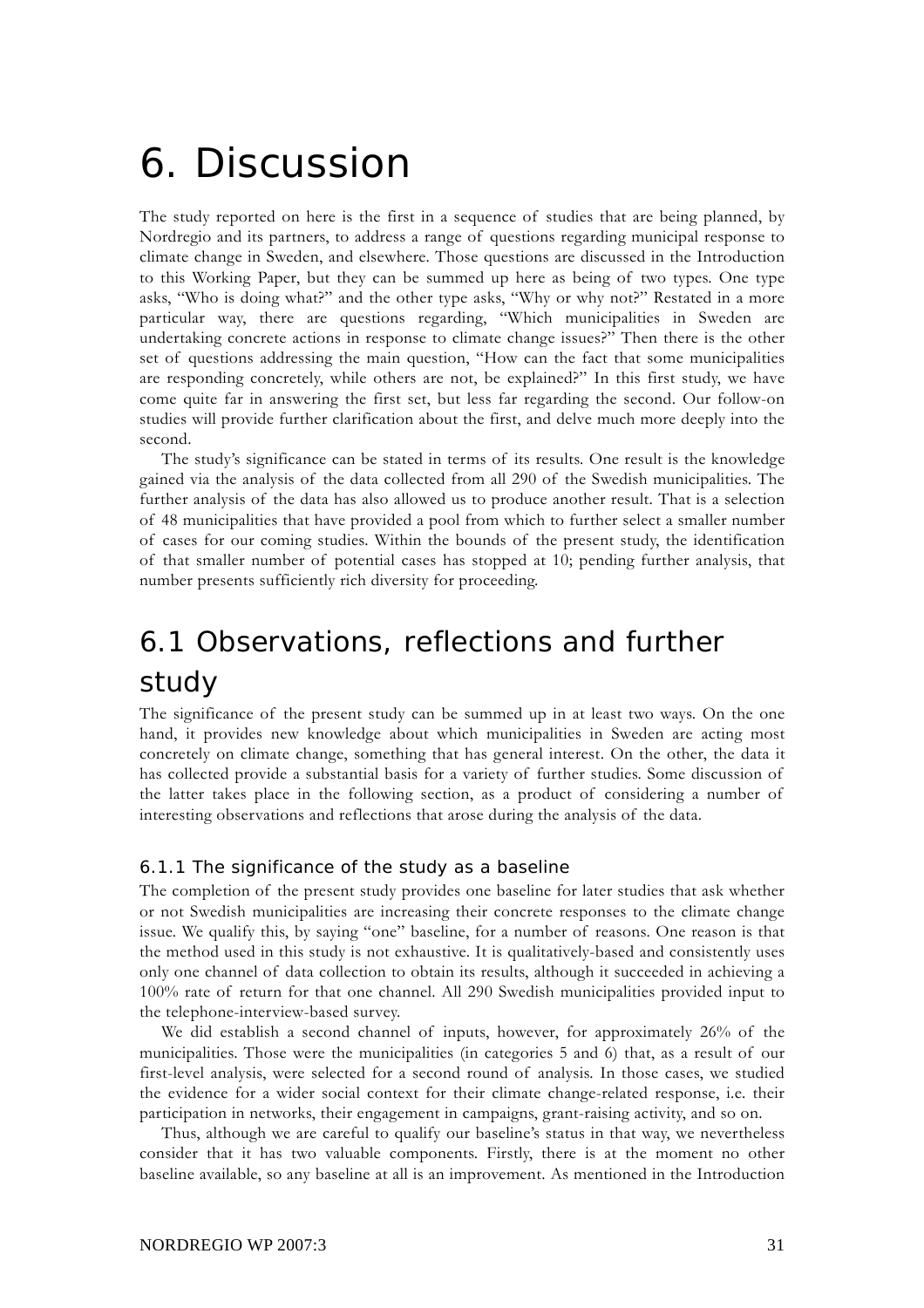and in Chapter 2, the only previous references that we could find to a comprehensive overview of Swedish municipal climate change response were either anecdotal, or the opinions of the authors. As such, the statements were opinions without any direct connection to the scope of, or questions in, their own studies.

Secondly, since we have now established and exercised the method used in this study, it would be highly valuable to repeat the study on an annual or biannual basis. The reiteration of the study would reinforce its reliability as a tool for comparison and analysis. This is, indeed, one of our intentions for a follow-up study in the near future.

Returning to this section's opening statement about this being just "one" baseline for knowledge of this kind about Swedish municipalities, it remains to clarify that that was also a reference to the obvious possibility of establishing much more thorough baselines. Such baseline studies, if provided with sufficient resources, could much more thoroughly and exhaustively investigate every municipality's status with regard to concrete climate change response, using numerous different methods. The overview provided in that event would only be welcome. Once again, though, we emphasize that our more primary objective with such a baseline was to use it as a way of discovering, and enquiring into, the explanations for how and why municipalities *can,* and *are,* succeeding in pursuing concrete actions with regard to climate change.

The pilot study's results reflect our fundamentalist approach in pursuing a "citizens' perspective." While that method is an extremely open approach, it demands a sensitivity to the diversity of responses that that subjects the researcher to. In our efforts to have the switchboard operator determine whoever the most appropriate person in the municipality might be for an interview, we were connected to a variety of different personnel representing a broad spectrum between two extremes. In some (very small) municipalities, for instance, the only persons who were found for us were janitors and technicians in charge of indoor climate-control for the municipalities' buildings. In another case, the operator interpreted "climate change" with the result that we were connected to a person working in a greenhouse growing vegetables for the local schools. Most of the time, however, the persons we interviewed were either the municipality's Agenda 21 co-ordinator, or the environmental inspector. Occasionally, we were also able to interview individuals who were obviously at the forefront of thinking, worldwide, on the issue of municipal response to climate change. It is still possible, however, that in those municipalities where the switchboard operator may not have known how to proceed with our query, the "most knowledgeable" potential respondent may have been missed. That further highlights the need for triangulation of the results with other sources of data.

Given the level of resources that any further study might have, a selection would still have to be made. If we will only have the resources to pursue a proper study of only a fraction of the "interesting" municipalities, then whether the number of interesting municipalities are 44 or 25 doesn't matter if we can only study 10. The result is that we gain as much knowledge as we can under the circumstances; the difference with a wider study is, quite simply, that we will gain that much more knowledge. With that uppermost in mind, the possibility that our categorization and our data collection have not been stringent enough becomes of lesser significance.

In the following two sections, we discuss a number of observations that arose as a result of our analysis of the data collected both in the telephone interview survey and other enquiries, either to organizations and government agencies, as well as in Internet- and other text-based data mining. In the ensuing, final section, more general observations at a collective level provide concluding reflections. The observations reflect what the study revealed about the character of climate change response work among Swedish municipalities. As a commentary on that work, it is hoped that they contribute to a more refined and textured understanding of what has begun to succeed, or what hasn't succeeded so far, at the local level. In the next section, a sample of the kinds of observations that have been made regarding specific, active municipalities is discussed. This discussion also involves a number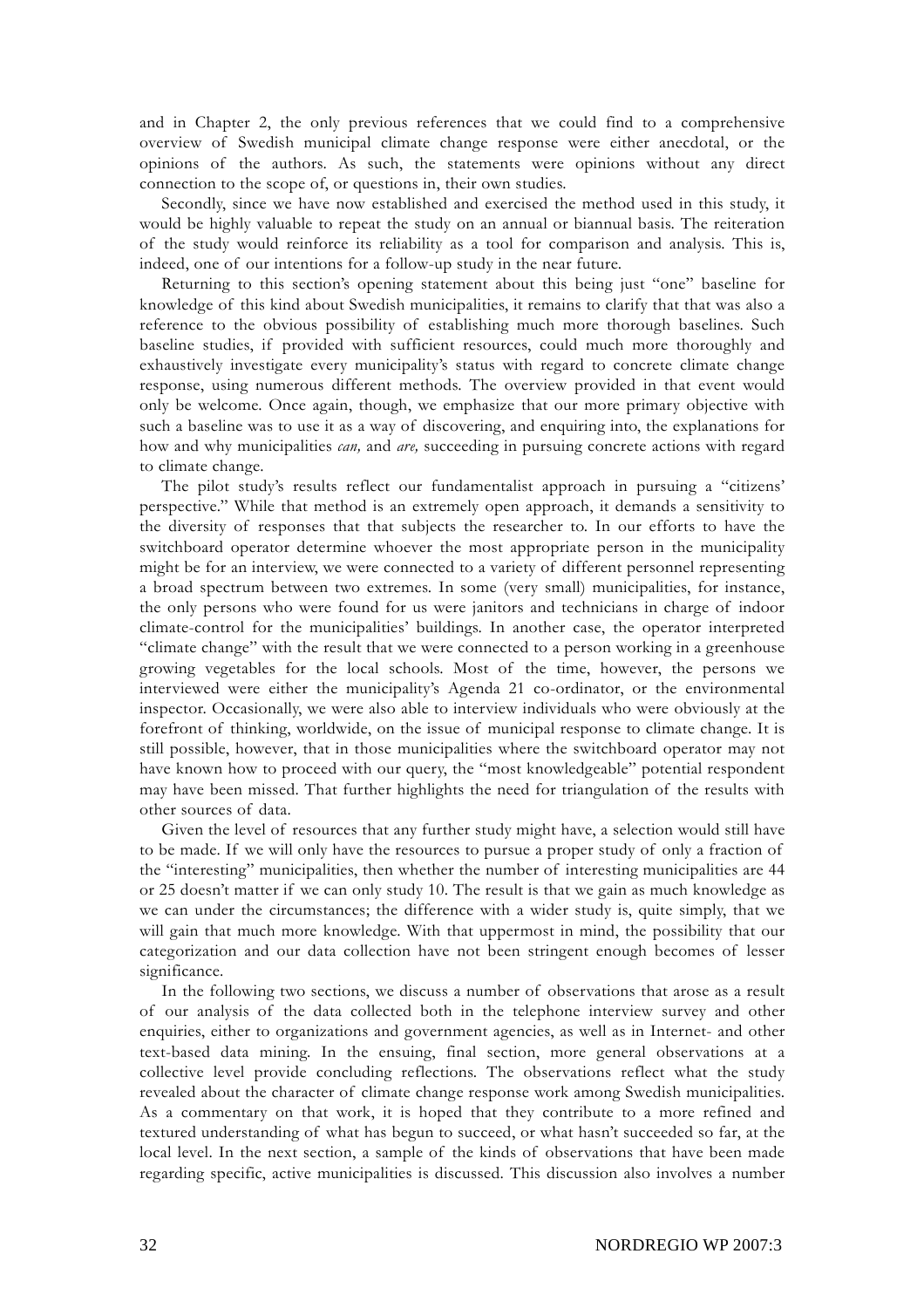of municipalities that are not included among the 10 that we have preliminarily chosen for further study, which were presented in Section 5.1, above.

#### 6.1.2 Discussion of observations from a sample of active municipalities

In addition to the 10 municipalities that our analysis indicated would be *most* interesting for further study, there are a number of others that have specific projects, or a general approach to climate change, that are interesting for the purposes of the present discussion.

 Kiruna, for example, has a long history of dealing with environmental issues. By 1967 it had already begun to measure local air pollution, in collaboration with the dominant industry there, LKAB, the iron ore mining company. Since it has been decided that, as a result of the mine's expansion during the last century, a large part of the town needs to be moved to another location, it would be interesting to follow how the "New Kiruna" will be constructed, especially the extent to which climate change issues are implicated. The town faces new challenges, but also new opportunities. To what extent is sustainable development being built into the new plan, now that this opportunity has arisen? An example of this, according to one of our respondents, is that the town's new public tranportation facility is to be placed as centrally as possible, so as to encourage more use of public transit. The municipality as a whole has to deal with the interplay of new values and knowledge across the entire spectrum of sectoral issues.

Nacka has focused on climate change in a way that differs from that of other municipalities. Since it has a lengthy coastline, it has paid extra attention to water-related challenges. In anticipation of continuing climate change, the municipality has raised the permitted height of new construction by a meter. They have also studied geological and hydrological factors from a climate change perspective, with an emphasis on how the water table and the sewage system might be affected.

Ulricehamn struck us as being representative of a new style of climate change response that is becoming more apparent among Swedish municipalities. Our respondents indicated that, "There's a lot going on right now." This is apparently strengthened by "strong political leadership" from the municipal commissioner (Kommunalråd), who was described as influential in placing such matters on the political agenda. The municipality is currently in the process of revising its environmental objectives.

If Ulricehamn is an example of a municipality that has increased its ambitions with regard to climate change as a result of political will, then Uppsala appears to be the opposite. The latter has a long record of progressive action related to environment and climate issues. According to our respondents, however, a recent political regime shift appears to have modified the level of ambition to that of simply complying with those obligations, laws and regulations in place at present.

Specific issues highlight the difference in the level of motivation between municipalities. Borgholm, for instance, has refrained from negotiating to purchase "green cars," on the grounds that there is a "lack of an appropriate service station for green cars within the municipality." Gotland, conversely, has pursued its negotiations for ethanol-driven cars in advance of the availability of an ethanol station on the island.

Eksjö is a municipality that appears to have a high level of activity in its climate change work. As a member of SEKOM, it is home to a great deal of engagement by both companies and the general population. One of the respondents there was strongly critical about KLIMP, however, saying that it was overly bureaucratic. At the same time, the municipality nevertheless has many climate projects underway, both on its own and in collaboration with neighbouring municipalities, but it is experienced as being unstructured and without follow-up, or follow-through, on its projects. The lack of thorough organizational strength in its climate work was yet another reason why a number of municipalities, although we considered them admirable, were not identified as the most likely candidates for our next study.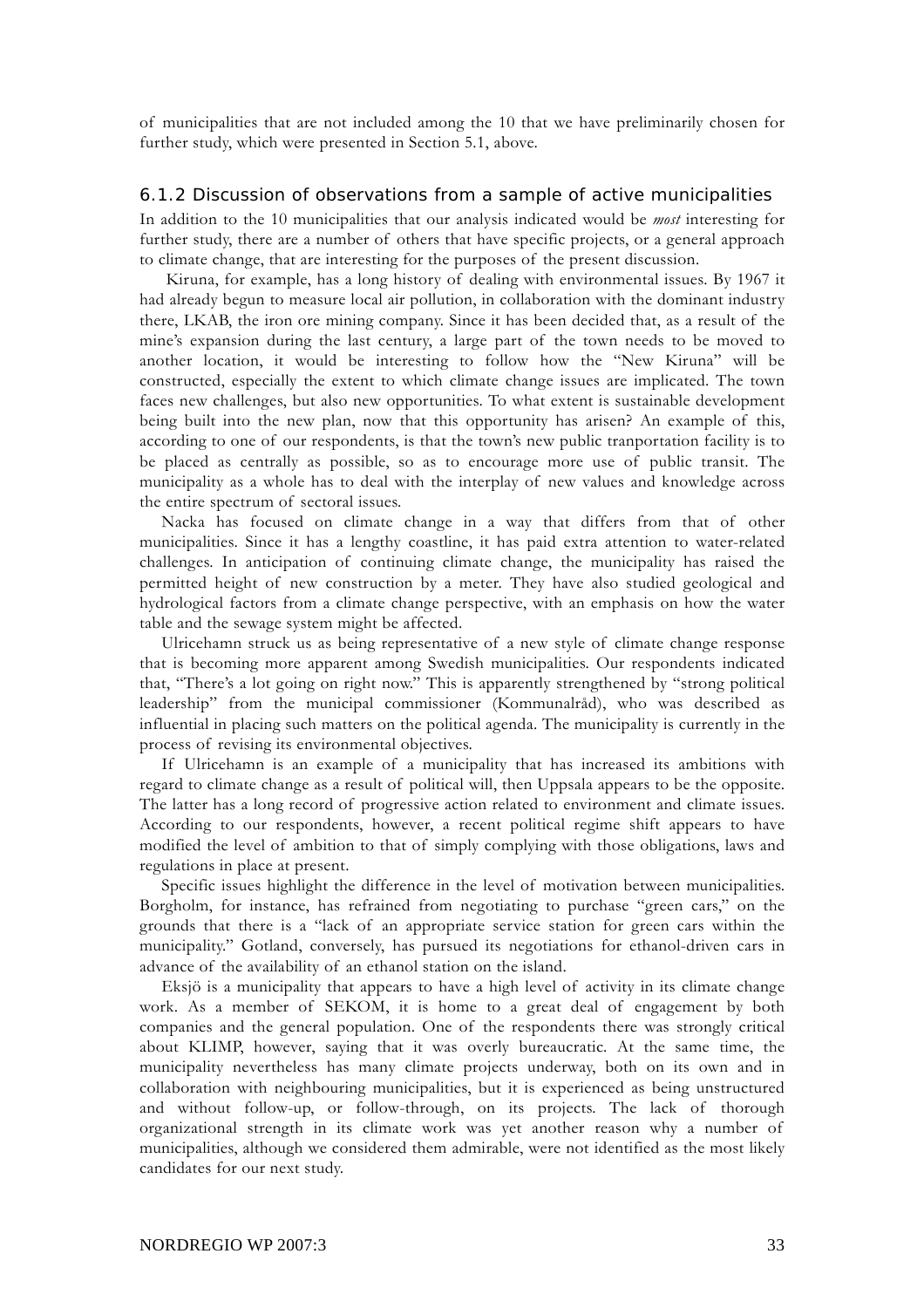Hudiksvall represents yet another specific approach to climate change response. It is focusing on having its own successful car pool in operation, using ethanol-fuelled cars, and only in extreme cases are staff-members allowed to use their own cars while on duty. It would be interesting to investigate how this approach is working out. Is it effective to use "the stick" in the form of prohibition and strict regulations? Would that result in a more effective outcome? Is there instead a probability that a backlash would ensue instead, where the participants would eventually become so irritated that they would be less inclined to cooperate personally in responding to climate change? Would a more consistently encouraging approach prove more effective, or would a skilful combination of "carrot and stick" be preferable?

Hällefors was one of the five first municipalities to join the Eco-Municipalities network. Additionally, and somewhat exceptionally, the issue of climate change is dignified with its own section in the municipality's strategy document. The municipality's slogan for its approach is summed up, according to our respondent, with the phrase, "think globally, but act locally." It would be fascinating with a follow-up study to see the extent to which that thinking actually influences the municipality's actions and plans. In a similar vein, in our contact with the municipality of Tranemo, the respondent mentioned that someone who is having an impact in the municipality is one of the primary school teachers, who is working to raise environmental consciousness via the schools. It would be interesting to learn more about that situation, as well.

Lerum is yet another municipality that is considered to have high ambitions regarding its work on climate change. It commenced its work around the year 2000 by establishing a vision to be a "leading environment municipality." Among other things, it is planning a climate exhibit on the theme, "What can you do?" in connection with their showing Al Gore's film, An Inconvenient Truth.

Borlänge is concentrating on the transport sector's CO2 emissions. There, the efforts of a project leader, in collaboration with many partners, among them the Dept. of Highways (Vägverket), the Rail Transport Authority (Banverket) and others, were cited as being responsible for that effort. Respondents claimed, however, that the desire for environmental improvement exceeds the will to finance the various proposals that emerge.

In a complementary example, Borås considers energy conservation to be both environmentally and financially compelling target, but, according to a respondent, it is only when the numerous large companies consider those targets to be "economically positive," that they become attractive. This reveals, also, that there can be different economic paradigms driving the various claims of different actors. Environmental measures are seen as being "bonus" issues, rather than ends in their own right.

Many Swedish municipalities resemble Borlänge and Borås in having achieved a certain level of climate change-related work, but it was difficult to find the ways in which they are doing much more than "business as usual." It was therefore difficult to identify them as being of especial interest for the next study.

The final selection of cases for the next study will be done as one of its initial stages. The selection made here will be analyzed using a triangulation with other data that we have collected. As a result of some preliminary analysis of that other data, we already know that some municipalities, based on the survey results, were left out of the selection. At the same time, it has also been evident that other municipalities that some respondents told us should be included, reveal more about their own biases than about what the municipalities are actually doing on climate change. Our expectation is that the selection of cases for further study will be partially modified according to the coming triangulation effort.

#### 6.1.3 Discussion of more general observations

Various municipal-level networks for climate change work already exist. The two most influential ones are The Swedish Eco-Municipalities (Sveriges Ekokommuner, or SEKOM)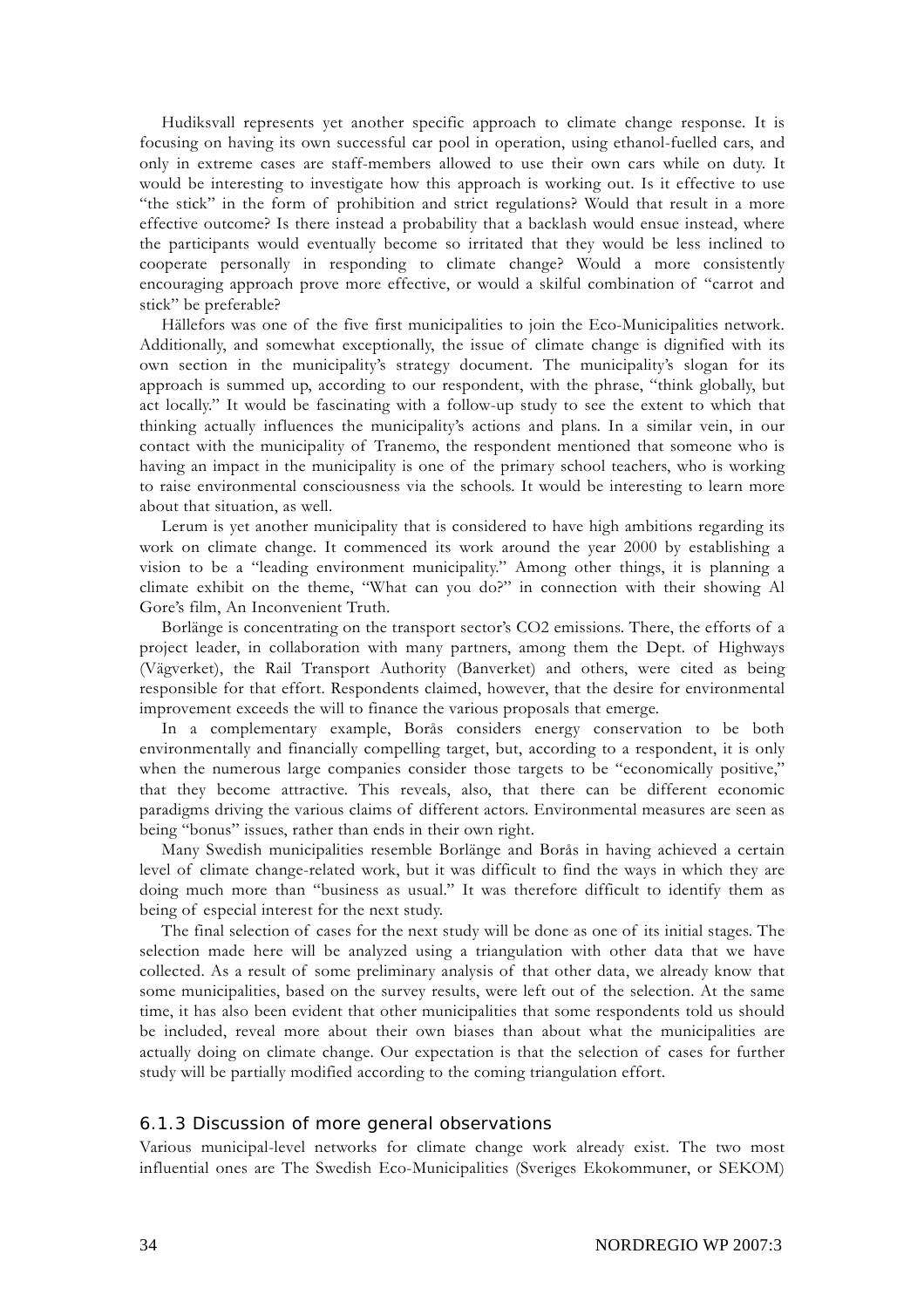and The Swedish Network of Municipalities on Climate Change (Klimatkommunerna, or KK), whose purpose is to increase municipal-level interest in and recognition of environmental- and climate change issues through the exchange of knowledge and experience. Currently, however, only about a third of Sweden's municipalities are members of, or participate in other ways in, those networks. Other networks that are gaining more Swedish municipal membership are EU-based and focused mainly on energy conservation and savings, such as the Aalborg Declaration, ASPIRE and Energy in Minds.

Another interesting observation about networks is that membership in the KK or SEKOM networks does not in itself however guarantee that a municipality will be on the "cutting edge" with respect to their approach to climate change work. In fact, during our analysis of the data we had collected on the municipalities, there was in some cases such a striking contrast between the image created by a municipality's being a member of either network and the level of actual engagement that we found, that we were compelled to contact them once more just to verify that our facts were correct.

Another minor negative trend surprised us so much that we were forced to create a separate category to reflect the distinction. In a small number, 9, of municipalities, the level of sustainable development- and climate change-related activity seems to have decreased. Several respondents related how, since the work with Agenda 21 has been reduced in many municipalities, a re-organization took place. The responsibilities gathered under its umbrella were distributed under their respective activity areas. As a result, many of the personnel who had previously had a responsibility for following through with the municipality's activities have now left. One further consequence is that sustainable development and climate change work have been "re-invented," or "resurrected," in the municipalities, primarily through revision of already existing energy plans, environmental objectives, and so on. One respondent referred to this process as a kind of "decisional archaeology" (in Swedish, "beslutsarkeologi").

There is currently a great deal of uncertainty over municipal obligations with respect to climate change. Indeed, according to many respondents, juridical guidelines on municipal obligations in this area remain extremely vague. Nevertheless, a number of state-sponsored stimulus measures have been implemented with a view to stimulating municipal engagement in this area. Such measures include the Local Investment Programme (LIP) and the Climate Investment Programme (KLIMP). These are described in more detail in Sections 3.2.1-2, above. One example of KLIMP and LIP projects that were highlighted are those where experienced Klimatkommun consultants help smaller municipalities to plan their general work in a more climate-conscious manner. Many of the municipalities that stood out in our study have been those that have taken advantage of either or both KLIMP and LIP financing, but the relevance of that observation shows some sense of a "chicken or egg" dilemma. In other words, does a municipality receive its assistance because it has shown deep engagement in climate change issues, or, conversely, is it the availability of grants that generates the engagement?

Many respondents also spoke about private corporate initiatives within their municipalities, mostly in the sense of projects within the biogas and ethanol manufacturing sector. In addition, Al Gore's film, *An Inconvenient Truth*, was often pointed out as being part of several municipalities' broader information campaigns. Among the most common concrete measures mentioned are eco-cars, expansion of district heating, establishing energy plans, courses in eco-driving among municipal employees and energy consultation for firms and private people. Many of those measures, although they might serve as politically expedient examples of climate change response, on further analysis – often of a historical nature – can be shown to have been instigated, instead, largely for economic reasons.

Analysis of the survey also reveals that a specific pattern is evident among suburban and commuter-dominated municipalities, mostly in the Stockholm and Malmö regions. Such municipalities often display a lower level of engagement with respect to climate change issues than most other municipalities. One of the reasons, the concerned respondents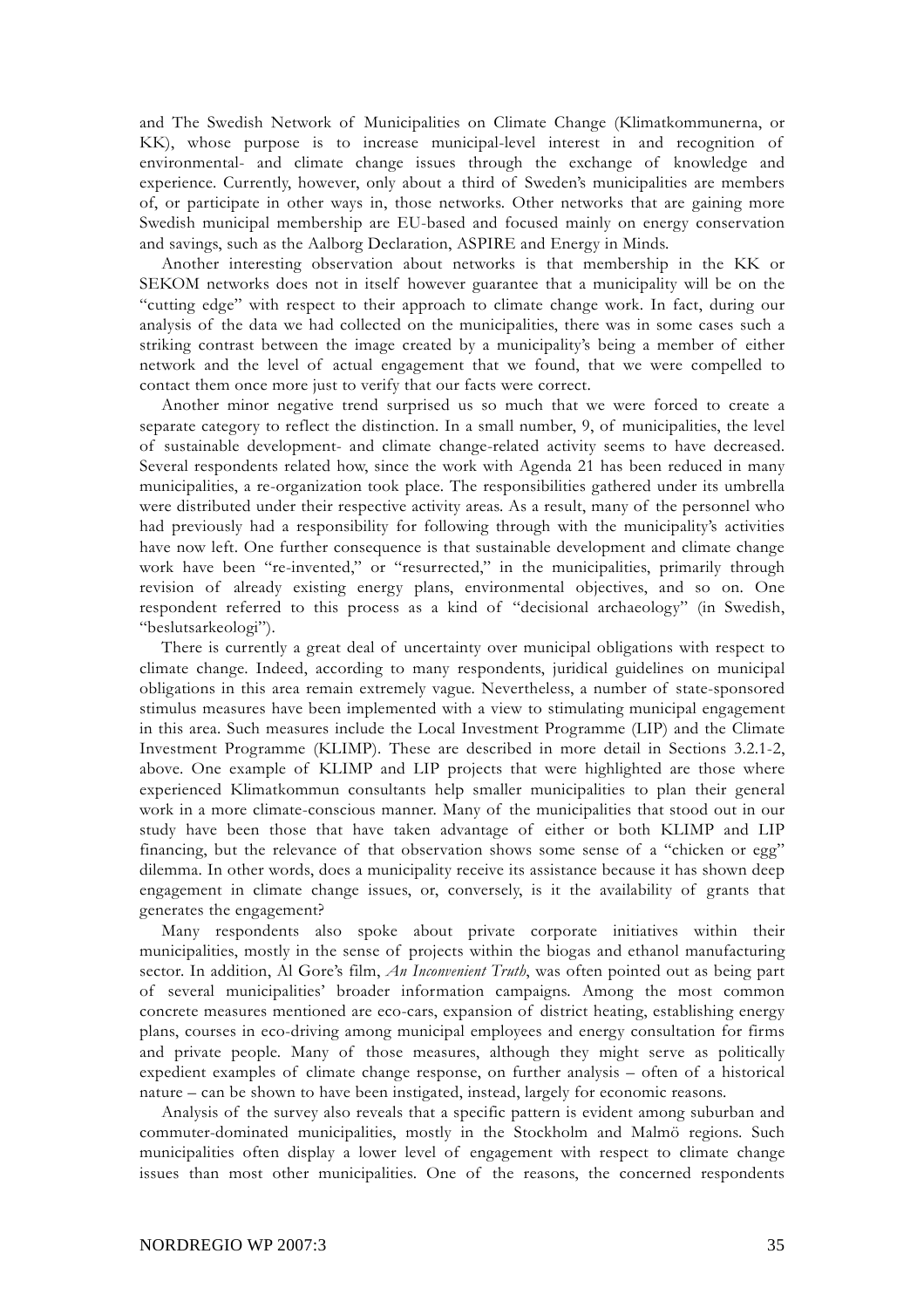indicated, is that they are pre-occupied instead with, and often overwhelmed by, the problems associated with the heavy, often motorway-borne, transit traffic that passes through their areas. As a consequence, they claim not to have the resources to counteract those problems, let alone the ones that they see differently as associated with climate change. Some exceptions to that position, however, are for example Ekerö, Kungsbacka, Kungälv and Mölndal, which operate from value bases associated more with public transit. Their officials relate how newly-built and -planned building projects are being designed both in proximity to, and so as to create synergies and harmonize with, public transit facilities.

The most active municipalities tend to be located near large bodies of water (the coasts and the largest inland lakes) and were more likely to be in the southern third of Sweden. These are the only identifiable geographical patterns discernible from the data collected. Other potential explanatory factors with respect to the more positive response require further study of the collected data.

One other kind of pattern detected involved those municipalities where institutions of higher education – universities and other advanced academic and research facilities – are located. They appeared to have a higher level of engagement in climate questions than most other municipalities, although not always necessarily of the more concrete kind.

Sweden's municipalities engage in a variety of approaches in responding to climate change. Some municipalities see climate change issues permeate their overall work while most do no more than the law obliges them to. A large number of municipalities claim that they have environmental goals, specific climate work plans and programmes on climate change currently either "in the pipeline" or coming up for decision, although most of those who made such claims actually had little of a concrete nature that they could point to as currently being underway.

A further issue among the most inactive municipalities relates to the perception of there being a "lack of political will" for addressing climate change issues. In the interviews conducted in this study, the need for clearer goals was often expressed. The national environmental quality objectives are criticized by some as being too abstract and not specifically applicable to their municipality. "Mest skrik och ganska lite ull" (trans., "A lot of shouting and pretty little wool,") was one comment often received in relation to the national environmental goals.

Another interesting observation here is the existence of a paradox when it comes to small municipalities and their climate change work. Some smaller municipalities claimed that they are simply unable to play an active and concrete role in respect to climate change-related issues, "because they are too small and thus lack the necessary resources." At the same time, others said that the have the opportunity to carry out such work precisely "because they are so small," since they are not hindered by an overbearing level of bureaucracy. Meanwhile, a majority of our respondents expressed an interest in learning more about how other municipalities were able to initiate and carry out concrete measures.

The tendencies and trends identified here correspond to the notion that explanatory factors can be found in social processes at the local level, in interaction with other levels. The importance of further study within the field is underscored by the fact that the effects of climate change place a higher pressure on society to embark on adaptive change. The major challenge is to get all municipalities to act now. The pace of action is increasing almost daily; the varieties of climate change experience are flourishing.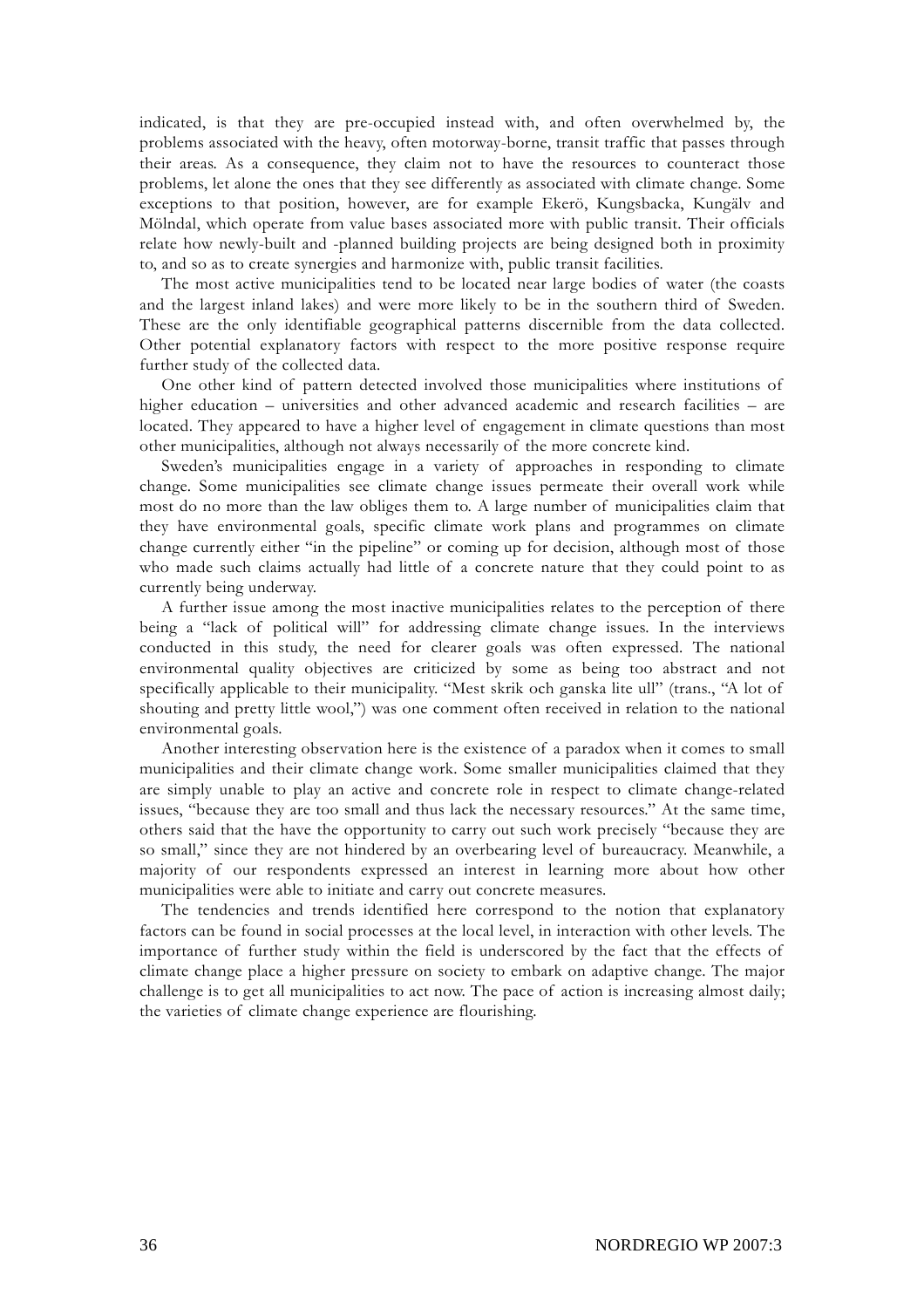#### **Climate change response measures**

**most often mentioned** 

**by respondents** 

**(in no specific** 

**order)** 

Green cars Eco-driving Energy plans District heating Climate coaching Energy counseling Phasing out fossil fuels Information campaigns KLIMP and LIP projects Biogas and ethanol production Showing Al Gore's film, *An Inconvenient Truth* Inventories of and refinements to existing systems

*Figure 2: "The climate change response smokestack." The climate change response measures most often mentioned by respondents (in no specific order)*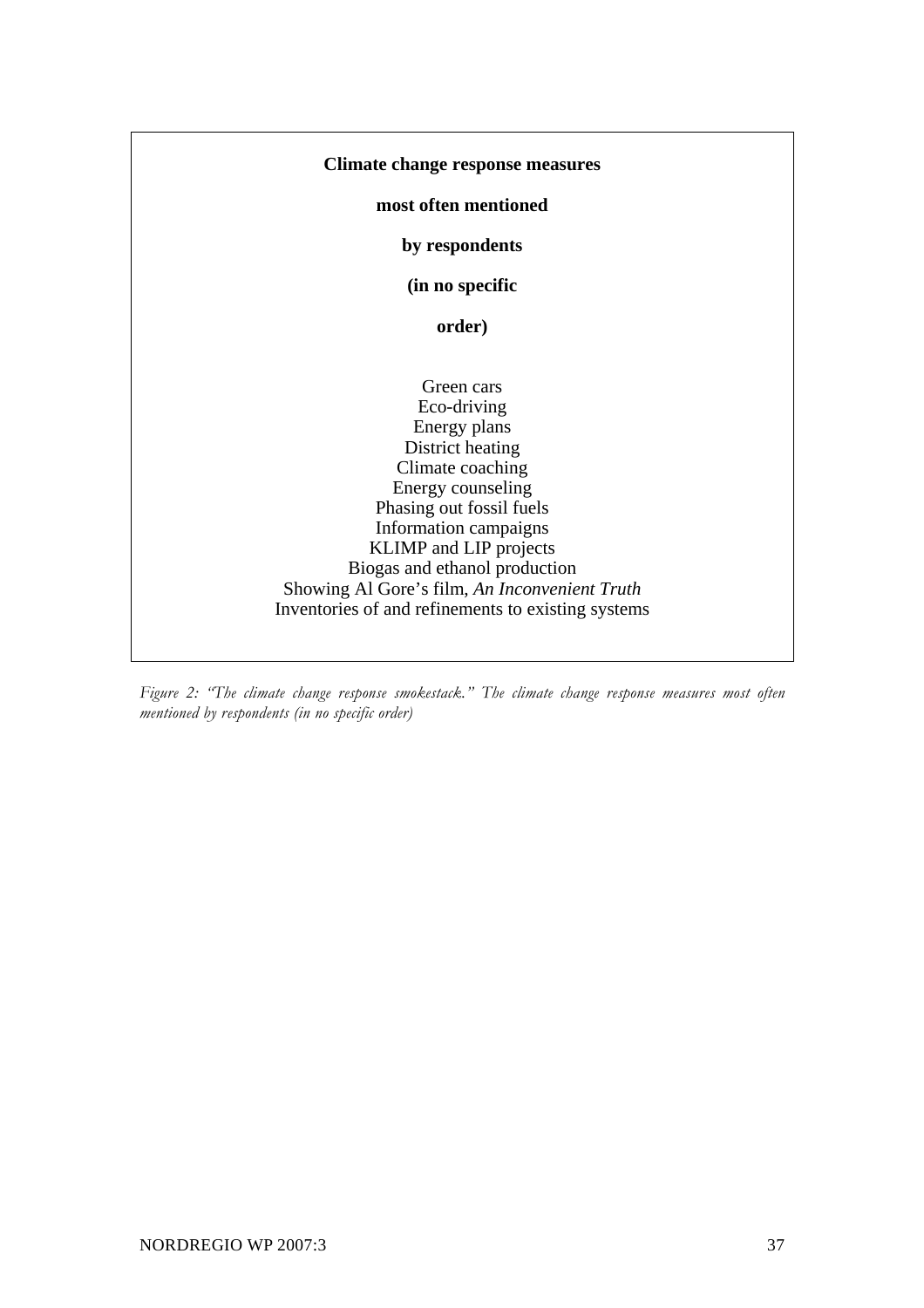### Selected key references

- Bruun, H. (Forthcoming 2007). Genomics and epistemic transformation in the production of knowledge: The bioinformatics challenge. In New Genetics, New Social Formations, ed.
- P. Glasner & P. Atkinson. Routledge.
- Bulkeley, H. (2006). A changing climate for spatial planning. Planning Theory & Practice 7 (2), 203-214.
- Bulkeley, H. & K. Kern. (2006). Local government and the governing of climate change in Germany and the UK. Urban Studies 43 (12), 2237-2259.
- Bylund, J.R. (2006). Planning, Projects, Practice. Human Geography, Stockholm U.
- Cohen, M. J. (2006). Ecological modernization and its discontents: The American environmental movement's resistance to an innovation-driven future. Futures 38, 528-47.
- Dietz, T., E. Ostrom & P.C. Stern. (2003). The struggle to govern the commons. Science 302, pp 1907-1912.
- Dolšak, N. & E. Ostrom. (2003). *The Commons in the New Millennium.* MIT Press.
- Engel, K. H. (2006). Mitigating global climate change in the United States: a regional approach. *NYU Environmental Law Journal* 14 (1), 54-85.
- Flyvbjerg, B. (1998). *Rationality and Power: Democracy in Practice.* U. Chicago Press.
- Hammar, H. & S.C. Jagers. (2007). Is there a trade-off between cost-effective climate policies and political legitimacy? In *From Kyoto to the Town Hall: Making International and National Climate Policy Work at the Local Level,* ed. L.J. Lundqvist & A. Biel, 43-58. Earthscan.
- Hibbard, K.A., P.J. Crutzen, E.F. Lambin, D.M. Liverman, N.J. Mantua, J.R. McNeill, B. Messerli & W. Steffen. (2007). "Group report: Decadal-scale interactions of humans and the environment." In *Sustainability or Collapse? Report of the 96th Dahlem Workshop on Integrated History and Future of People on Earth (IHOPE), Berlin, 12-17 June 2005,* ed. R. Costanza, L. J. Graumlich & W. Steffen, 341-75. MIT Press/Dalhem U. Press.
- Holliday, C.O., S. Schmidheiny & P. Watts. (2002). *Walking the Talk: The Business Case for Sustainable Development.* Berrett-Koehler.
- Hukkinen, J. (1999). *Institutions of Environmental Management: Constructing Mental Models and Sustainability.* Routledge.
- Hunter, L., Hatch, A. & A. Johnson. (2004). Cross-national gender variation in environmental behaviors, *Social Science Quarterly* 85 (3), 677-694.
- Latour, B. (2005). *Reassembling the Social.* Oxford.
- Law, J. (2004). *After Method: Mess in Social Science Research.* Routledge.
- Lundqvist, L.J. & A. Biel (eds). (2007). *From Kyoto to the Town Hall: Making International and National Climate Policy Work at the Local Level.* Earthscan.
- Nightingale, A. (2006). The nature of gender: Work, gender, and environment. *Environment & Planning D: Society & Space* 24, 165-185.
- Nilsson, M. & K. Eckerberg (eds). (2007). Environmental Policy Integration in Practice: Shaping Institutions for Learning. Earthscan.
- Pierre, J. & B.G. Peters. (2005). Governing Complex Societies: Trajectories and Scenarios. Palgrave.
- Rummukainen M., S. Bergström, G. Persson & E. Ressner. (2005). Anpassning till klimatförändringar [Adaptation to Climate Change]. SMHI Serie RMK 106.
- Rylander, Y. (2005). Kommunernas klimatarbete—Klimatindex för kommuner 2005 [The Municipalities' Climate Work – Climate Index for Municipalities 2005]. Swedish Society for Nature Conservation (SNF).
- Schmidt-Thomé, P. (2006). Integration of Natural Hazards, Risk and Climate Change Into Spatial Planning Practices. Geological Survey of Finland.
- Stern, N. (2006). The Economics of Climate Change. http://www.hm-treasury.gov.uk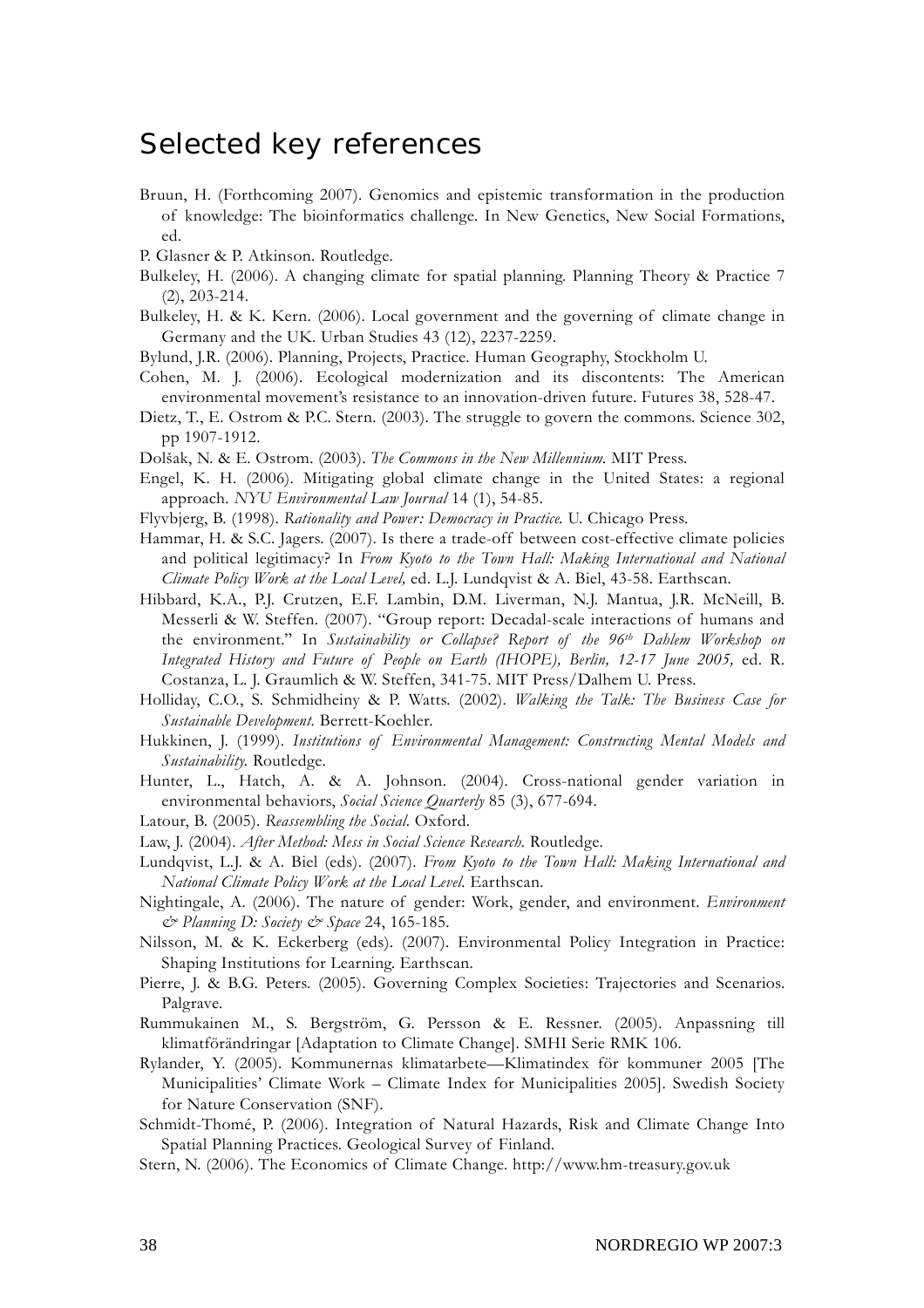Sweden. (2006). Klimat- och sårbarhetsutredningen. Översvämningshot [Flood Threats]. SOU 2006: 94.

- Voss, J.-P., D. Bauknecht & R. Kemp. (2006). Reflexive Governance for Sustainable Development. Edward Elgar.
- Wilson, E. (2006). Adapting to climate change at the local level: The Spatial Planning Response. Local Environment 11 (6), 609-625.
- Winblad, S. (2005). Women in Climate Policy Related Decision Making: National Study for Sweden. Pers. comm. Climate for Change – Gender Equality and Climate Policy Project.